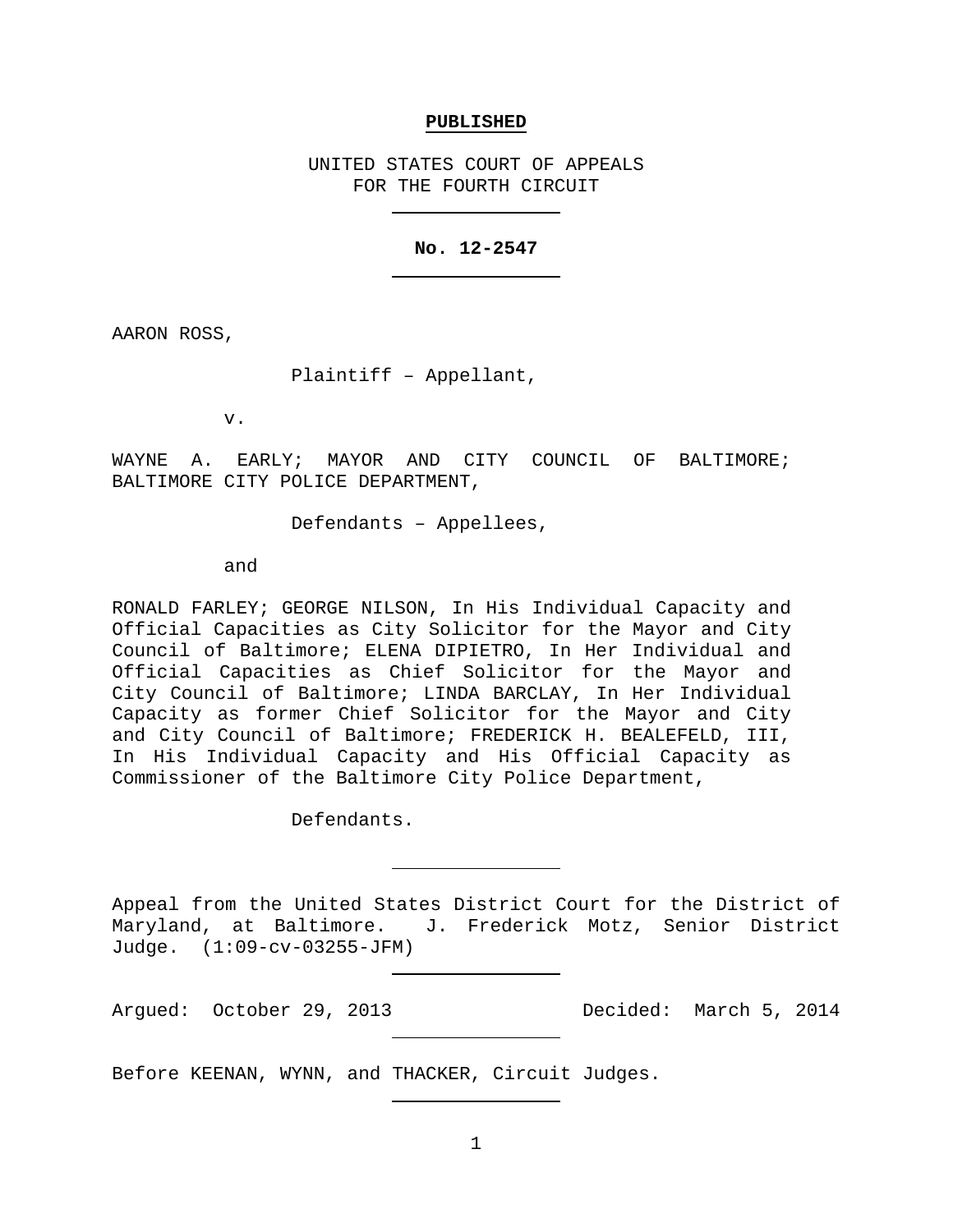Affirmed by published opinion. Judge Thacker wrote the opinion, in which Judge Keenan joined. Judge Wynn wrote a dissenting opinion.

**ARGUED**: Sean Robert Day, LAW OFFICE OF SEAN R. DAY, Greenbelt, Maryland, for Appellant. Barron Stroud, Jr., STROUD & PRIEST, LLC, Baltimore, Maryland; Steven John Potter, BALTIMORE CITY LAW DEPARTMENT, Baltimore, Maryland, for Appellees. **ON BRIEF**: George Nilson, Glenn T. Marrow, BALTIMORE CITY LAW DEPARTMENT, Baltimore, Maryland, for Appellees Mayor and City Council of Baltimore and Baltimore City Police Department.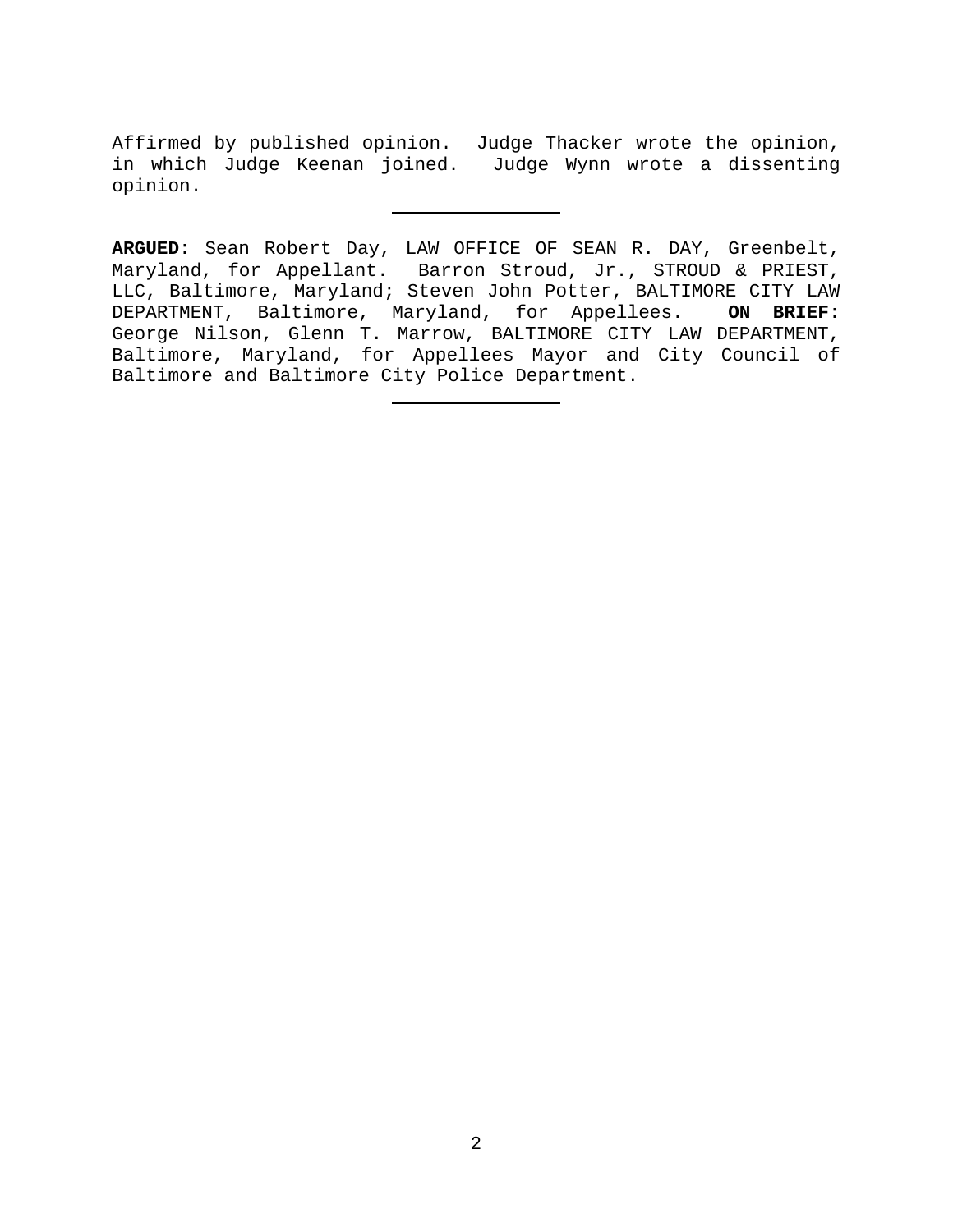THACKER, Circuit Judge:

Appellant Aaron Ross ("Appellant") brought this action challenging his March 12, 2008 and March 25, 2009 arrests for refusing to obey Baltimore City Police Officer Wayne Early's ("Officer Early") repeated orders to confine his leafleting to the area designated for protest activities outside the First Mariner Arena (the "Arena") in Baltimore, Maryland. The designated protest area was defined by a written policy (the "Policy") of the Mayor and City Council of Baltimore (collectively, the "City") and the Baltimore City Police Department ("BCPD"). Appellant claims the Policy is facially unconstitutional as an invalid time, place, and manner restriction on First Amendment activity, and that Officer Early violated his state and federal rights. The district court granted summary judgment against Appellant on all claims. We hold, as did the district court, that the Policy is facially valid under the First Amendment as a reasonable time, place, and manner restriction, and we find no reversible error as to Appellant's remaining claims. Accordingly, we affirm.

I.

#### A.

The Arena is a large sports and entertainment venue located in downtown Baltimore. Due to its central location and the thirteen Mass Transit Administration ("MTA") bus routes that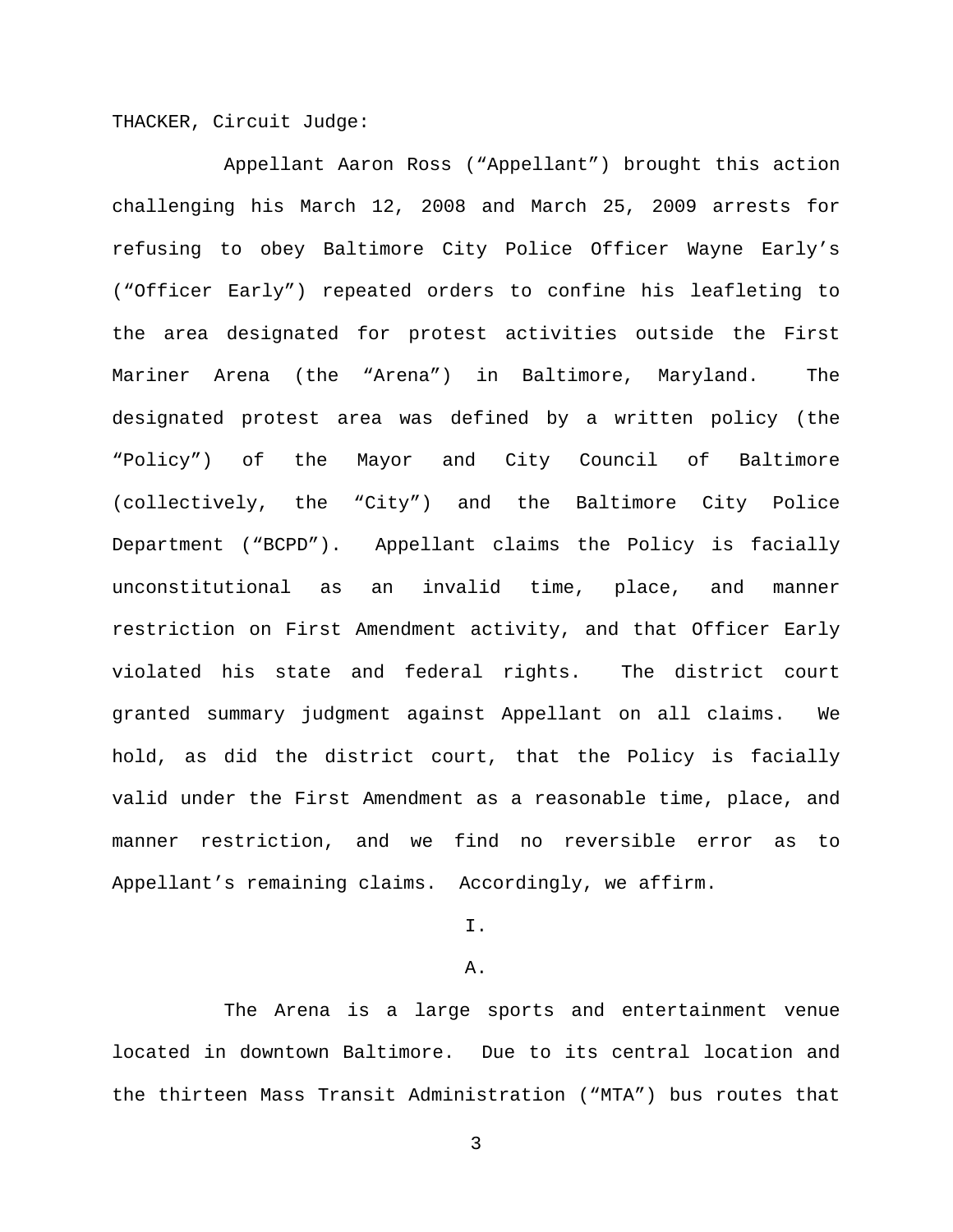discharge passengers in the area, the sidewalks and streets adjacent to the Arena, i.e., West Baltimore Street, Hopkins Place, West Lombard Street, and South Howard Street, regularly experience heavy pedestrian and automotive traffic. This is particularly so between 6:30 and 7:30 p.m. on weekdays, when approximately 50 MTA buses make stops on the surrounding streets.

Once a year, the City leases the Arena to Feld Entertainment for performances of the Ringling Brothers Barnum and Bailey Circus (the "Circus"). These performances, ordinarily held in late March, attract large crowds. Between seven and ten thousand patrons attend the 7:30 p.m. weekday shows, and putative attendees begin to gather outside of the Arena's main entrance, located on the corner of West Baltimore Street and Hopkins Place, at 6:00 p.m. The performances also draw a number of animal welfare activists, such as Appellant, who object to the Circus's treatment of animals. During the Circus's run, these annual demonstrators engage in various protest activities, including sign-holding, chanting, and leafleting, on the sidewalks contiguous to the Arena. Prior to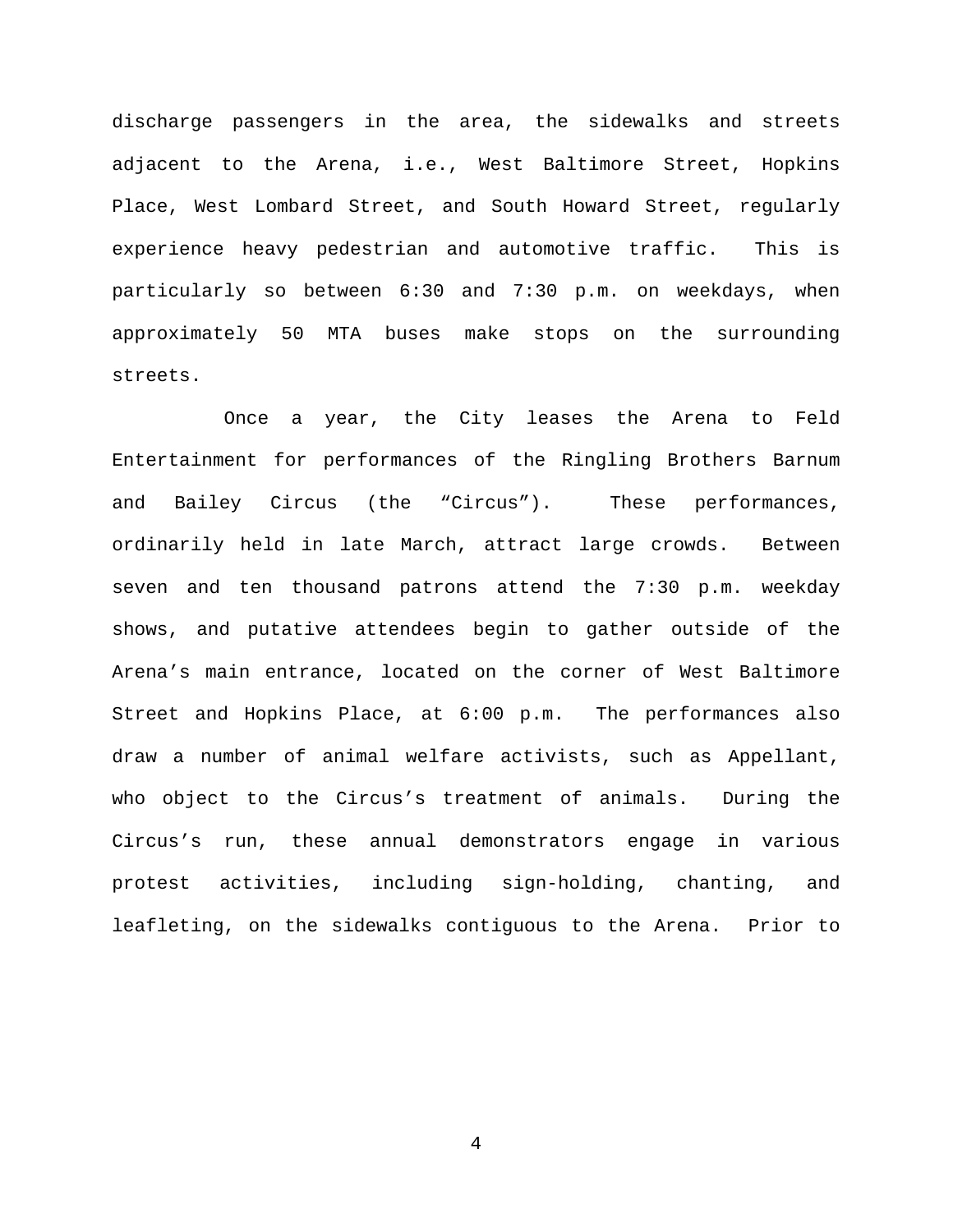2004, the City had no official policy restricting the demonstrators' access to the relevant streets. $^{\mathrm{1}}$  $^{\mathrm{1}}$  $^{\mathrm{1}}$ 

On March 12, 2003, the City, on the recommendation of Linda Barclay ("Barclay"), then Chief of the Legal Counsel Division in the City's Law Department, issued a permit to People for the Ethical Treatment of Animals ("PETA") to park a media truck on the West Baltimore side of the Arena prior to that night's Circus performance. Although PETA complied with the terms of its permit, the position of the truck seriously obstructed the flow of traffic and caused several MTA buses to double park. Bus passengers and circus patrons overflowed from the sidewalk into the street, and BCPD and MTA officers were called to the scene to sort out the stalled traffic pattern and disperse the crowd.

Subsequent to this incident, Officer Early and at least one other BCPD officer sought advice from Barclay as to constitutionally permissible ways for BCPD to manage the potential disruption to pedestrian and automotive traffic caused by protesters during Circus performances. In response to this request, on March 10, 2004, Barclay issued the Policy, an e-mail

<span id="page-4-0"></span> $1$  On March 13, 2003, Peter Saar, then acting Chief Legal Counsel for the BCPD, advised Officer Early that "the entire<br>sidewalk" was available for demonstrators. J.A. 166. sidewalk" was available for demonstrators. Citations to the "J.A." refer to the Joint Appendix filed by the parties in this appeal.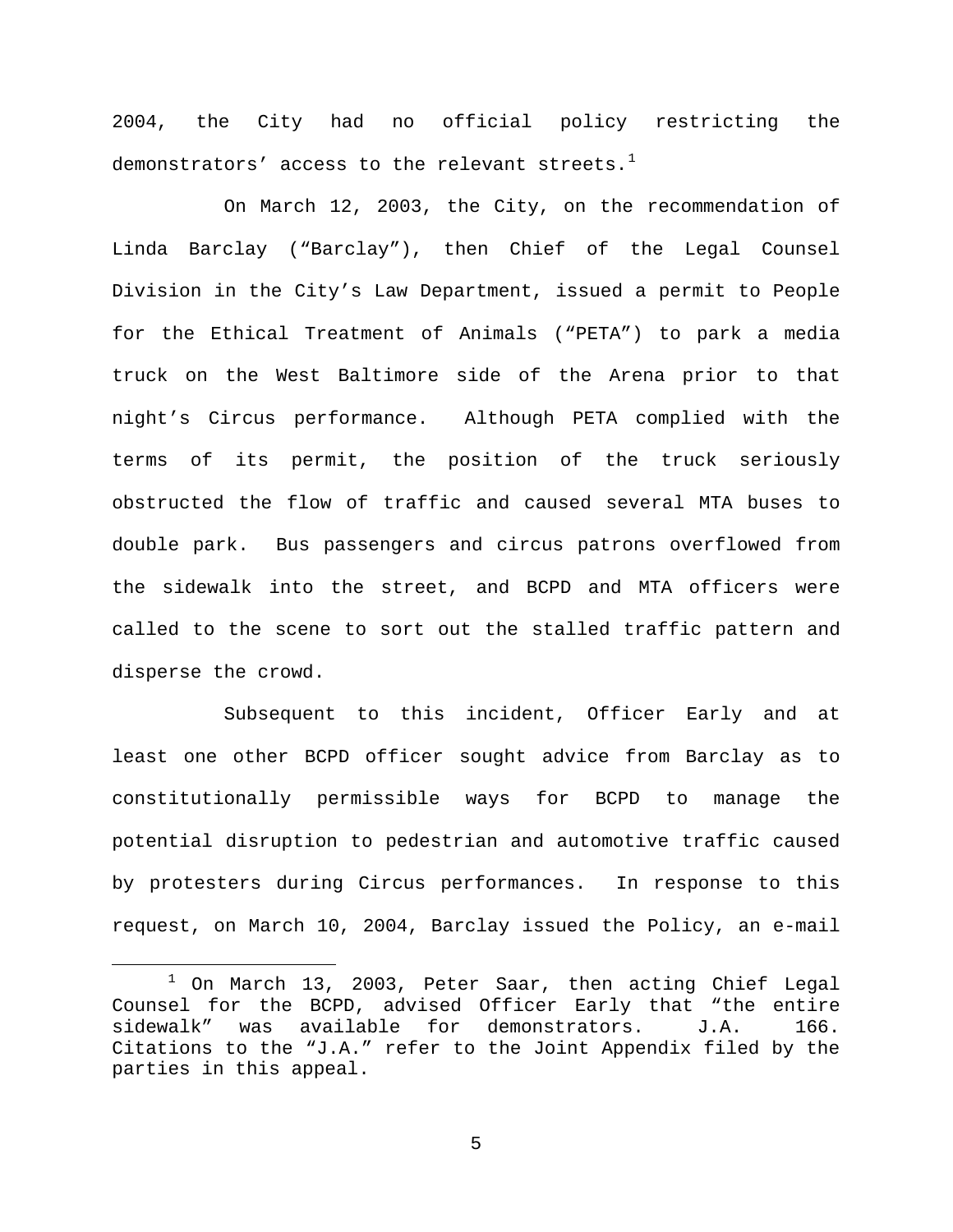to various City and BPCD personnel, setting forth certain limitations on the location of sidewalk demonstrators prior to Circus performances.<sup>[2](#page-5-0)</sup> Noting the implementation of this plan had "worked well," the Law Department has since reissued the Policy by e-mail, with minor revisions, for each year of the Circus. J.A. 197-199. As last revised in 2006, the Policy provides:

1. East Side of the Arena (Hopkins Place) – Any protestors will be asked to move to the sidewalk<br>between the Arena and Hopkins Place. This will help between the Arena and Hopkins Place. alleviate any congestion problems at the main entrance.<sup>[3](#page-5-1)</sup>

2. North Side of the Arena ([West] Baltimore Street) – Any protestors will be directed to stay within the brick area of the sidewalk, approximately 13 feet wide between the curb and the middle of the sidewalk. This provides the remainder closer to the building for foot traffic to access Baltimore Street and main entrances.

3. West Side of Arena (Howard Street) – Any protestors will be asked to remain on the corner of Howard and Baltimore Streets or to move to the middle of the block south of the Howard Street entrance. This will allow sufficient room for attendees to access the Arena from the Howard Street entrance.

Id. The Policy further directs police officers to issue at least two verbal warnings prior to making any arrest for failure to obey a lawful order. See id.; see also Md. Code Ann., Crim.

<span id="page-5-0"></span> $2$  The parties have stipulated that the e-mails "constitute[] a policy of the Mayor and City Council of Baltimore and the Baltimore City Police Department[.]" J.A. 156.

<span id="page-5-1"></span><sup>&</sup>lt;sup>3</sup> Feld Entertainment parks large trailers on the Hopkins Place plaza during the pendency of the Circus. See J.A. 214, 240.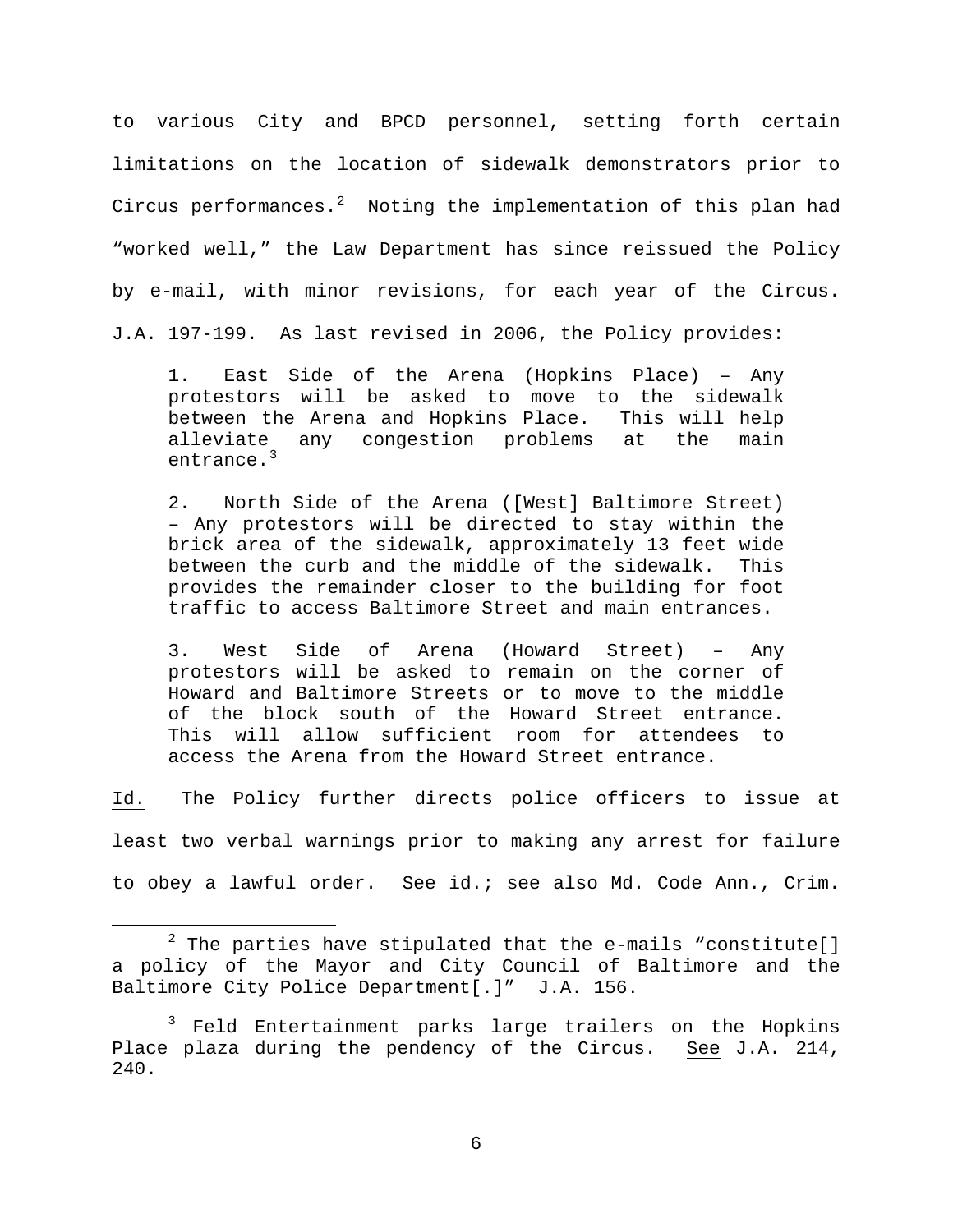Law § 10–201(c)(3) (a person who "willfully fail[s] to obey a reasonable and lawful order that a law enforcement officer makes to prevent a disturbance to the public peace" is guilty of a misdemeanor).

On March 12, 2008, and March 25, 2009, Appellant was leafleting within the prohibited area outside the Arena's West Baltimore Street entrance. On each occasion, Officer Early repeatedly warned Appellant to move to the designated area and, when he refused, arrested him for failing to obey a lawful order. Appellant subsequently filed suit, alleging common law and constitutional torts against Officer Early as well as claims pursuant to 42 U.S.C. § 1983 against the City, BCPD, and other government officials for violating his First and Fourth Amendment rights.

B.

The lengthy procedural history of this case is thoroughly discussed in the district court's two published opinions, Ross v. Early, 758 F. Supp. 2d 313 (D. Md. 2010) ("Ross I") and Ross v. Early, 899 F. Supp. 2d 415 (D. Md. 2012) ("Ross II"), and we limit ourselves to summarizing the relevant portions of the orders currently on appeal.

On December 8, 2010, the district court denied the parties' cross-motions for summary judgment on Appellant's facial challenge to the Policy. See Ross I, 758 F. Supp. 2d at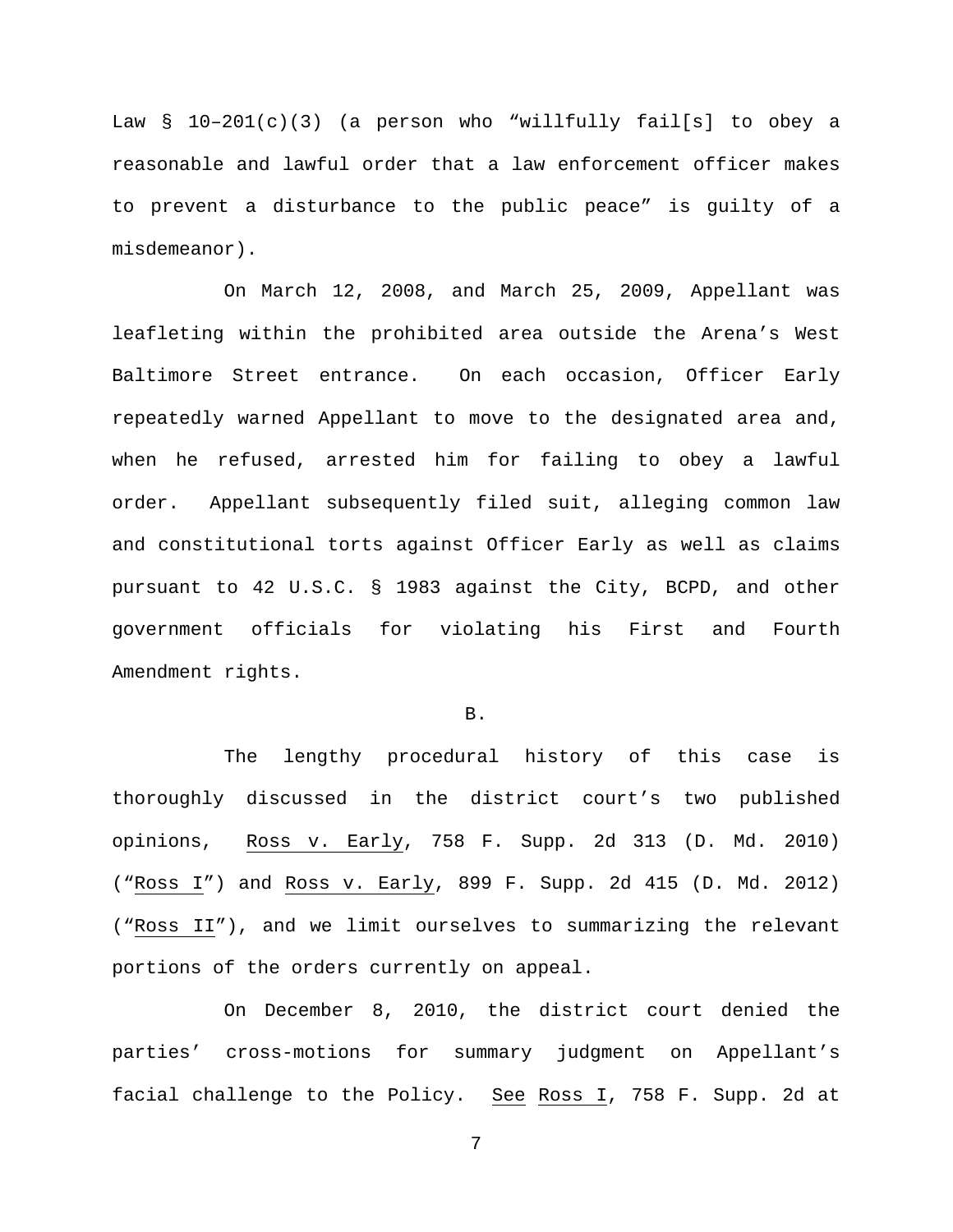319-25. Specifically, the court determined the level of scrutiny applicable to the Policy turned on a disputed question of material fact, i.e., whether the Policy "was of general application," like an ordinance, or "specifically targeted to circus and animal welfare protestors," like an injunction. Id. at 323. The court reasoned that, if the Policy was an ordinance-like restriction on speech, intermediate scrutiny would apply and the Policy would be upheld. Id. at 323-25; see Ward v. Rock Against Racism, 491 U.S. 781, 798-99 (1989) (for purposes of intermediate scrutiny, a time, place, and manner restriction on speech is narrowly tailored "'so long as the . . . regulation promotes a substantial government interest that would be achieved less effectively absent the regulation,'" and it need not be "the least restrictive or least intrusive means" of serving the government's significant interests (citation omitted)). If, however, the Policy was an injunction-like restriction on speech, heightened scrutiny would apply and the Policy would fail. Ross I, 758 F. Supp. 2d at 323-25; see Madsen v. Women's Health Ctr., Inc., 512 U.S. 753, 765 (1994) (for purposes of heightened scrutiny, a time, place, and manner restriction in the form of an injunction is only narrowly tailored if "the challenged provisions of the injunction burden no more speech than necessary to serve a significant government interest"). The ultimate resolution of this question, the court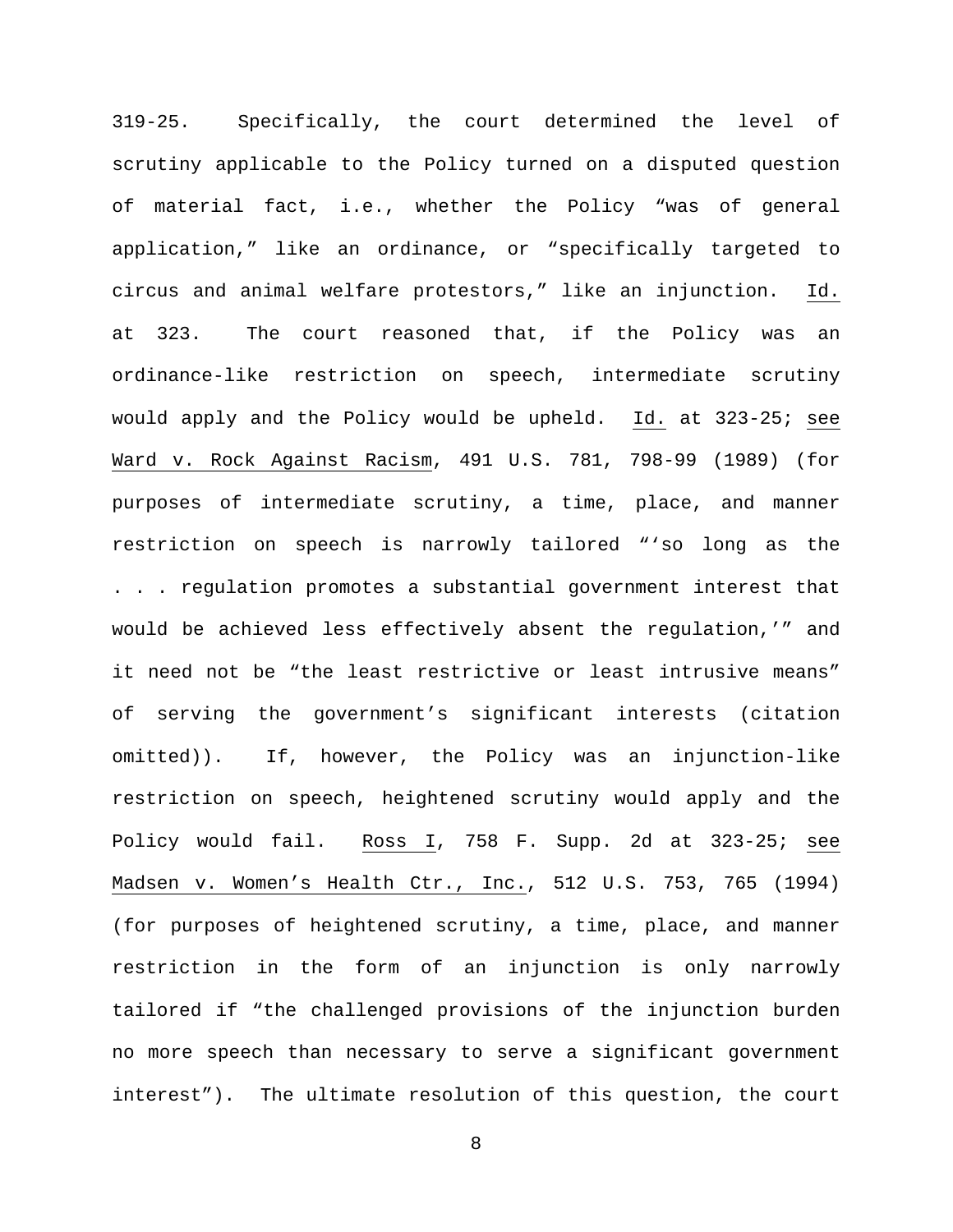ruled, was a matter for the jury. Ross I, 758 F. Supp. 2d at 323.

Thereafter, on September 25, 2012, the court granted Officer Early's motion for summary judgment as to the claims against him in his individual capacity. See Ross II, 899 F. Supp. 2d at 425-32. With respect to Appellant's claims that Officer Early violated his First and Fourth Amendment rights under 42 U.S.C. § 1983, the court concluded that, irrespective of the Policy's constitutionality, Officer Early was entitled to qualified immunity because he had not violated any of Appellant's "clearly established" constitutional rights. Id. at 428-29. As for Appellant's state law claims for false arrest and false imprisonment, the court concluded that Appellant had failed to demonstrate the absence of legal justification for his arrest and detention, a necessary predicate for sustaining such claims. Id. at 430-31.

Faced with an imminent jury trial that would determine the level of scrutiny applicable to the Policy, the parties entered into a stipulation agreeing the Policy "was generally applicable toward all expressive activity" and "was not targeted . . . toward restricting the activities of circus and animal welfare street protesters specifically." J.A. 156. With the only remaining factual dispute thus resolved, the district court, consistent with its prior orders, determined that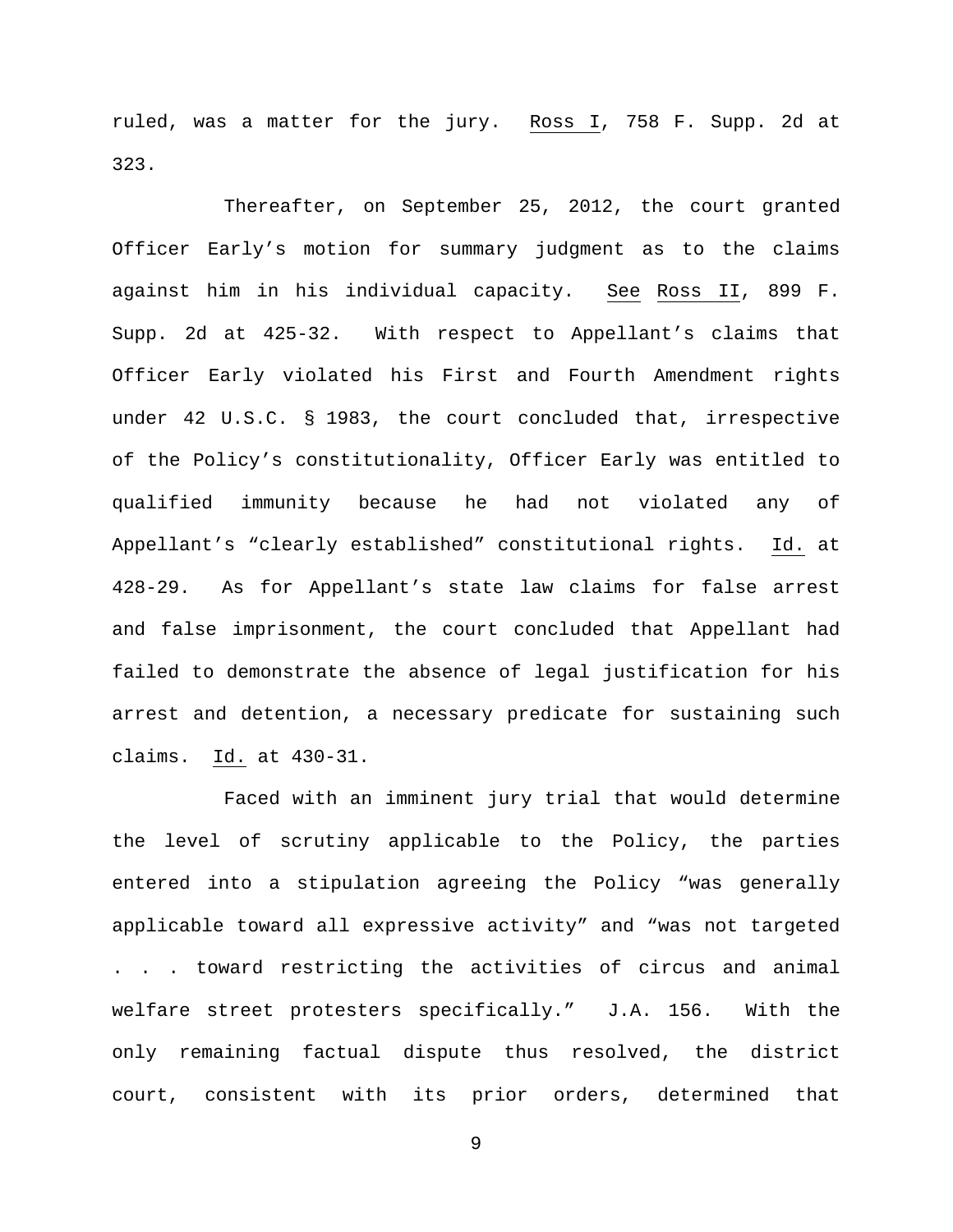intermediate scrutiny was the proper standard against which to measure Appellant's facial challenge. It thus entered judgment in favor of the City and BCPD, upholding the Policy as a reasonable time, place, and manner restriction on protected speech. See id. at 58.

On appeal, Appellant accepts intermediate scrutiny as the applicable standard of review and challenges only the district court's determination that, under that standard, the Policy is facially constitutional as a reasonable time, place, and manner restriction on speech. He further challenges the district court's grant of qualified immunity to Officer Early and its dismissal of his state law claims in Ross II.

# II.

We review a district court order granting summary judgment de novo, viewing the evidence in the light most favorable to the non-moving party. See Lansdowne on the Potomac Homeowners Ass'n, Inc. v. OpenBand at Lansdowne, LLC, 713 F.3d 187, 195 (4th Cir. 2013). The City bears the burden of showing the Policy satisfies the applicable level of scrutiny. See Bd. of Trustees of State Univ. of N.Y. v. Fox, 492 U.S. 469, 480 (1989).

## III.

We first address Appellant's facial challenge to the Policy as an improper time, place, and manner restriction on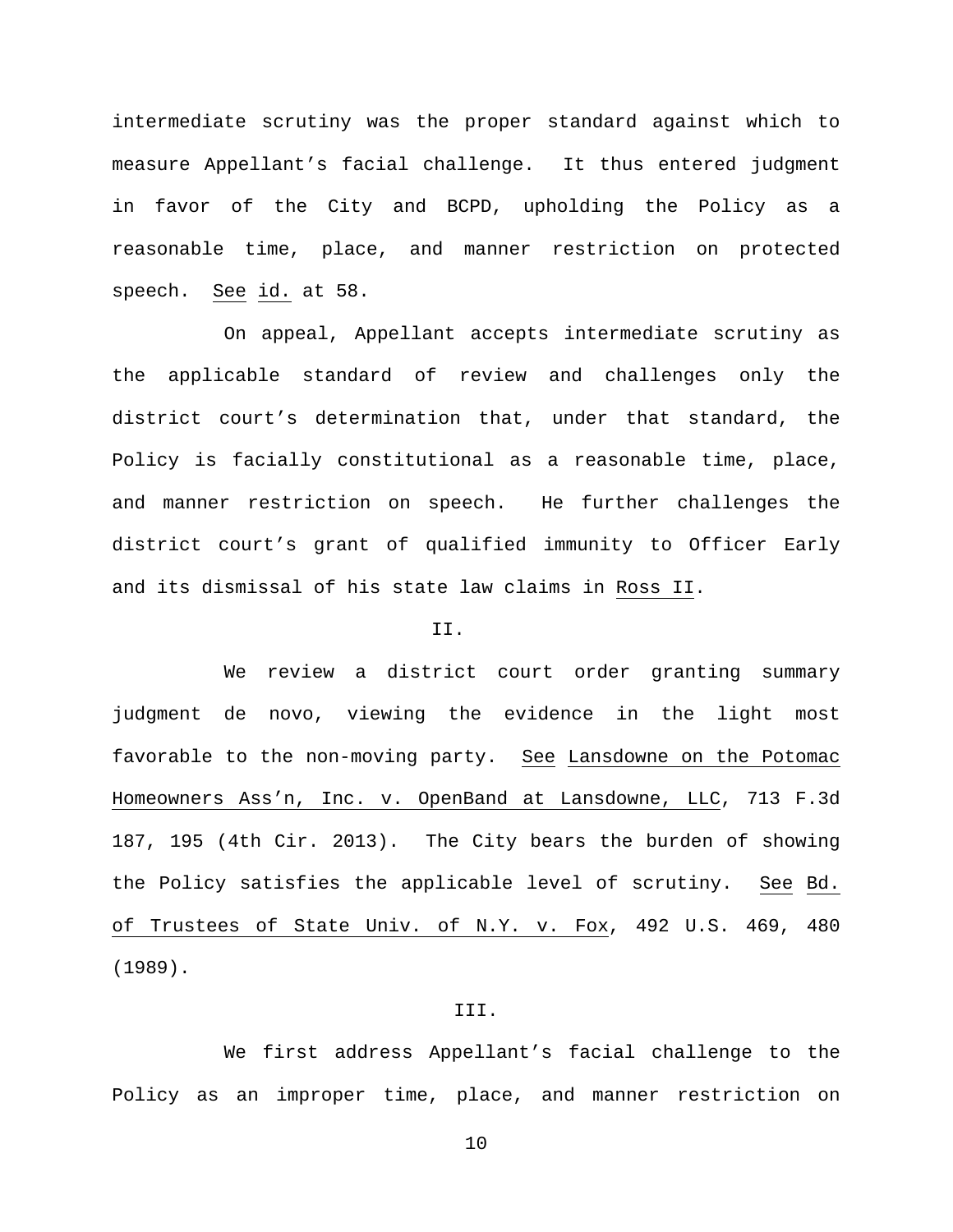protected speech. Applying intermediate scrutiny, we conclude the Policy is facially valid under the First Amendment.

A.

We apply the time, place, and manner doctrine to determine whether restrictions placed on protected speech in public fora violate the First Amendment. See Ward v. Rock Against Racism, 491 U.S. 781, 791 (1989); Clatterbuck v. City of Charlottesville, 708 F.3d 549, 555 (4th Cir. 2013). Here, it is undisputed that the Policy regulates protected speech, applies to public sidewalks that serve as traditional public fora, and is content-neutral in that it may be "justified without reference to the content of the regulated speech." Clark v. Cmty. for Creative Non-Violence, 468 U.S. 288, 293 (1984). Consequently, the Policy will be upheld if it is "'narrowly tailored to serve a significant governmental interest, and . . . leave[s] open ample alternative channels for communication of the information.'" Ward, 491 U.S. at 791 (quoting Clark, 468 U.S. at 293).

Before undertaking this analysis, however, we must determine the appropriate scope of our narrow tailoring inquiry. Our dissenting colleague would reject the intermediate standard articulated in Ward in favor of the heightened requirements set forth in Madsen v. Women's Health Ctr., Inc., 512 U.S. 753, 765 (1994). We look to both Ward and Madsen to guide our inquiry.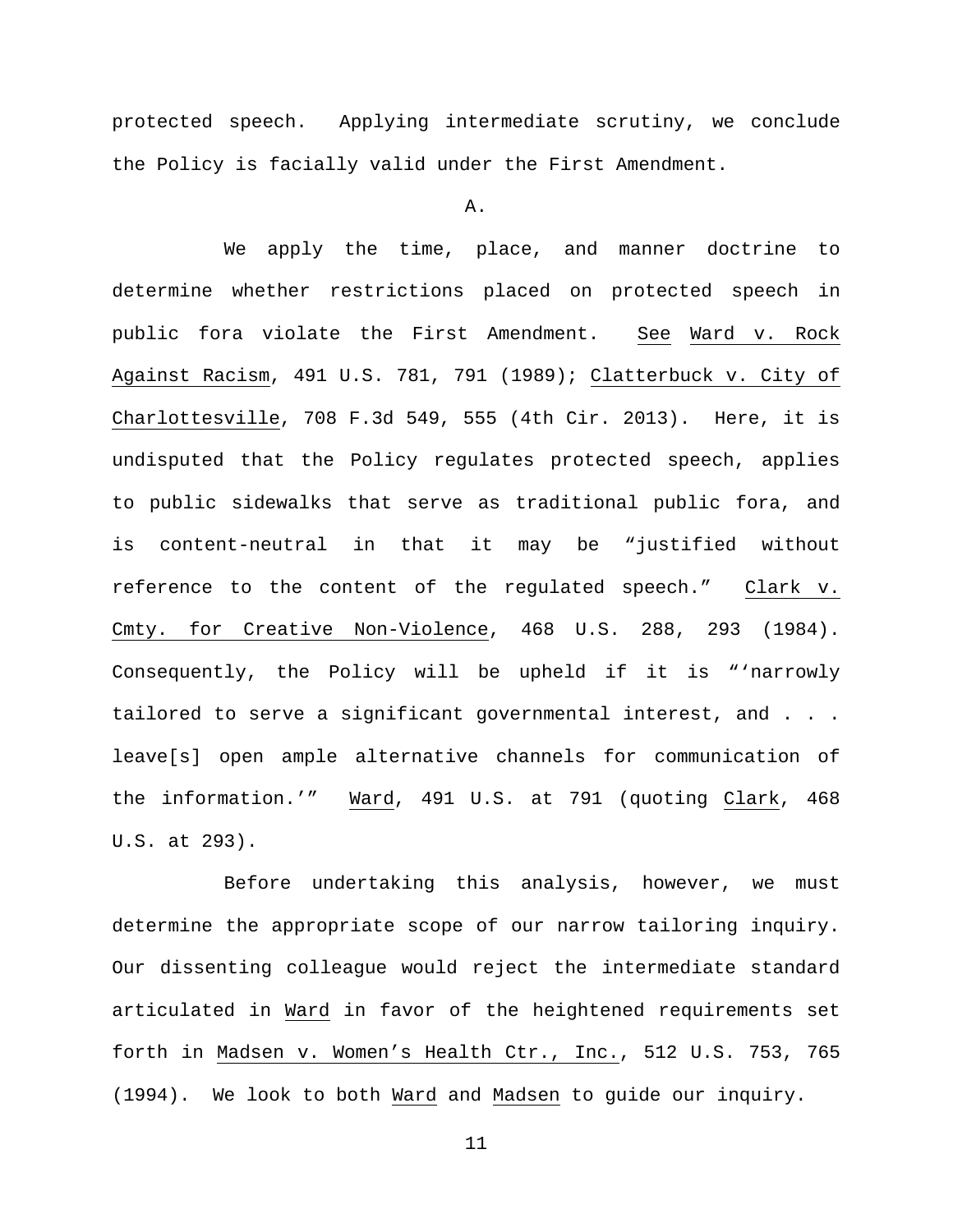Under Ward and its progeny, a content-neutral regulation directed at the time, place, or manner of protected speech is ordinarily subject to intermediate scrutiny. See Ward, 491 U.S. at 791. A regulation is narrowly tailored under this standard if it "'promotes a substantial government interest that would be achieved less effectively absent the regulation'" and does not "burden substantially more speech than is necessary to further the government's legitimate interests." Id. at 799 (quoting United States v. Albertini, 472 U.S. 675, 689 (1985)). In this vein, the regulation need not be "the least restrictive or least intrusive means" of serving the government's significant interests. Id. at 798-99.

Where such a regulation takes the form of a courtissued injunction, however, the Supreme Court has determined that the "standard time, place, and manner analysis" set forth in Ward "is not sufficiently rigorous." Madsen, 512 U.S. at 765. Noting that "generally applicable statute[s]" are inexorably analyzed under Ward, the Court identified three "obvious differences" between ordinances and court-ordered injunctions that, in its view, compelled a heightened tailoring standard for the latter. 512 U.S. at 764. First, "[o]rdinances represent a legislative choice regarding the promotion of particular societal interests," while injunctions "are remedies imposed for violations (or threatened violations) of a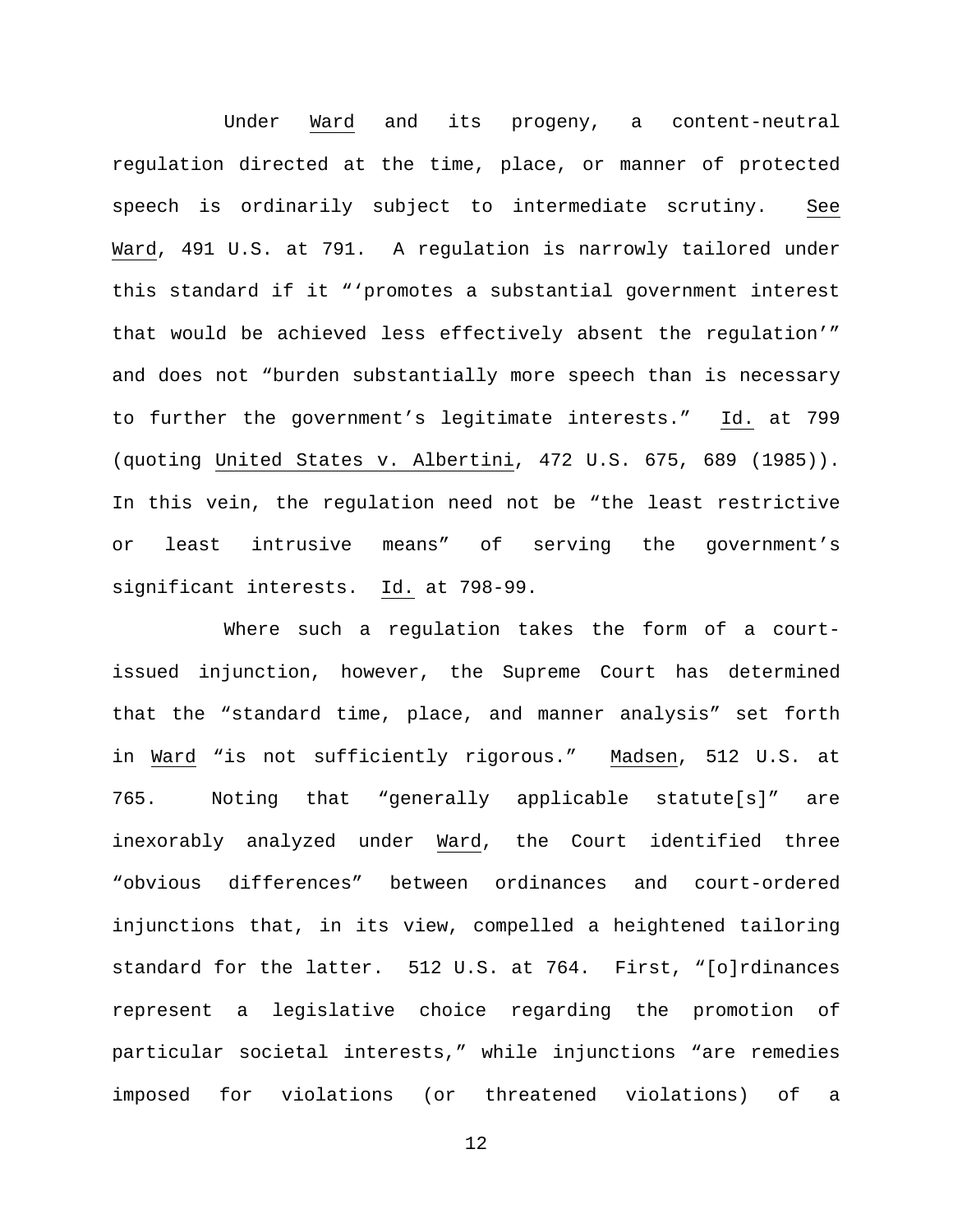legislative or judicial decree." Id. at 764 (citation omitted). Second, injunctions bind only the parties in a particular case, not the public at large, and thus "carry greater risks of censorship and discriminatory application than do general ordinances." Id. Third, injunctions are only warranted when the party to be enjoined has engaged or threatened to engage in impermissible activity, and as such, injunctions "can be tailored by a trial judge to afford more precise relief than a statute[.]" Id. at 765 (citation omitted). These differences, the Court reasoned, call for a "somewhat more stringent" application of the narrow tailoring test in the injunction context. Id. It thus adopted a heightened scrutiny standard, requiring that "the challenged provisions of the injunction burden no more speech than necessary to serve a significant government interest." Id. (citation omitted).

In the dissent's view, Ward and Madsen present a binary choice that must be resolved at the forefront of any litigation involving restrictions that are neither generally applicable statutes nor injunctions. The reviewing court, in other words, is charged with "conduct[ing] a fact-intensive inquiry to determine whether the restriction is more like an ordinance or more like an injunction" prior to selecting the appropriate level of scrutiny. Post at 8-9. Extrapolating from this principle, the dissent posits that the Policy more closely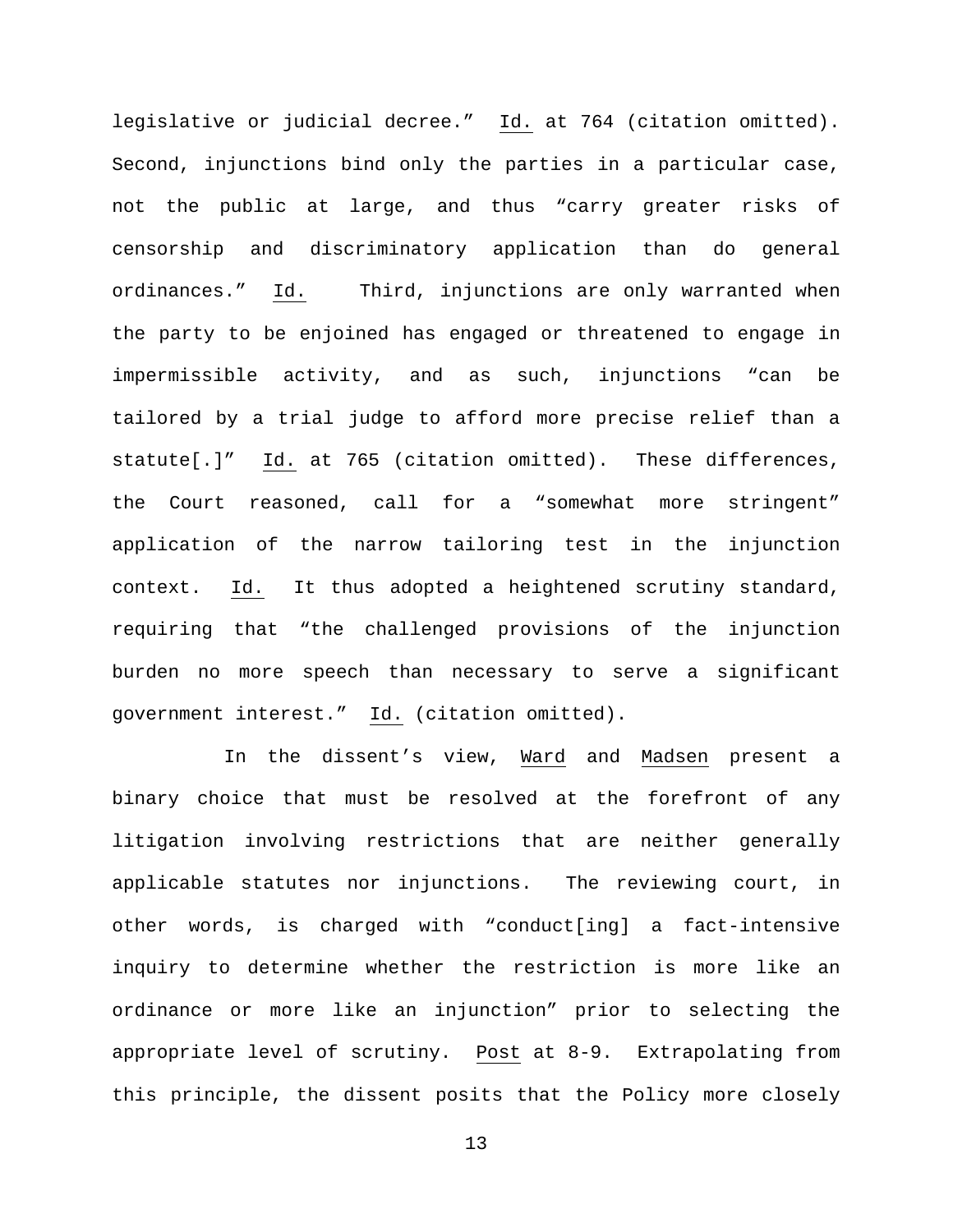resembles an injunction than an ordinance because it (1) involved no legislative choice and (2) is not publicly available. See id. at 13-14. Thus, the dissent concludes, heightened scrutiny must apply.

The dissent's threshold premise, although wellreasoned, stands on uncertain legal ground. Our court has not yet expanded Madsen's rationale beyond the borders of courtissued injunctions. Indeed, the Third Circuit is, to date, the only appellate court to have explicitly done so. See McTernan v. City of York, 564 F.3d 636, 654–55 (3d Cir. 2009) (applying heightened scrutiny to a targeted and ad hoc "police directive, issued by officers in the field"); see also Huminski v. Corsones, 386 F.3d 116, 155 (2d Cir. 2004) (citing Madsen with approval in analyzing the reasonableness of a targeted government restriction, issued by court security personnel to a single protester, in a nonpublic forum). In contrast, the overwhelming majority of our sister circuits have, post-Madsen, simply continued to analyze a wide variety of non-legislative governmental action, neither ordinance nor injunction, under intermediate scrutiny. See, e.g., Marcavage v. City of N.Y., 689 F.3d 98, 101, 106 (2d Cir. 2012) (policy instituted by police); Milestone v. City of Monroe, Wis., 665 F.3d 774, 782-84 (7th Cir. 2011) (city policy in the form of a senior center's code of conduct); Marcavage v. City of Chicago, 659 F.3d 626,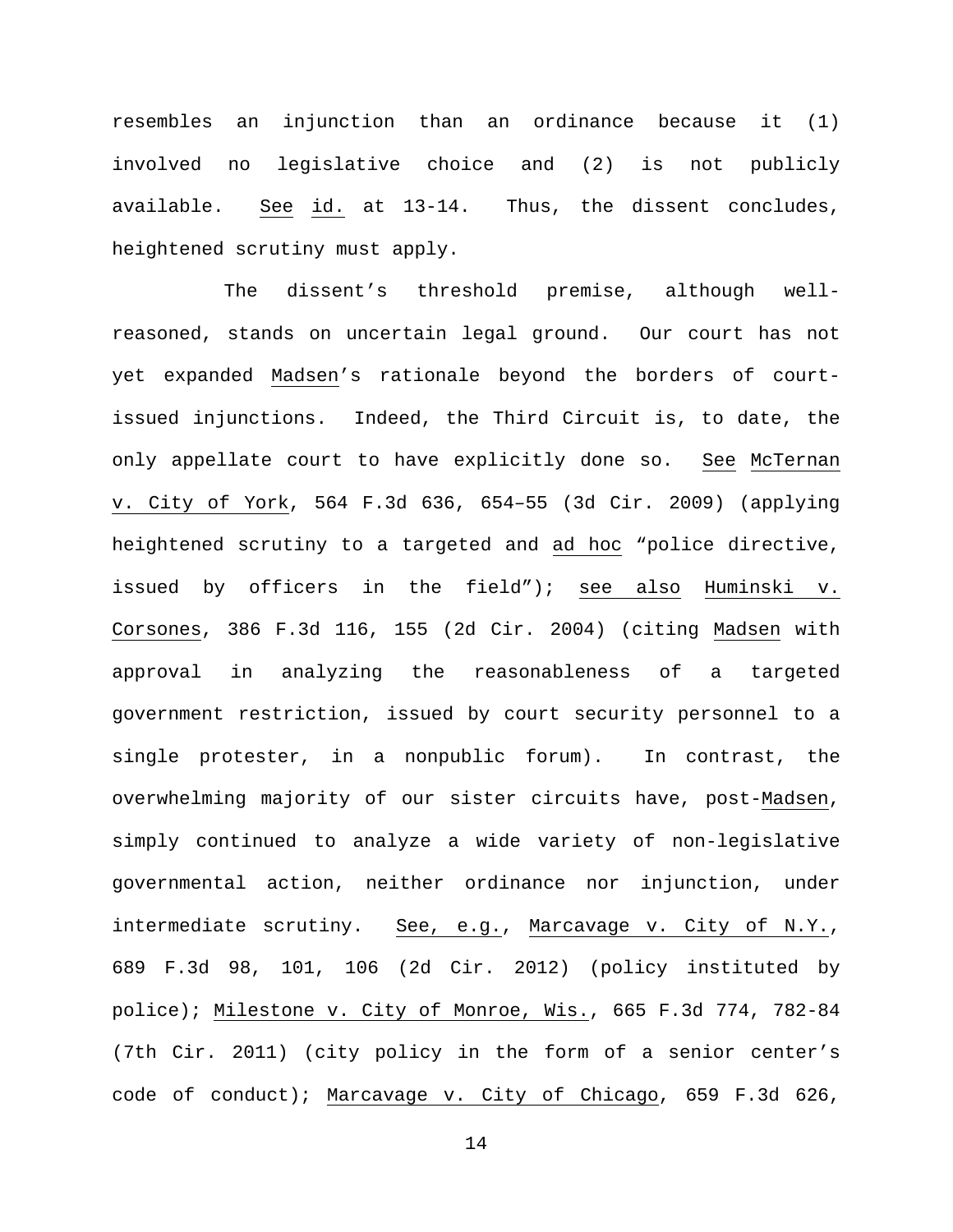630-31 (7th Cir. 2011) (ad hoc oral police directives issued by officers in the field); Saieg v. City of Dearborn, 641 F.3d 727, 730-31, 738-39 (6th Cir. 2011) (policy instituted by police); Faustin v. City and Cnty. of Denver, Colo., 423 F.3d 1192, 1196- 97, 1200-01 (10th Cir. 2005) (unwritten city policy); Menotti v. City of Seattle, 409 F.3d 1113, 1124-25, 1131-37 (9th Cir. 2005) (executive order issued during civil emergency); Hobbs v. County of Westchester, 397 F.3d 133, 148-50 (2d Cir. 2005) (county policy in the form of an executive order); Potts v. City of Lafayette, Ind., 121 F.3d 1106, 1109, 1111-12 (7th Cir. 1997) ("operations order" drafted by police captain); Int'l Caucus of Labor Comms. v. City of Montgomery, 111 F.3d 1548, 1150, 1151-52 (11th Cir. 1997) (city policy "in the form of a letter from the City Attorney").

The dissent distinguishes these cases on the grounds that they involve "legislative delegation[s] of policymaking authority," "one-of-a-kind security situation[s]," or "obvious actual notice of the speech restriction." Post at 14-15. The import of these purported distinctions is less than clear. Regardless of how these cases are categorized, they demonstrate that Madsen has rarely come into play outside of the injunction context, even in the limited universe of non-legislative actions. Indeed, to the extent these distinctions are even relevant, we observe that the instant case falls squarely within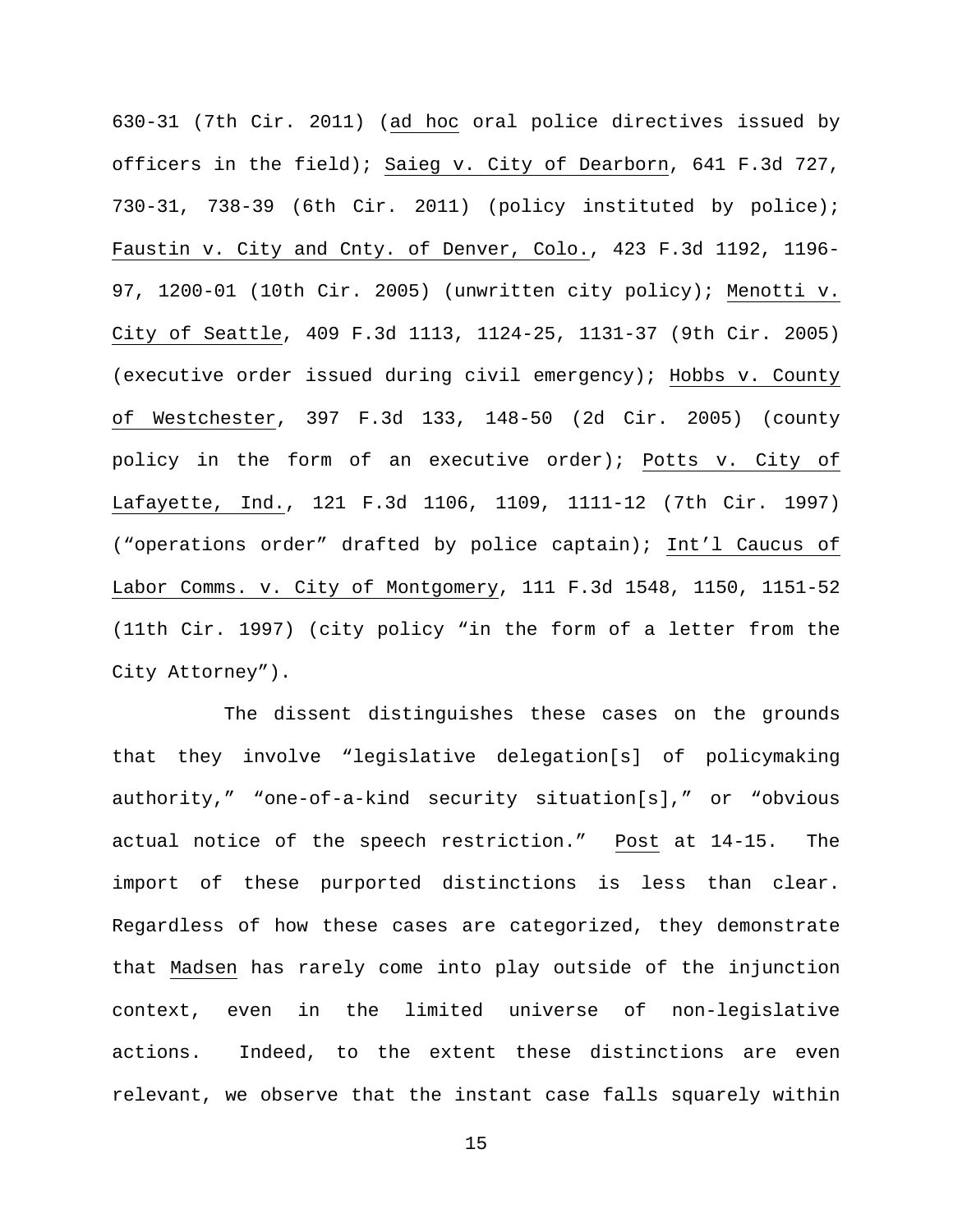the dissent's "obvious and actual notice" category –- in addition to the fact that the Policy has been publicly enforced since 2004, the videos of Appellant's arrests demonstrate that the police officers repeatedly advised the protestors (1) where they were permitted to demonstrate; (2) that the City had a "law" proscribing expressive activities to certain defined areas; and (3) that they should call the Law Department if they wanted more information. Cf. Faustin, 423 F.3d at 1195 (police officers asked protestor to leave and/or remove her banner pursuant to unwritten city policy); Int'l Caucus of Labor Comms., 111 F.3d at 1549 (police officers repeatedly ordered a group to cease distributing literature from tables, the group wrote a letter to the city, and the city replied by detailing its unwritten policy banning such tables); Potts, 121 F.3d at 1997 (policy banning "weapons" posted on signs at rally entry point).

In any event, we need not definitely resolve this issue for the purposes of this appeal. Critically, the parties have stipulated that the Policy is "generally applicable" and not "targeted . . . toward restricting the activities of circus and animal welfare street protestors specifically." J.A. 156. As set forth in detail by the district court, the injunctionspecific concerns warranting heightened scrutiny identified in Madsen are largely inapposite in the context of generally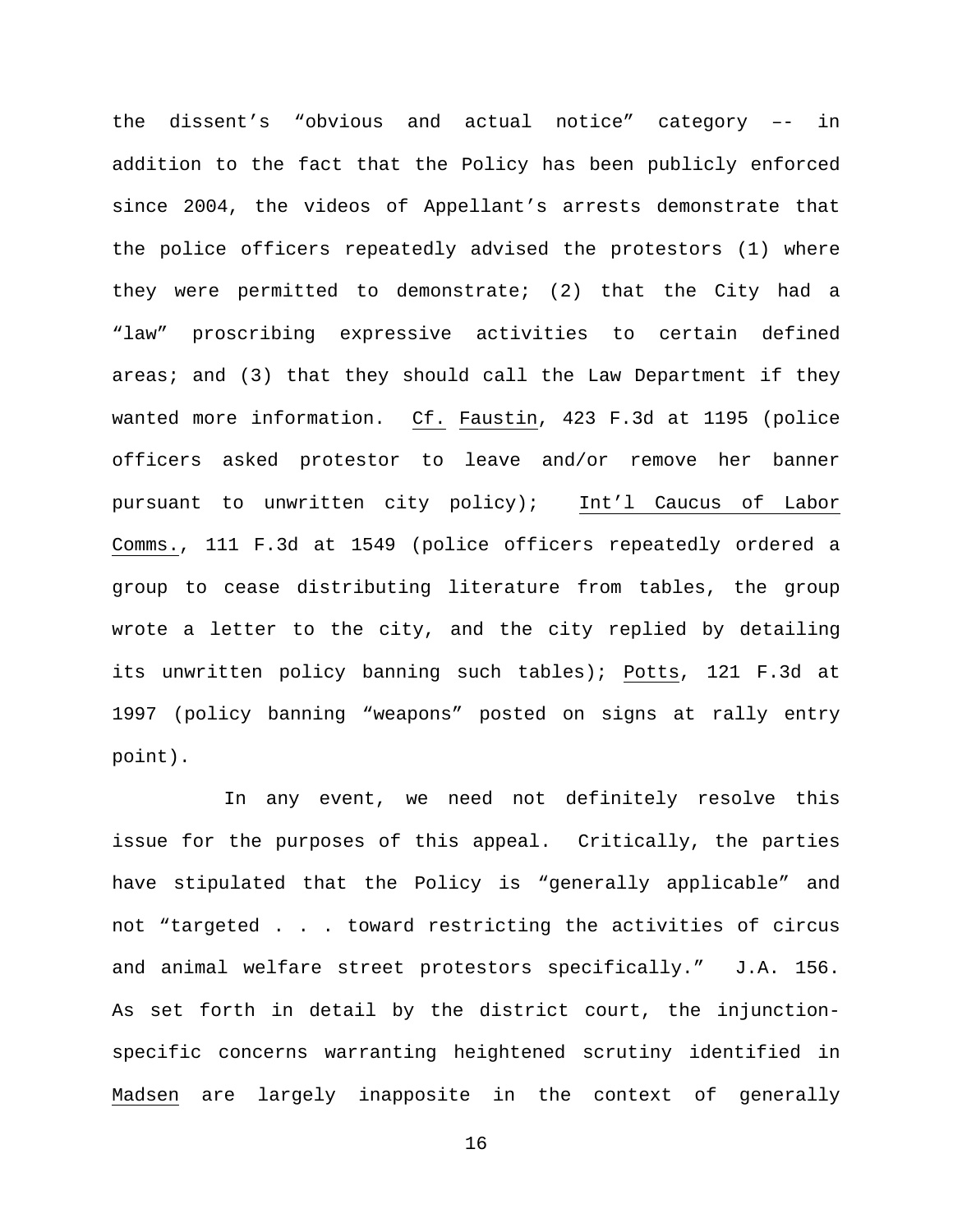applicable municipal policies. See, e.g., Madsen, 512 U.S. at 764 ("'[T]here is no more effective practical guaranty against arbitrary and unreasonable government than to require that the principles of law which officials would impose upon a minority must be imposed generally.'" (quoting Ry. Express Agency, Inc. v. New York, 336 U.S. 106, 112–13 (1949))). Consequently, even if we were to accept the dissent's initial premise, we would nonetheless conclude the Policy is not subject to heightened scrutiny.

Although we share the dissent's concerns with respect to the Policy's non-legislative origins, we do not find these concerns to be dispositive. The Policy may not represent "a legislative choice," Madsen, 512 U.S. at 764, but this fact, standing alone, does not create an injunction-like restriction on speech. See, e.g., ante at 14-15. Similarly, the remainder of the dissent's concerns –- the procedures surrounding the Policy's promulgation and distribution, its allegedly "secret" nature –- are more like bygone due process and vagueness challenges than reasons to apply heightened scrutiny. We should not rush to declare a new rule of constitutional law simply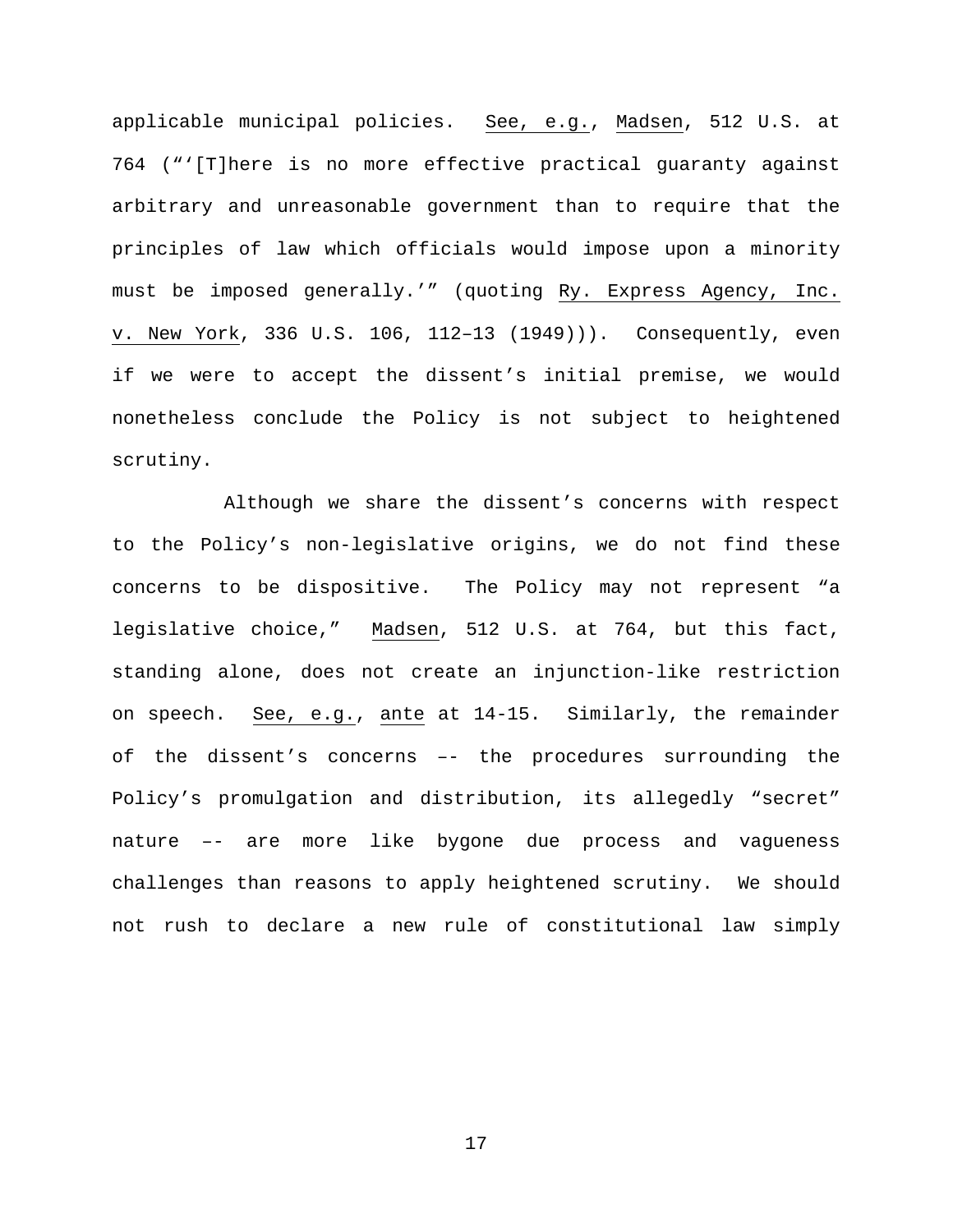because we would have preferred that Appellant plead a different case. $^4\,$  $^4\,$  $^4\,$ 

In short, the parties have stipulated to a set of facts warranting the application of intermediate scrutiny, and it is under that rubric we proceed. We must thus determine whether, under the principles set forth in Ward, the Policy is "'narrowly tailored to serve a significant governmental interest, and . . . leave[s] open ample alternative channels for communication of the information.'" 491 U.S. at 791 (quoting Clark, 468 U.S. at 293).

1.

We begin by addressing whether the Policy is "'narrowly tailored to serve a significant governmental interest[.]'" Ward, 491 U.S. at 791 (quoting Clark, 468 U.S. at 293). A regulation is narrowly tailored if it (a) "'promotes a substantial government interest that would be achieved less effectively absent the regulation,'" and (b) does not "burden substantially more speech than is necessary to further the

<span id="page-17-0"></span> $4$  For similar reasons, the dissent's concern that our ruling will provide municipal governments with the incentive to "develop and enforce speech-restrictive 'Policies' without having to provide even a whisper of advance notice" is overblown –- the promulgation of such policies would be subject to the same due process and vagueness challenges that Appellant could have, but did not, raise here. Post at 16.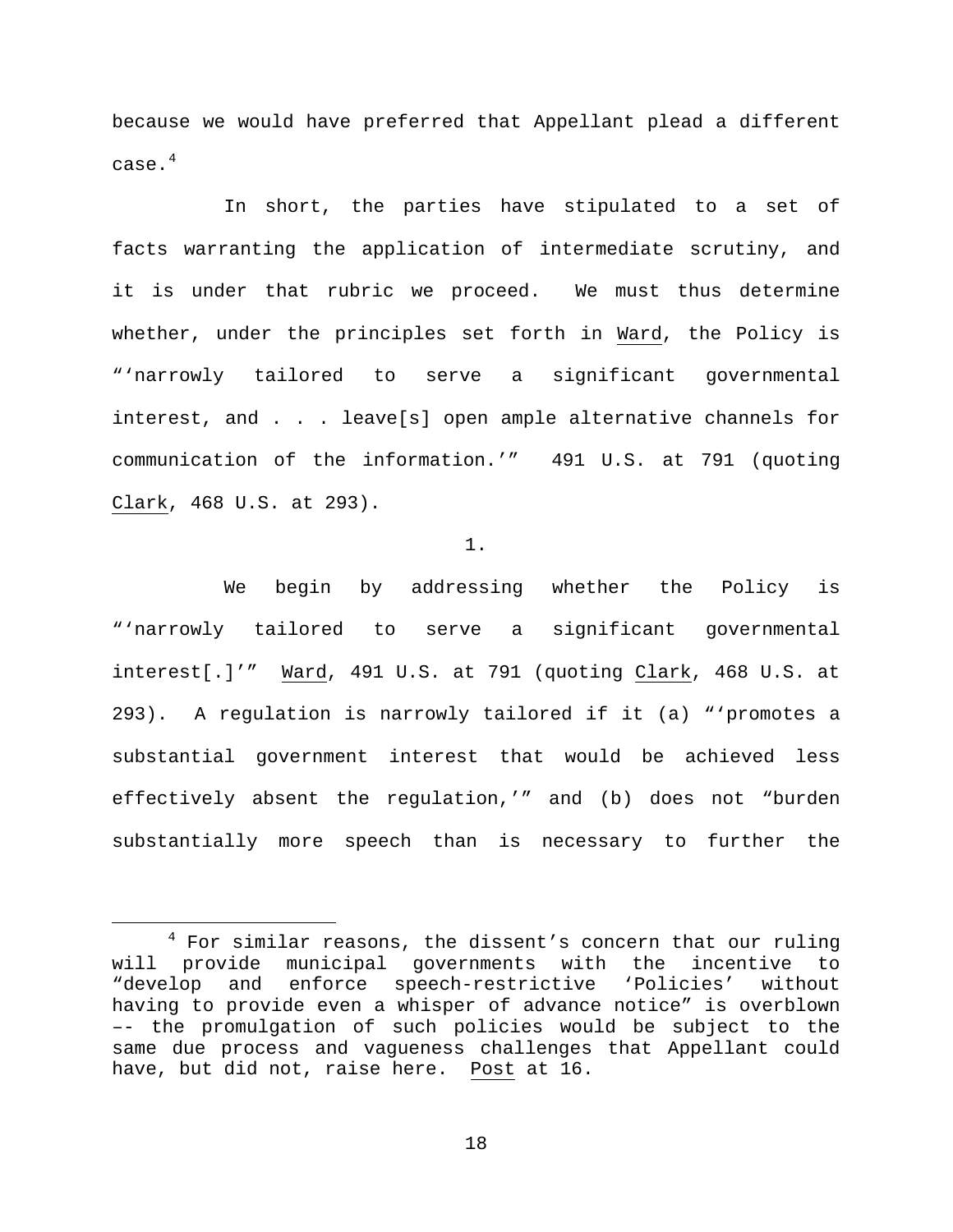government's legitimate interests." Id. at 799 (citation omitted). We consider each of these elements in turn.

a.

In order to meet its burden under the first prong of the narrow tailoring requirement, the City must demonstrate that the Policy "'promotes a substantial government interest that would be achieved less effectively absent the regulation.'" Ward, 491 U.S. at 799 (citation omitted). The City's express purpose in creating the Policy was to reasonably accommodate both circus protesters and circus attendees while ensuring protesters "(a) do not block pedestrian movement; (b) do not block entrances, exits or handicapped ramps; and (c) do not otherwise create a public safety hazard." J.A. 167.

Our jurisprudence makes clear that a city's interest "'in maintaining the safety, order, and accessibility of its streets and sidewalks'" is sufficient to justify a time, place, and manner regulation. Green v. City Of Raleigh, 523 F.3d 293, 301 (4th Cir. 2008) (quoting Cox v. City of Charleston, 416 F.3d 281, 284 (4th Cir. 2005)). Indeed, as described by the Supreme Court, "municipal authorities, as trustees for the public, have the duty to keep their communities' streets open and available for the movement of people and property, the primary purpose to which the streets are dedicated." Schneider v. State of N.J., 308 U.S. 147, 160 (1939). On this strength of authority, we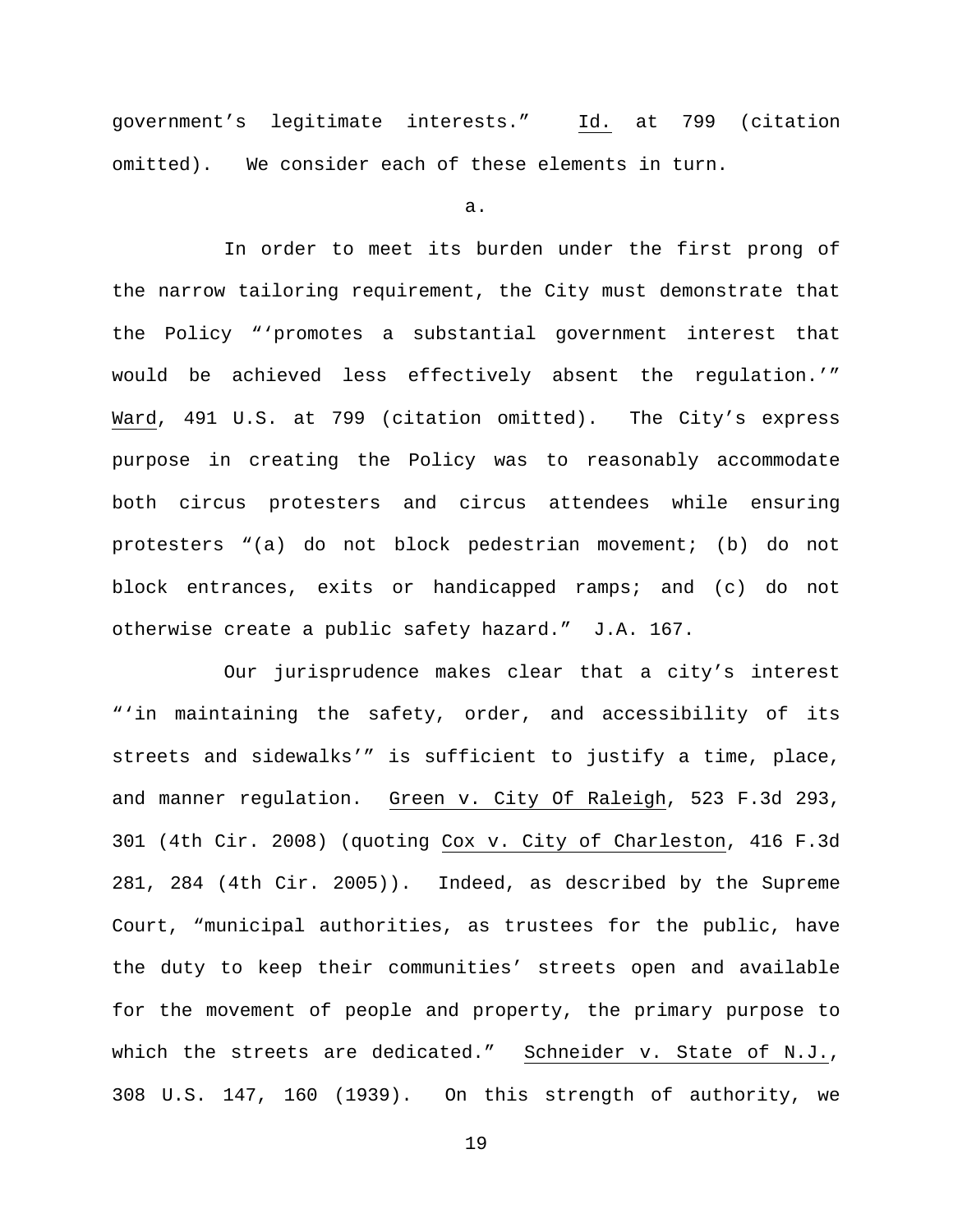have little trouble concluding the City's asserted interest in maintaining the flow of pedestrian traffic and ensuring public safety qualifies as "substantial."

This conclusion does not end our inquiry, however, as it is not enough for the City to identify an interest that is significant in the abstract. See Turner Broad. Sys., Inc. v. FCC, 512 U.S. 622, 664 (1994) ("That the Government's asserted interests are important in the abstract does not mean, however, that the [challenged law] will in fact advance those interests.").<sup>[5](#page-19-0)</sup> Rather, the City must demonstrate the Policy "materially advances an important or substantial interest by redressing past harms or preventing future ones." Satellite Broad. & Commc'ns Ass'n v. FCC, 275 F.3d 337, 356 (4th Cir. 2001). Although we do not require the government to present a panoply of empirical evidence in order to satisfy this standard, cf. United States v. Carter, 669 F.3d 411, 418 (4th Cir. 2012) ("[T]he Constitution does not mandate a specific method by which the government must satisfy its burden under heightened judicial scrutiny."), it must nonetheless make some evidentiary showing

<span id="page-19-0"></span><sup>5</sup> Although Turner involved expressive conduct evaluated under the test set forth in United States v. O'Brien, 391 U.S. 367, 377 (1968), we have recognized "the O'Brien test is 'little, if any, different from the standard applied to time, place, or manner restrictions.'" American Legion Post 7 of Durham, N.C. v. City of Durham, 239 F.3d 601, 609 n.9 (4th Cir. 2001) (quoting Clark, 468 U.S. at 298).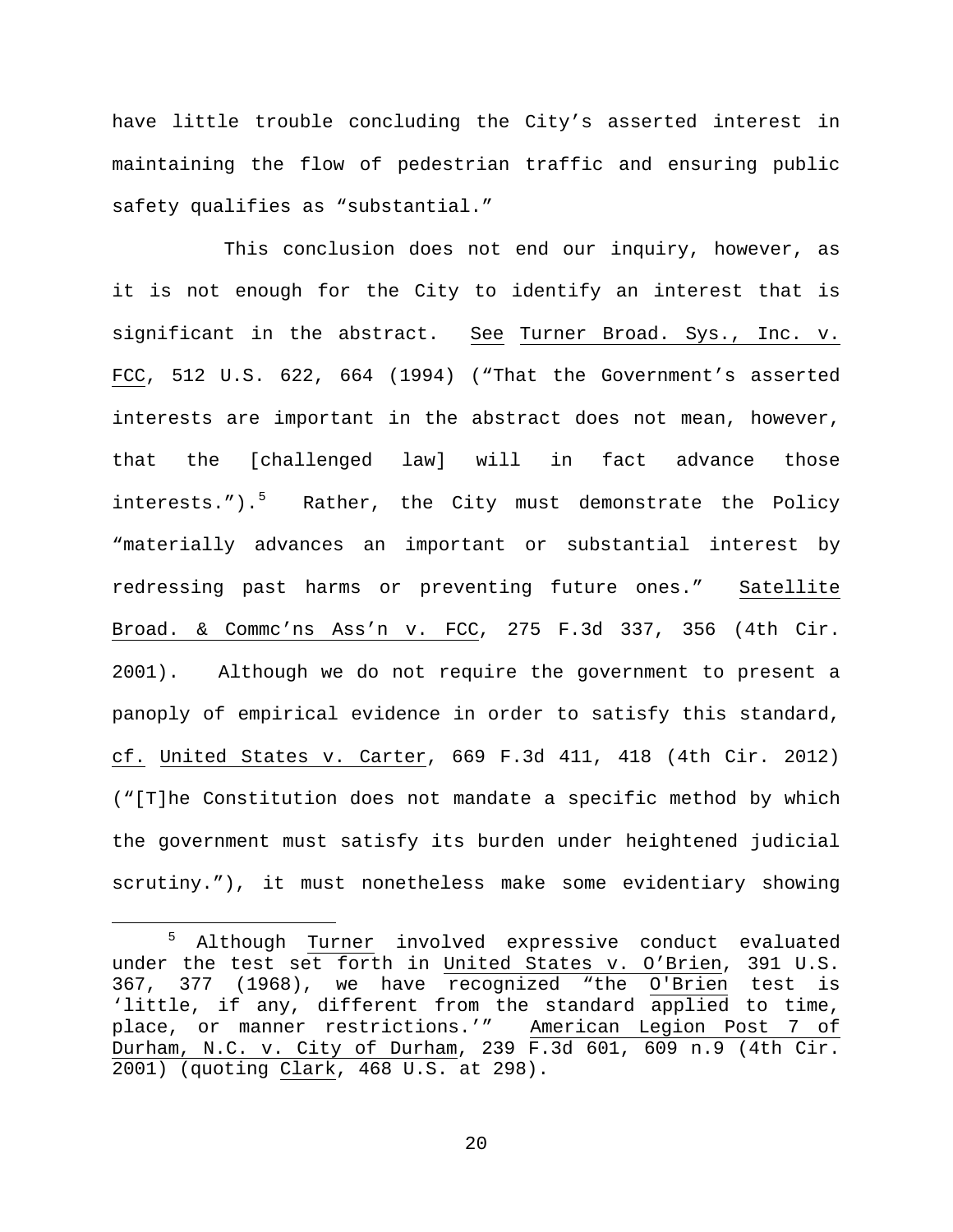that the recited harms are "'real, not merely conjectural,'" and that the Policy "'alleviate[s] these harms in a direct and material way.'" Satellite Broad., 275 F.3d at 356 (quoting Turner, 512 U.S. at 664); see also Marcavage, 689 F.3d at 105 (where the government interest involves reducing a risk to public safety, it must show "the risk . . . is substantial and real instead of merely symbolic" (internal quotation marks and citation omitted)).

With these principles in mind, we are satisfied the City has adequately demonstrated that the presence of protestors on the relevant sidewalks presents a plausible threat to the orderly flow of pedestrian traffic and, concomitantly, public safety. In reaching this conclusion, we emphasize that the City is "entitled to advance its interests by arguments based on appeals to common sense and logic," Multimedia Publ'g Co. of S. Carolina, Inc. v. Greenville-Spartanburg Airport, 991 F.2d 154, 160 (4th Cir. 1993), particularly where, as here, the burden on speech is relatively small. See Bl(a)ck Tea Soc'y v. City Of Boston, 378 F.3d 8, 14 (1st Cir. 2004) ("[H]eavier burdens on speech must, in general, be justified by more cogent evidentiary predicates.").

The undisputed evidence reveals that the sidewalks surrounding the Arena suffer from severe congestion during performances of the Circus and that, at least once -- in the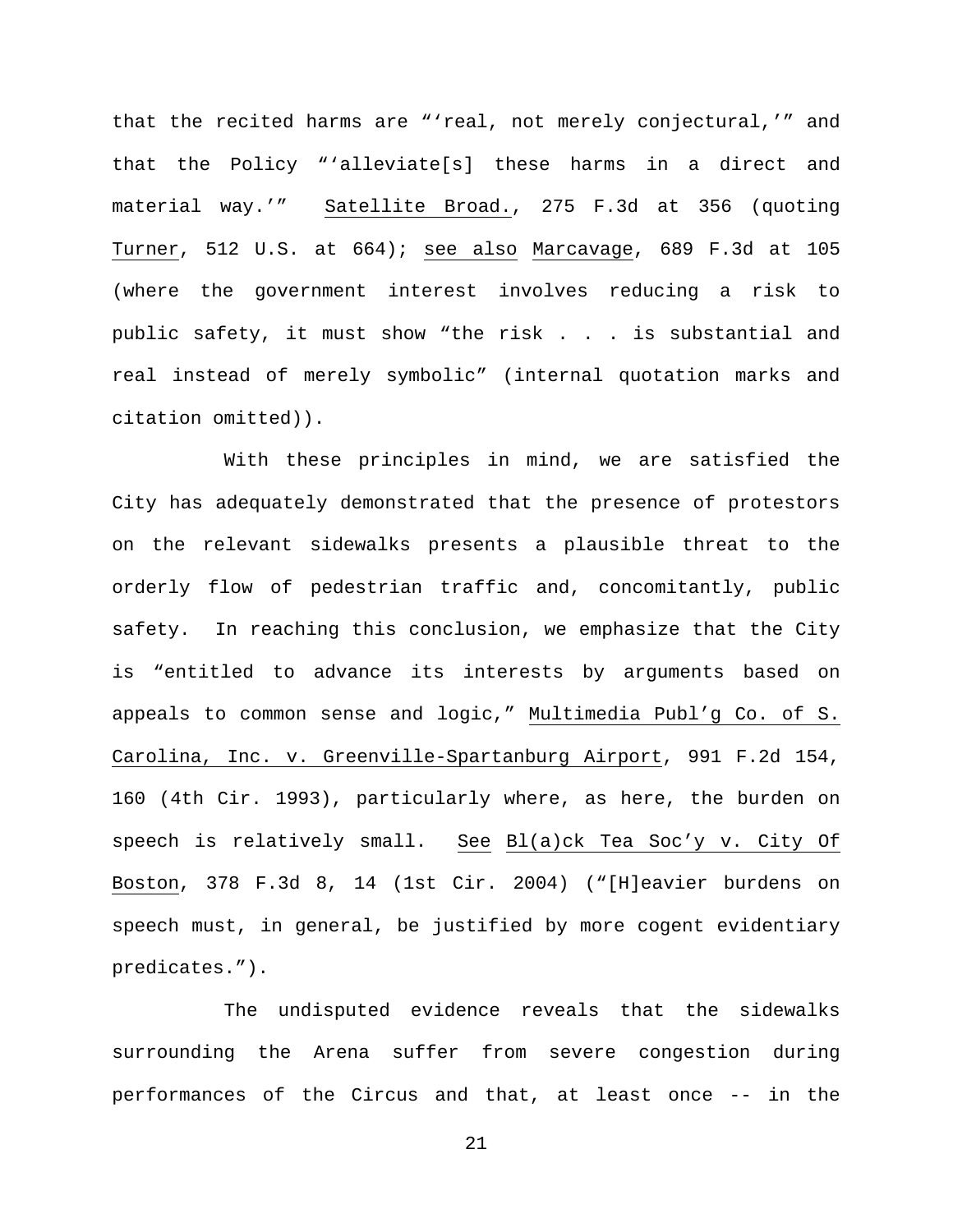year preceding the issuance of the Policy -- the presence of protestors caused a significant safety hazard. Inasmuch as the Policy carves out a passageway dedicated to pedestrian movement, it materially reduces the risks the City intends to prevent. The Policy thus promotes the City's significant interest in a manner "'that would be achieved less effectively absent the regulation.'" Ward, 491 U.S. at 799 (citation omitted).[6](#page-21-0)

b.

Next, we must ask whether the Policy "burden[s] substantially more speech than is necessary to further the government's legitimate interests." Ward, 491 U.S. at 799. To satisfy this standard, the City need not regulate using "the least restrictive or least intrusive means" available to achieve its goals. Id. at 798. Put differently, "[s]o long as the means chosen are not substantially broader than necessary to

<span id="page-21-0"></span> $6$  Appellant devotes much of his brief to the argument that the City's interest is illusory because "there is nothing in the record to suggest that they were remedying an actual threat leafletting [sic] poses to a significant government interest." Appellant's Br. 28 (emphasis supplied). Appellant misapprehends the applicable standard. The interest served by the Policy must be judged "on the relation it bears to the overall problem the government seeks to correct, not on the extent to which it furthers the government's interests in an individual case." Ward, 491 U.S. at 801 (emphasis supplied); see also Albertini, 472 U.S. at 688 ("The First Amendment does not bar application of a neutral regulation that incidentally burdens speech merely because a party contends that allowing an exception in the particular case will not threaten important government interests.").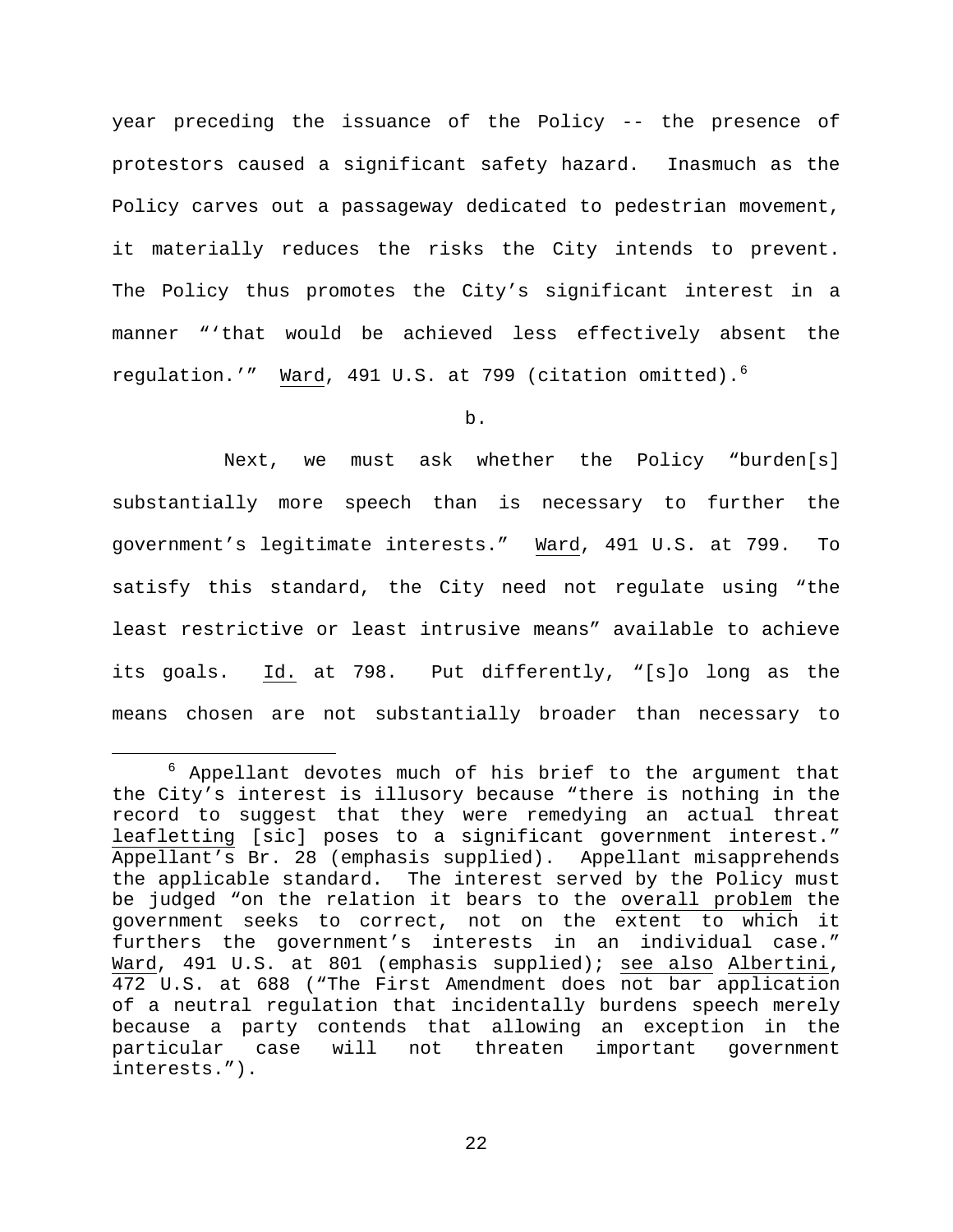achieve the government's interest . . . the regulation will not be invalid simply because a court concludes that the government's interest could be adequately served by some lessspeech-restrictive alternative." Id. at 800.

The Policy restricts the protestors to three designated areas adjacent to the Arena, i.e., the outer half of West Baltimore Street's 29-foot sidewalk, a designated portion of Howard Street's 15-foot sidewalk, and the sidewalk directly across from the Hopkins Place plaza. The Policy is limited in both scope and duration, setting aside dedicated channels for pedestrian traffic on the relevant streets in order to promote the safety, order, and accessibility of its sidewalks during the pendency of a heavily attended event. On its face, the Policy does no more than "target[] and eliminate[] . . . the exact source of the 'evil' it seeks to remedy." Frisby v. Schultz, 487 U.S. 474, 485 (1988) (citation omitted).

Appellant nonetheless contends the Policy is not narrowly tailored because a number of "obvious" and "feasible" alternatives exist that would permit more speech. Appellant's Br. 36; see City of Cincinnati v. Discovery Network, Inc., 507 U.S. 410, 418 n.13 (1993) ("numerous and obvious less-burdensome alternatives" are "a relevant consideration in determining whether the 'fit' between ends and means is reasonable"). He presents a lengthy list of proposed alternatives, ranging from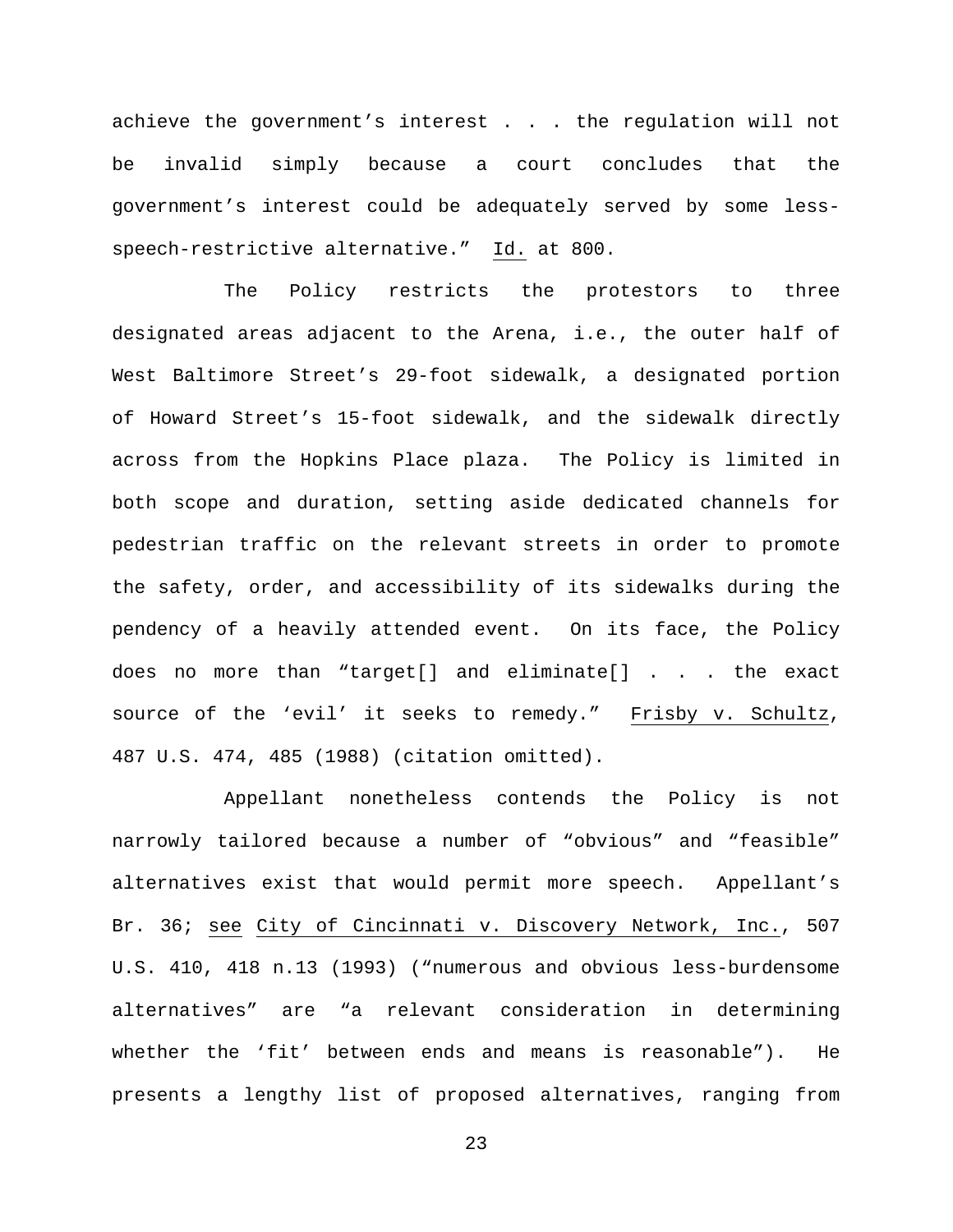"leaving things be" to implementing a system of "pro-rated" leafleting slots for individual protestors. Appellant's Br. 36. Many of Appellant's suggestions are vague and would require significant effort in implementation and enforcement –- the "obviousness" and "feasibility" of such alternatives is subject to debate. In any event, even if such alternatives are plausible, they do not alter our conclusion that the Policy does not burden substantially more speech than necessary. See Ward, 491 U.S. at 797 ("[R]estrictions on the time, place, or manner of protected speech are not invalid simply because there is some imaginable alternative that might be less burdensome on speech." (internal quotation marks and citation omitted)).

Appellant also posits the theory that the Policy is required to have a "small group exception" exempting a small number of persons, presumably leafleters, from its purview. Appellant's Rep. Br. 9. In support of this bold assertion, he relies on Cox, in which we held the lack of a small group exception rendered unconstitutional a city's policy requiring a permit for any gathering on public streets or sidewalks. 416 F.3d at 285-86. Inasmuch as Cox involved an exceedingly broad prior restraint, burdened by a "heavy presumption against its constitutional validity," Bantam Books, Inc. v. Sullivan, 372 U.S. 58, 70 (1963), it has limited applicability to this case. Indeed, in striking down the permit requirement as facially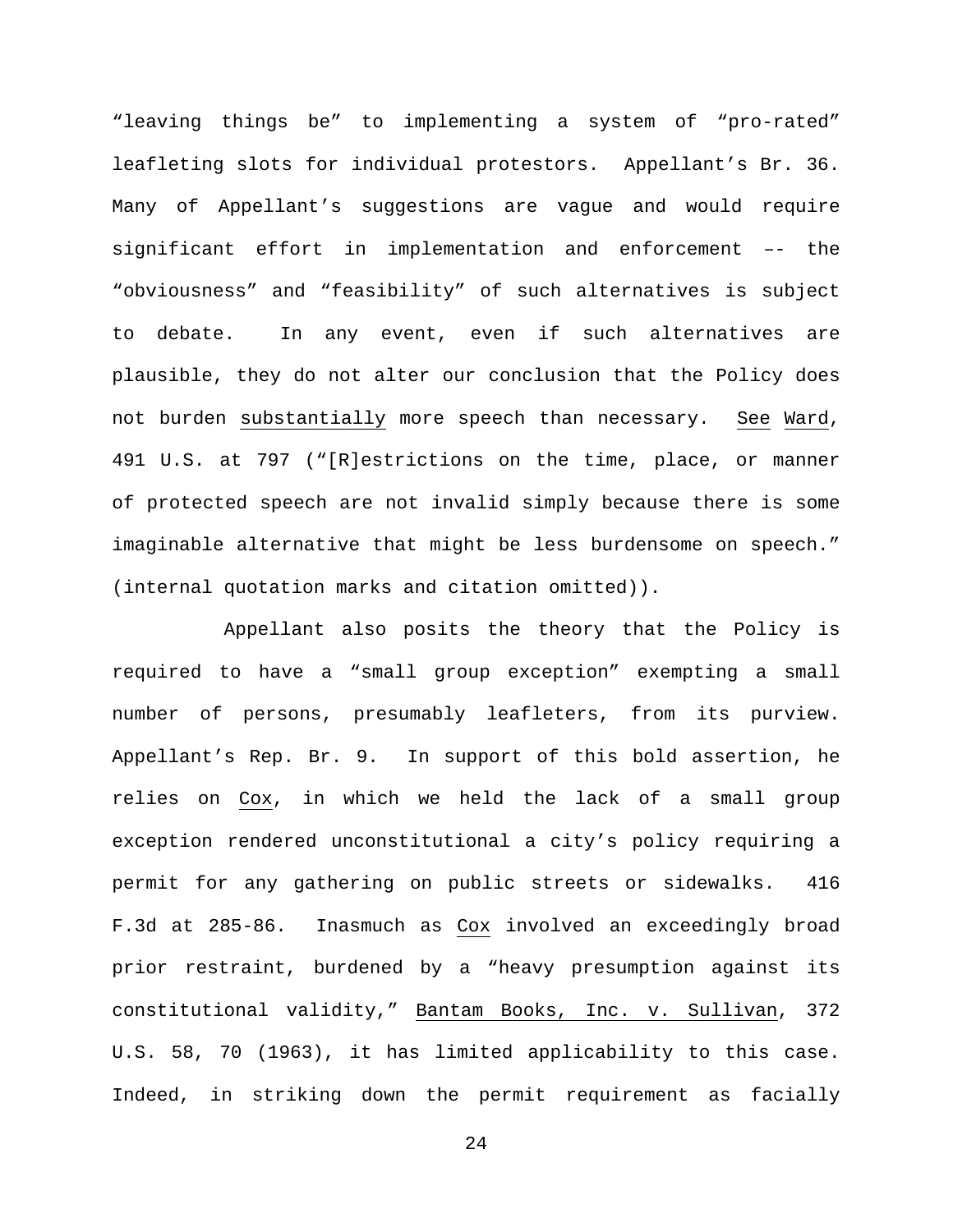unconstitutional for lack of a "small group" exception, Cox went on to identify a number of less restrictive means to achieve the city's objective -- including "ordinances that 'regulate only the volume, location, or duration of [protected] expression,' rather than subjecting all speech to a permit requirement." 416 F.3d at 286 (citation omitted). Faced with such clearly distinguishable authority, we can find no basis for importing the "small group" exception into the standard time, place, and manner context.

For all these reasons, we conclude the Policy's limited proscription on the locale of expressive activities is narrowly tailored to address threats to sidewalk congestion and public safety.

#### c.

We close our narrow tailoring discussion by addressing a concern raised by the dissent. In its view, we have neglected to address an essential element of the narrow tailoring inquiry, i.e., "whether the restriction operates 'in such a manner that a substantial portion of the burden on speech does not serve to advance [the government's] goals.'" Post at 17 (alteration in original) (quoting Ward, 491 U.S. at 799). Measuring the Policy against this test, the dissent contends, reveals it to be fatally underinclusive because the "secret nature of the restrictions" undermines the City's goals. Id. at 19.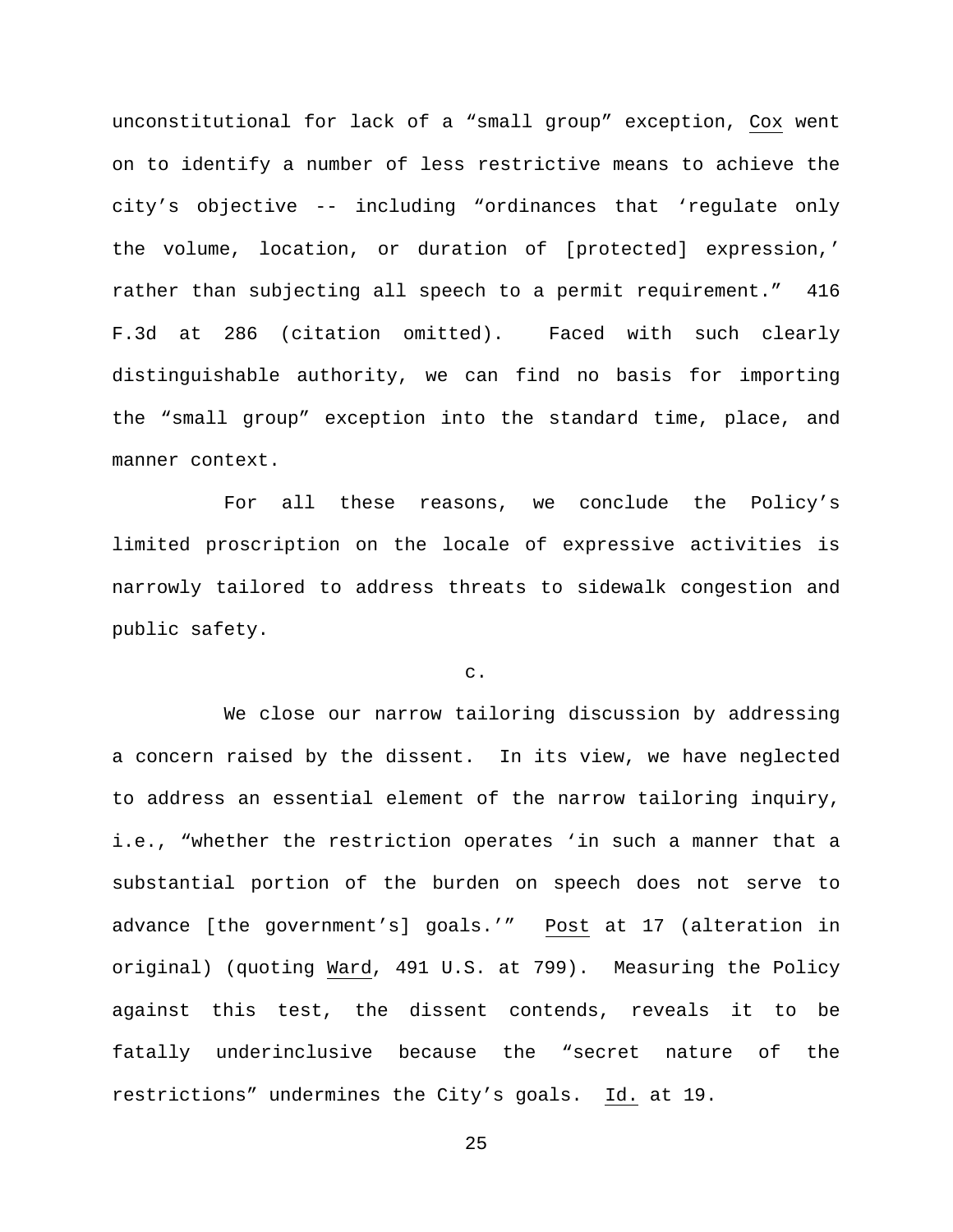The dissent derives its test for underinclusiveness from the following passage in Ward:

To be sure, th[e] [narrow tailoring] standard does not mean that a time, place, or manner regulation may burden substantially more speech than is necessary to further the government's legitimate interests. Government may not regulate expression in such a manner that a substantial portion of the burden on speech does not serve to advance its goals. So long as the means chosen are not substantially broader than<br>necessary to achieve the government's interest, government's interest, however, the regulation will not be invalid simply because a court concludes that the government's interest could be adequately served by some lessspeech-restrictive alternative.

Ward, 491 U.S. at 799–800 (emphasis supplied) (internal citations and footnote omitted); see also post at  $17.^7$  $17.^7$  $17.^7$  The emphasized passage bears no obvious relationship to the concept of underinclusiveness. More to the point, we are aware of no authority, and the dissent has cited none, that supports its particular iteration of the narrow tailoring test. See post at 17.

We recognize, in any event, that the limited scope of a regulation on speech, i.e., underinclusiveness, can serve to

<span id="page-25-0"></span> $7$  Notably, the dissent agrees with our conclusion that the Policy does not "burden substantially more speech than is necessary to further the government's legitimate interests." Post at 18. It is difficult to reconcile how a regulation can "burden [no] more speech than necessary" to further its goals while simultaneously "regulat[ing] expression in such a manner that a substantial portion of the burden on speech does not serve to advance its goals." Id.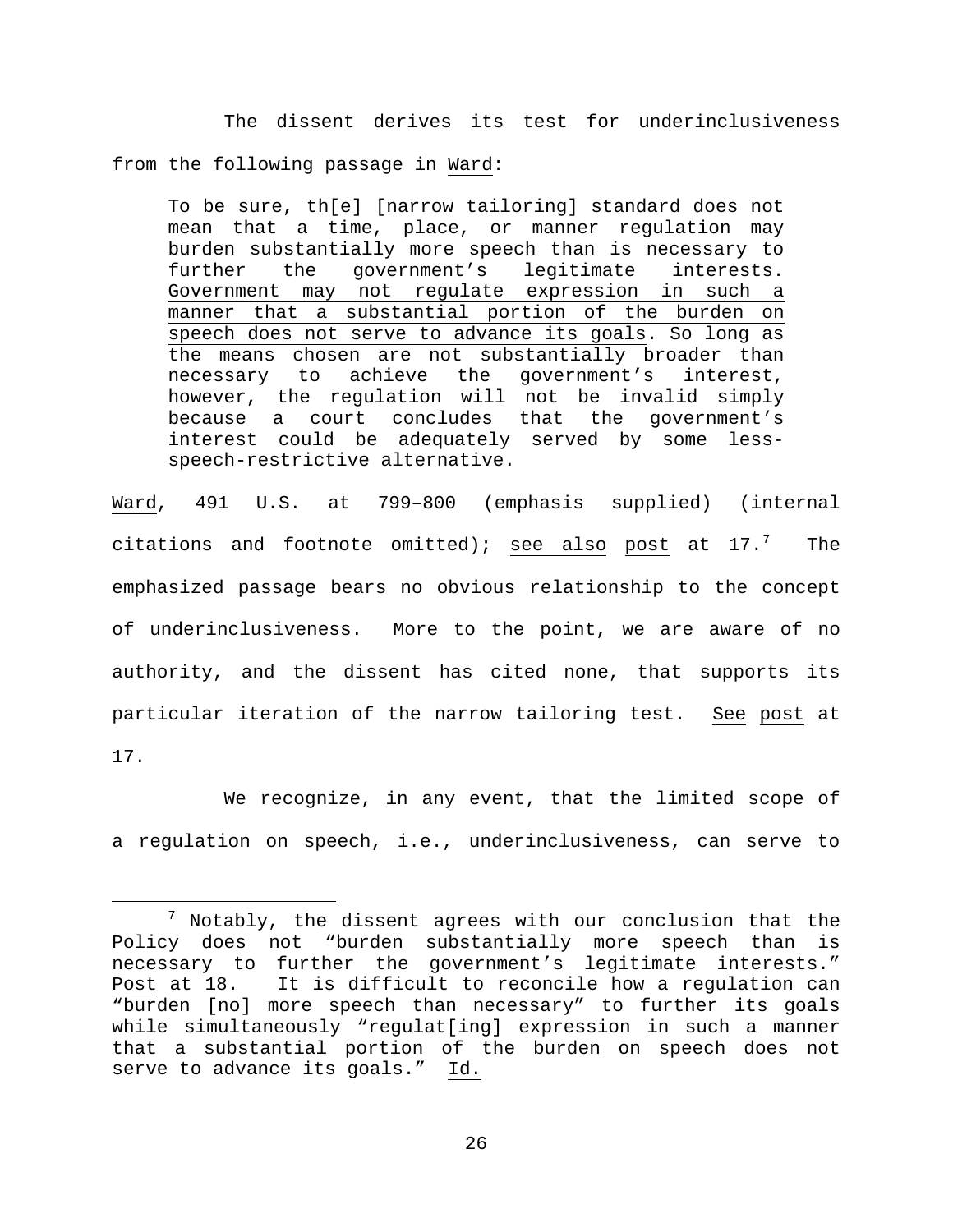"'undermine[] the likelihood of a genuine [governmental] interest[.]'" F.C.C. v. League of Women Voters of California, 468 U.S. 364, 396 (1984) (second alteration in original) (citation omitted). The dissent, however, has identified no such infirmity here. The crux of its theory is simply that the "secret" nature of the policy renders it constitutionally infirm. This is, in essence, a challenge to the Policy on vagueness grounds -– a challenge Appellant has not made. We will not, as the dissent urges, shoehorn a wholly undeveloped and unargued vagueness claim into this case under the guise of narrow tailoring.<sup>[8](#page-26-0)</sup>

2.

The final prong of the time, place, and manner test asks whether the Policy "'leave[s] open ample alternative channels for communication of the information.'" Ward, 491 U.S.

<span id="page-26-0"></span> $8$  The fact that a few confused or disgruntled protestors actually caused some amount of pedestrian congestion by questioning the origin of the Policy does not, in any case, render the City's rationale "a challenge to the credulous." Republican Party of Minn. v. White, 536 U.S. 765, 780 (2002); see, e.g., Nat'l Ass'n of Mfrs. v. Taylor, 582 F.3d 1, 17 (D.C. Cir. 2009) ("'Because the primary purpose of underinclusiveness analysis is simply to ensure that the proffered state interest actually underlies the law, a rule is struck for under inclusiveness only if it cannot fairly be said to advance any genuinely substantial governmental interest, because it provides only ineffective or remote support for the asserted goals, or limited incremental support.'" (emphasis in original) (quoting Blount v. SEC, 61 F.3d 938, 946 (D.C. Cir. 1995))).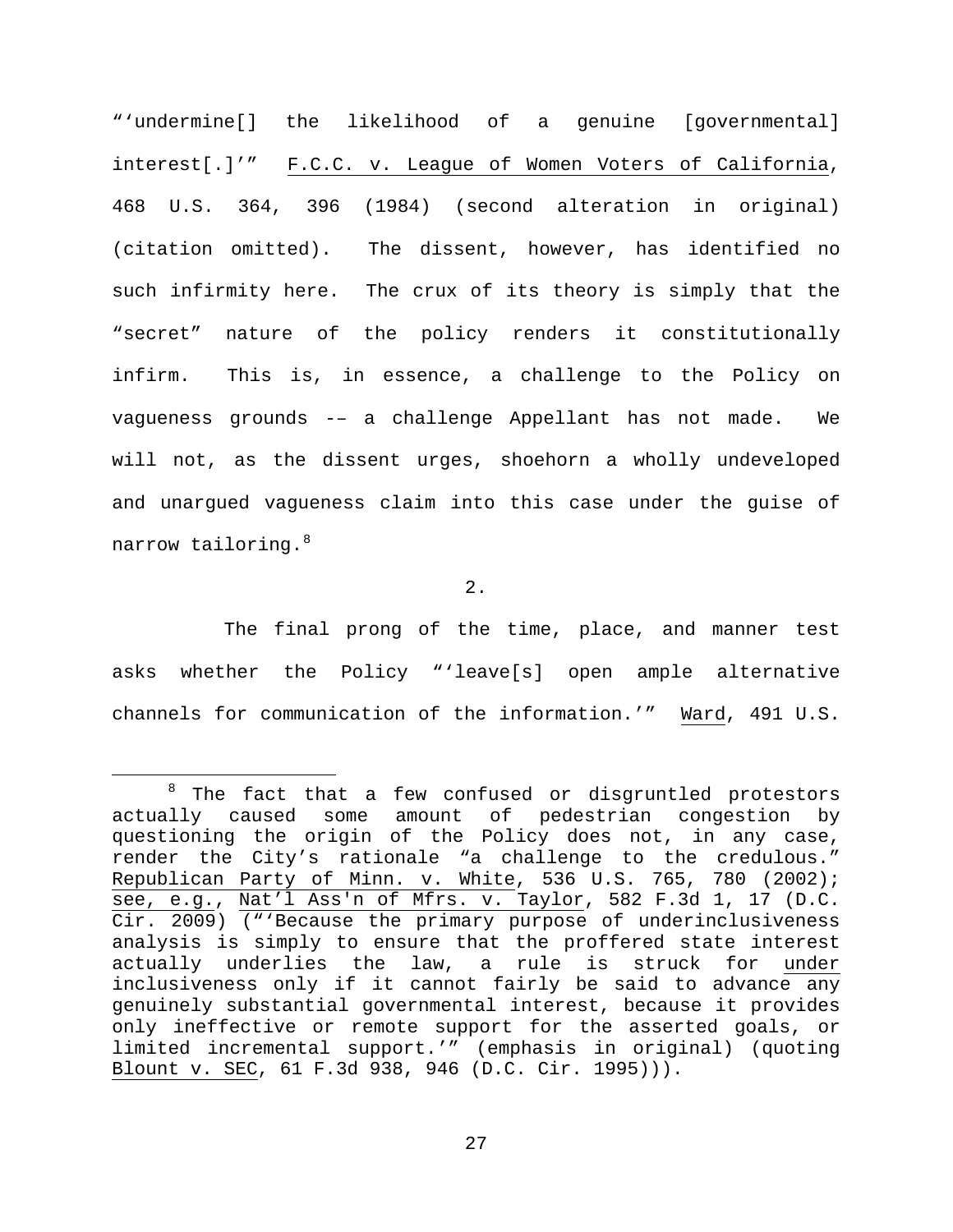at 791 (quoting Clark, 468 U.S. at 293). In order to satisfy this standard, the available alternatives need not "be the speaker's first or best choice" or "provide[] the same audience or impact for the speech." Gresham v. Peterson, 225 F.3d 899, 906 (7th Cir. 2000) (citations omitted). Rather, the relevant inquiry is simply whether the challenged regulation "provides avenues for 'the more general dissemination of a message.'" Green, 523 F.3d at 305 (quoting Frisby, 487 U.S. at 482-84).

The Policy directs protestors to stand in designated areas located mere feet from their intended audience, within full view and earshot of both passersby and circus attendees, and imposes no restriction on the channels of expression employed therein. We readily conclude this narrow degree of geographical separation does not hinder the protestors' ability to disseminate their message. See, e.g., Cmty. for Creative Non-Violence v. Turner, 893 F.2d 1387, 1393 (D.C. Cir. 1990) ("In considering whether a regulation leaves open ample alternative channels of communication, the [Supreme] Court has generally upheld regulations which merely limit expressive activity to a specific part of the regulated area or to a limited time frame."); cf. Hill v. Colorado, 530 U.S. 703, 729 (2000) ("Signs, pictures, and voice itself can cross an 8–foot gap with ease.").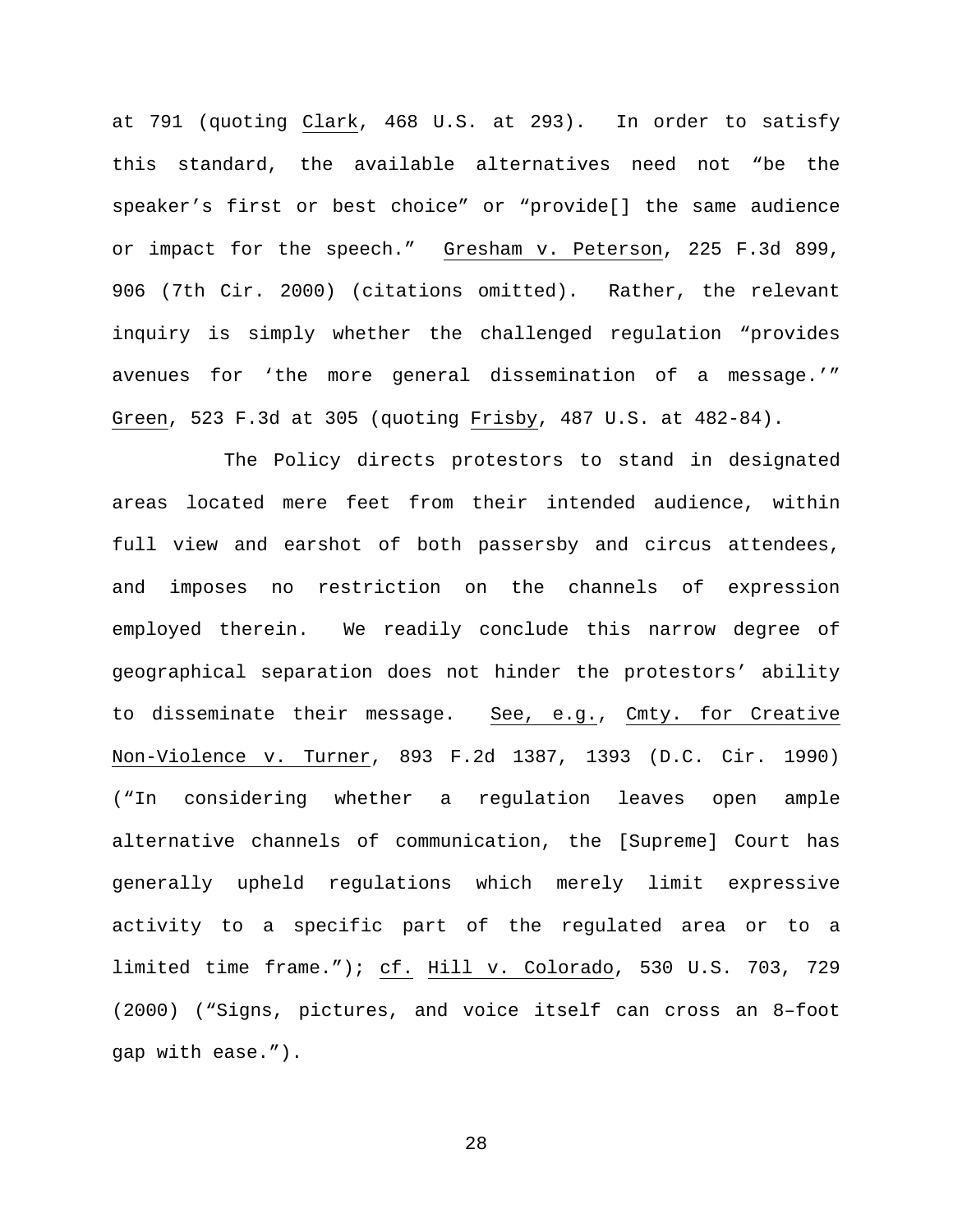Although Appellant does not dispute the protestors' ability to reach their intended audience from the designated areas via "hold[ing] sign[s]," "chant[ing]," or engaging in "other form[s] of communication," Appellant's Br. 37, he contends the Policy fails for lack of adequate alternatives because it does not provide "ample" opportunities to distribute leaflets.[9](#page-28-0) Our inquiry, however, does not rise or fall on the efficacy of a single medium of expression. The First Amendment affords no special protection to a speaker's "favored or most cost-effective mode of communication," Johnson v. City & County of Philadelphia, 665 F.3d 486, 494 (3d Cir. 2011) (citation and internal quotation marks omitted), and leafleting is not an inalienable right exempted from all forms of government regulation. See McCullen v. Coakley, 571 F.3d 167, 180 (1st Cir. 2009) ("[H]andbilling is not specially protected."); Horina v. City of Granite City, 538 F.3d 624, 631 (7th Cir. 2008) ("[T]he right to handbill is not absolute and federal courts have determined that governments may enact reasonable restrictions on handbilling that are also consistent with the

<span id="page-28-0"></span> $9$  To the extent Appellant argues the Policy is tantamount to a full-scale ban on leafleting, he mischaracterizes the record. Indeed, his own experts demonstrate that the Policy renders leafleting less effective, not foreclosed. See J.A. 283-84.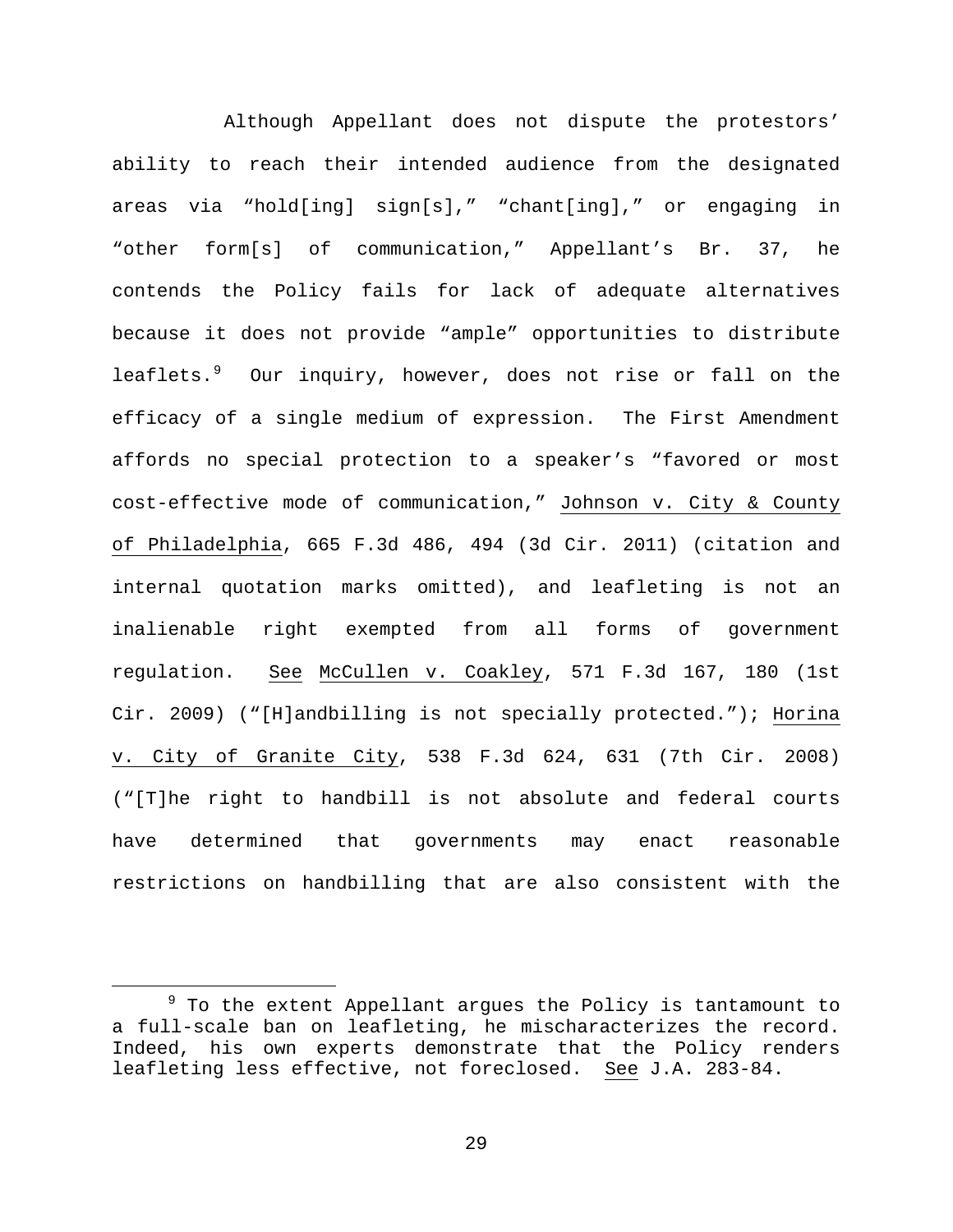First Amendment." (internal citation omitted)). Appellant's arguments to the contrary are thus unavailing.

In short, given the limited nature of the prohibition in this case, we have no doubt the designated area affords ample opportunity for protestors to communicate effectively with their intended audience, whether by leafleting, holding signs, giving speeches, or engaging in other expressive activities.

B.

Therefore, because the Policy's limitation on speech is content neutral, narrowly tailored to achieve a substantial government interest, and allows ample alternative channels of communication, it is a permissible time, place, and manner restriction on speech. Accordingly, the district court correctly granted summary judgment as to Appellant's First Amendment claims against the City and BCPD.

## IV.

Having determined the Policy comports with the First Amendment, we need only briefly address the remaining issues on appeal. Appellant argues the district court erred in (a) granting Officer Early summary judgment on Appellant's First and Fourth Amendment claims on the basis of qualified immunity; and (b) granting Officer Early summary judgment on Appellant's state law claims. Finding no error, we affirm.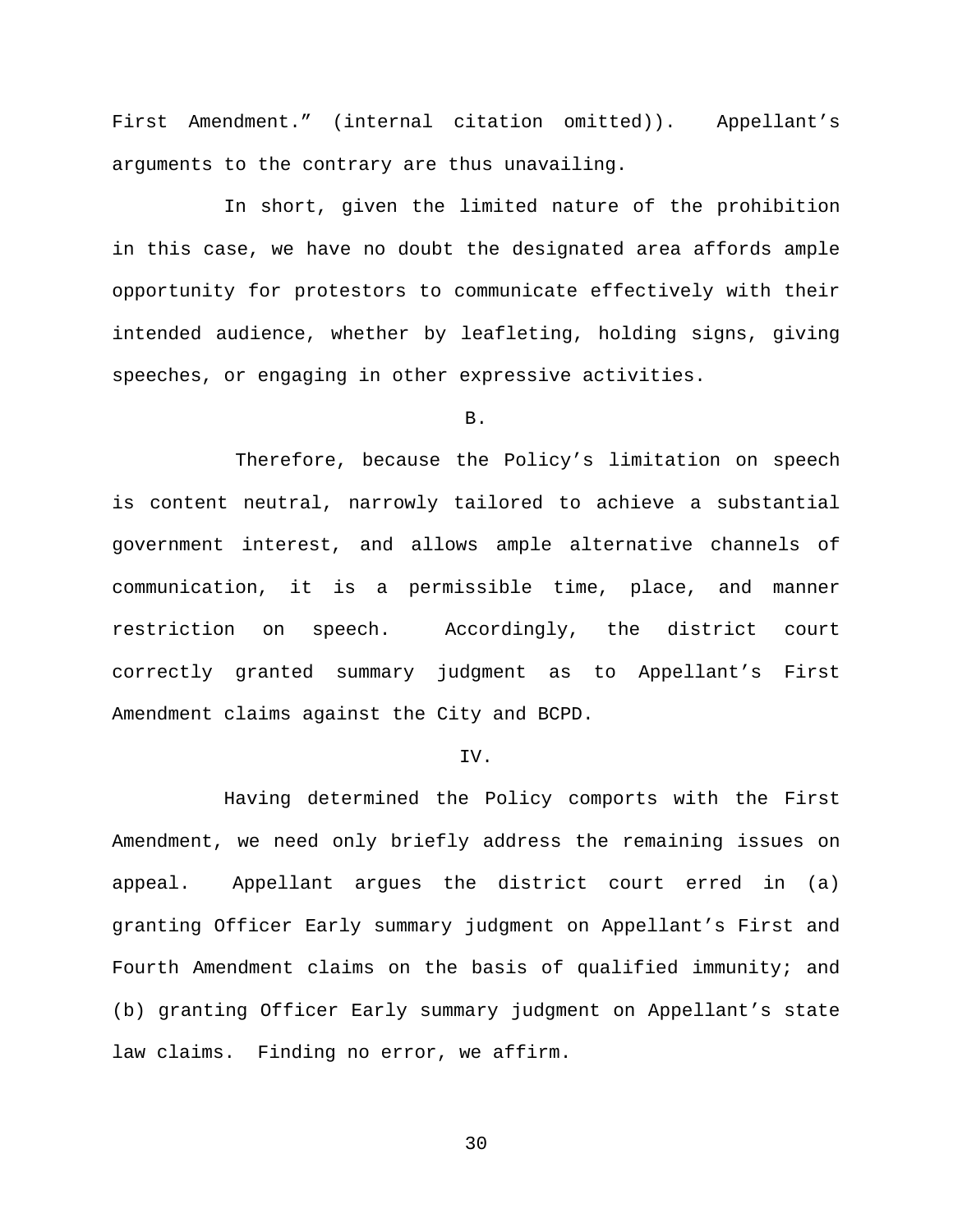We first decide whether the district court properly granted qualified immunity to Officer Early on Appellant's First and Fourth Amendment claims. The qualified immunity defense "'protects government officials from civil damages in a § 1983 action insofar as their conduct does not violate clearly established statutory or constitutional rights of which a reasonable person would have known.'" Bland v. Roberts, 730 F.3d 368, 391 (4th Cir. 2013) (quoting Edwards v. City of Goldsboro, 178 F.3d 231, 250 (4th Cir. 1999)). Consequently, "[i]n determining whether a defendant is entitled to qualified immunity, [we] must decide (1) whether the defendant has violated a constitutional right of the plaintiff and (2) whether that right was clearly established at the time of the alleged misconduct." Id. (citing Walker v. Prince George's Cnty., 575 F.3d 426, 429 (4th Cir. 2009)). Appellant's First and Fourth amendment claims fail on the first prong of this inquiry.

## 1.

We begin by considering whether Officer Early violated Appellant's First Amendment rights. On this front, Appellant contends that Officer Early is liable for viewpoint discrimination in violation of the First Amendment because he enforced the Policy only against Circus protesters. The record, however, is devoid of any evidence from which a reasonable juror

A.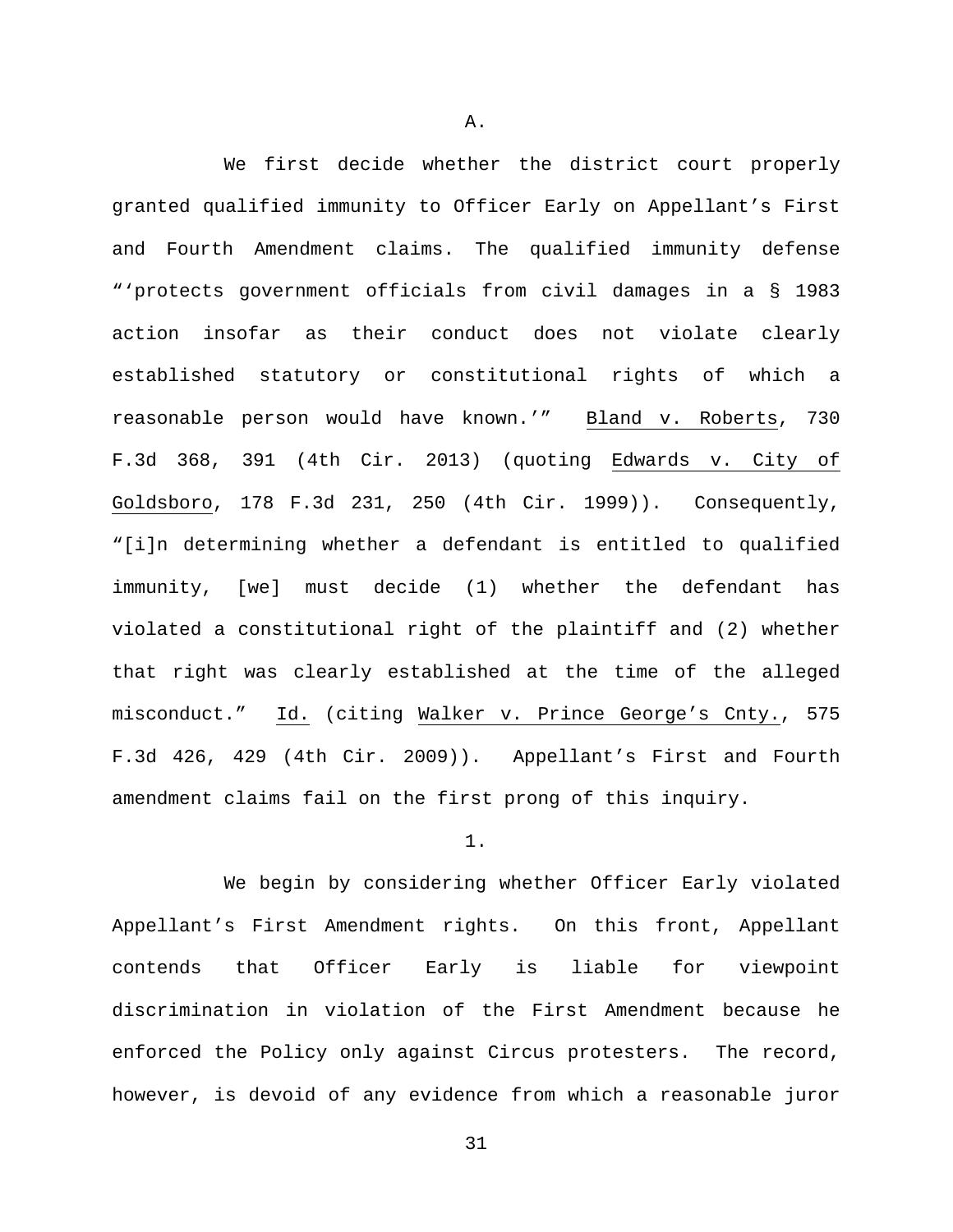could find that Officer Early arrested Appellant with a contentor viewpoint-based discriminatory purpose. See Pahls v. Thomas, 718 F.3d 1210, 1230 (10th Cir. 2013) ("The Supreme Court has made clear that, for a discrimination claim rooted in the First Amendment, a plaintiff must show that a government official 'acted with discriminatory purpose,'" i.e., that he acted "because of, not merely in spite of, the action's adverse effects upon an identifiable group." (quoting Ashcroft v. Iqbal, 556 U.S. 662, 676 (2009))). Rather, as the district court found, "[t]here is nothing to suggest that Officer Early . . . purposely targeted [Appellant] because he was protesting the Circus." See Ross II, 899 F. Supp. 2d 415, 429 n.16 (D. Md. 2012). Thus, the district court properly granted Officer Early qualified immunity on this claim.

## 2.

Appellant's Fourth Amendment claim, premised on his purportedly unlawful arrests, is similarly infirm. The circumstances of the arrests are straightforward: Officer Early repeatedly ordered Appellant to move the location of his leafleting activity in conformance with the Policy, and Appellant repeatedly refused. Ultimately, after issuing multiple warnings, Officer Early arrested Appellant –- twice - for the misdemeanor crime of "willfully failing to obey a reasonable and lawful order that a law enforcement officer makes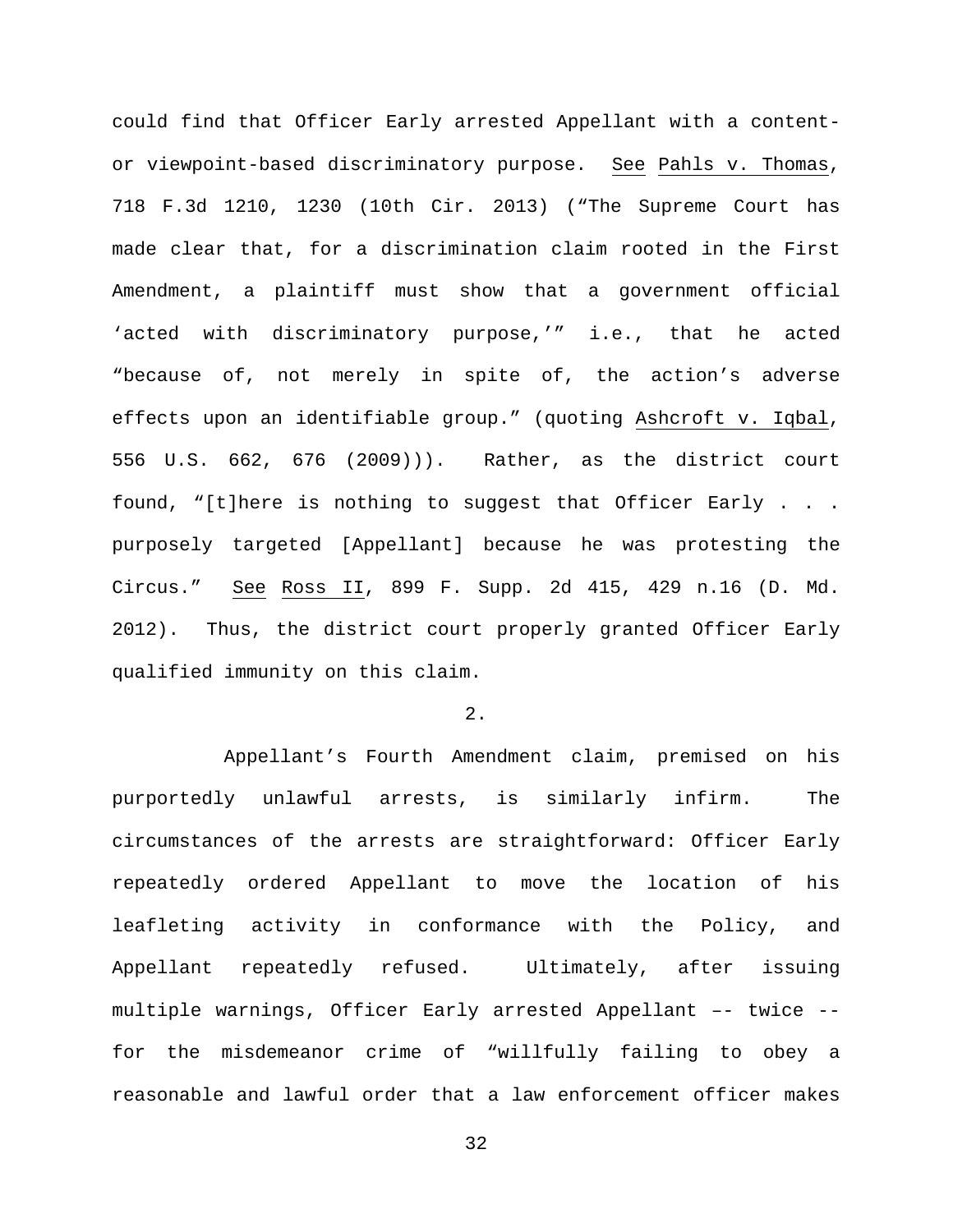to prevent a disturbance to the public peace." Md. Code Ann., Crim. Law  $\S$  10-201(c)(3). The district court, relying on these undisputed facts, concluded that Officer Early had probable cause to effectuate the challenged arrests "sufficient to vitiate any claim of [42 U.S.C.] § 1983 liability." Ross II, 899 F. Supp. 2d at 429. We agree.

A police officer may arrest an individual without a warrant if he "has probable cause to believe that an individual has committed even a very minor criminal offence in his presence[.]" Atwater v. Lago Vista, 532 U.S. 318, 354 (2001). Probable cause exists when the facts and circumstances known to the officer are sufficient to warrant an objectively reasonable person in believing "'that the suspect has committed, is committing, or is about to commit an offense.'" Pritchett v. Alford, 973 F.2d 307, 314 (4th Cir. 1992) (quoting Michigan v. DeFillippo, 443 U.S. 31, 37 (1979)). "'Whether probable cause exists in a particular situation . . . always turns on two factors in combination: the suspect's conduct as shown to the officer, and the contours of the offense thought to be committed by that conduct.'" Rogers v. Pendleton, 249 F.3d 279, 290 (4th Cir. 2001) (quoting Pritchett, 973 F.2d at 314).

Turning first to the "contours" of the offense in question, we observe that Md. Code Ann., Crim. Law § 10– 201(c)(3) applies to offenders who "willfully fail to obey a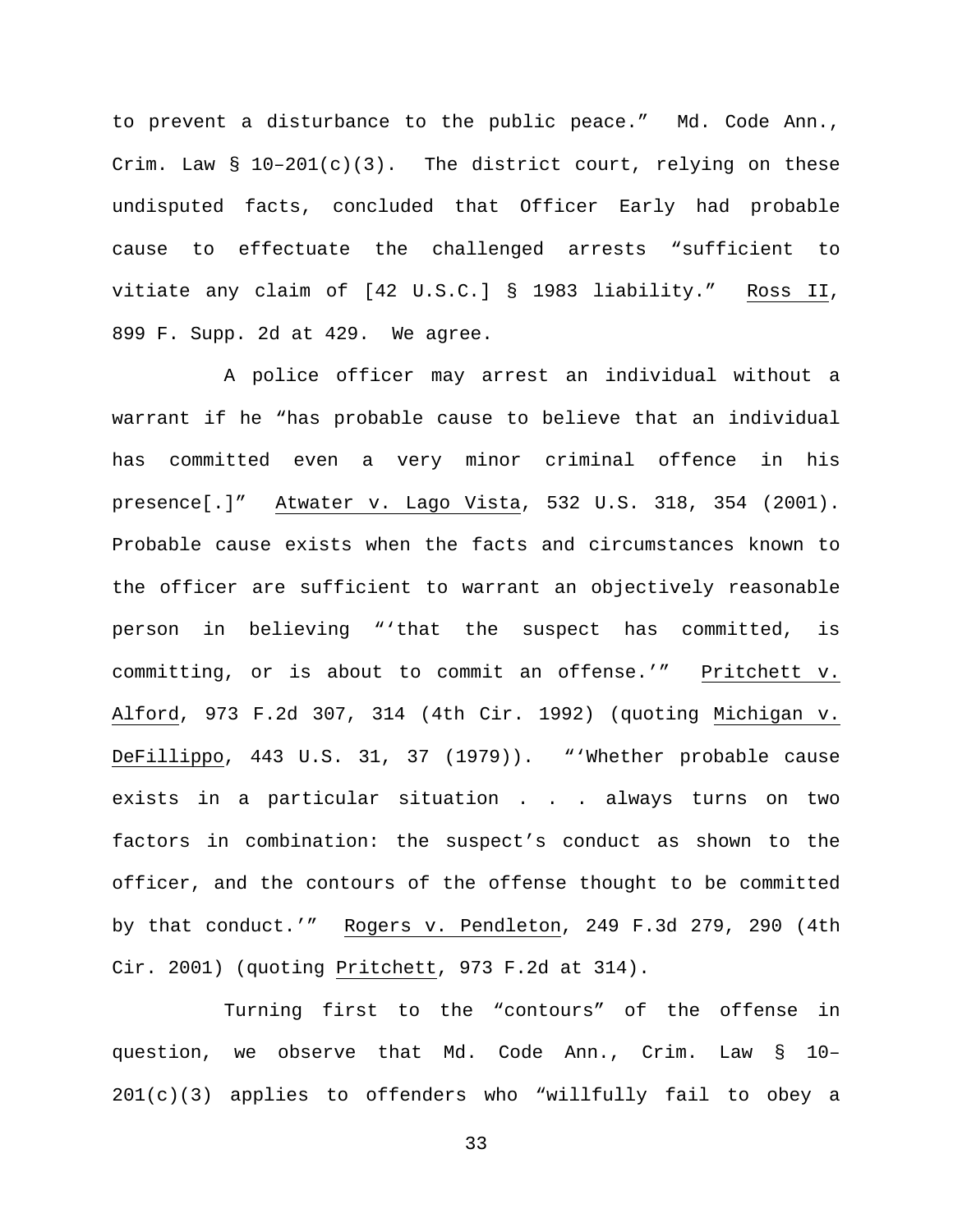reasonable and lawful order of a law enforcement officer, made to prevent a disturbance of the public peace." Att'y Grievance Comm'n of Maryland v. Mahone, 76 A.3d 1198, 1210 (Md. 2013). Under this subsection, the "'failure to obey a policeman's command to move on when not to do so may endanger the public peace, amounts to disorderly conduct'" in violation of Maryland law. Id. (citation omitted). This crime "is predicated on the law enforcement officer issuing a reasonable and lawful order," Polk v. State, 835 A.2d 575, 580 n.3 (Md. 2003) (internal quotation marks omitted), and as such, the command "cannot be purely arbitrary and . . . not calculated in any way to promote the public order." Mahone, 76 A.3d at 1211 (internal quotation marks and citation omitted).

Prior to each of the disputed arrests, Officer Early verbally ordered Appellant to move his leafleting activity to the designated area. This order was directed at enforcing the Policy, which was, in turn, directed at maintaining the safety, order, and accessibility of the streets and sidewalks. Inasmuch as Appellant refused to heed these repeated requests, Officer Early had probable cause to effectuate both arrests. See Atwater, 532 U.S. at 354. Officer Early thus did not violate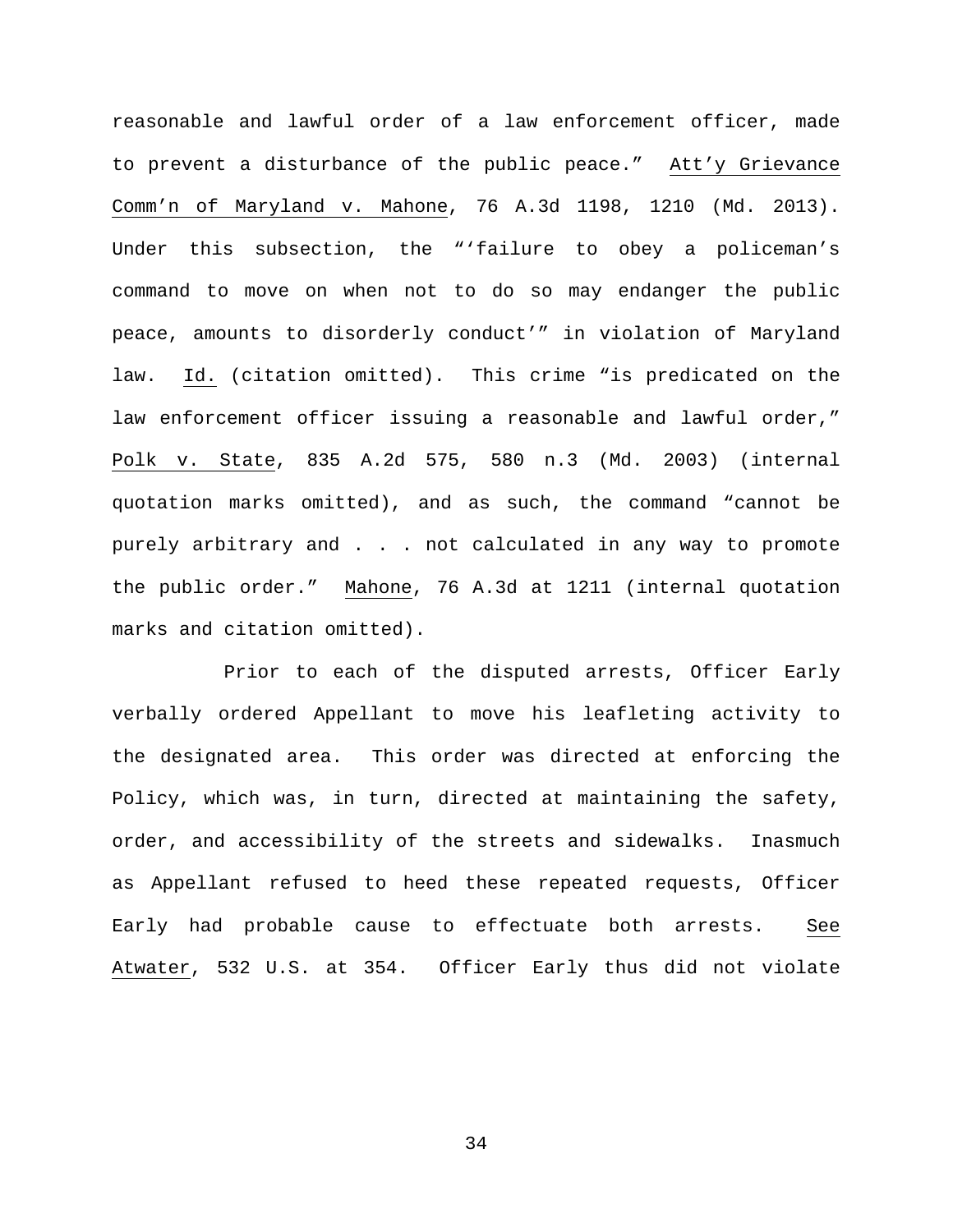Appellant's Fourth Amendment rights, and the district court correctly found him entitled to qualified immunity.<sup>[10](#page-34-0)</sup>

B.

With respect to Appellant's state law claims, the district court determined his claims of false arrest and false imprisonment could not be sustained because each requires a showing that Appellant was deprived of his liberty without legal justification. See Ross II, 899 F. Supp. 2d at 430 n.16. We agree with the district court's legal premise, see Okwa v. Harper, 757 A.2d 118, 190 (Md. 2000) ("For a successful cause of action based on false arrest or false imprisonment, the plaintiff must establish that 'the defendant deprived him or her of his or her liberty without consent and without legal justification.'" (citation omitted)), and its finding that Appellant failed to make the requisite showing. We conclude, therefore, that the district court properly granted summary judgment in favor of Officer Early.

<span id="page-34-0"></span> <sup>10</sup> Appellant asserts a largely identical claim for unreasonable seizure under Article 26 of Maryland's Declaration of Rights. Inasmuch as Article 26 protects the same rights as those protected under the Fourth Amendment, see Melgar ex rel. Melgar v. Greene, 593 F.3d 348, 360 (4th Cir. 2010), this claim, too, fails upon a finding of probable cause.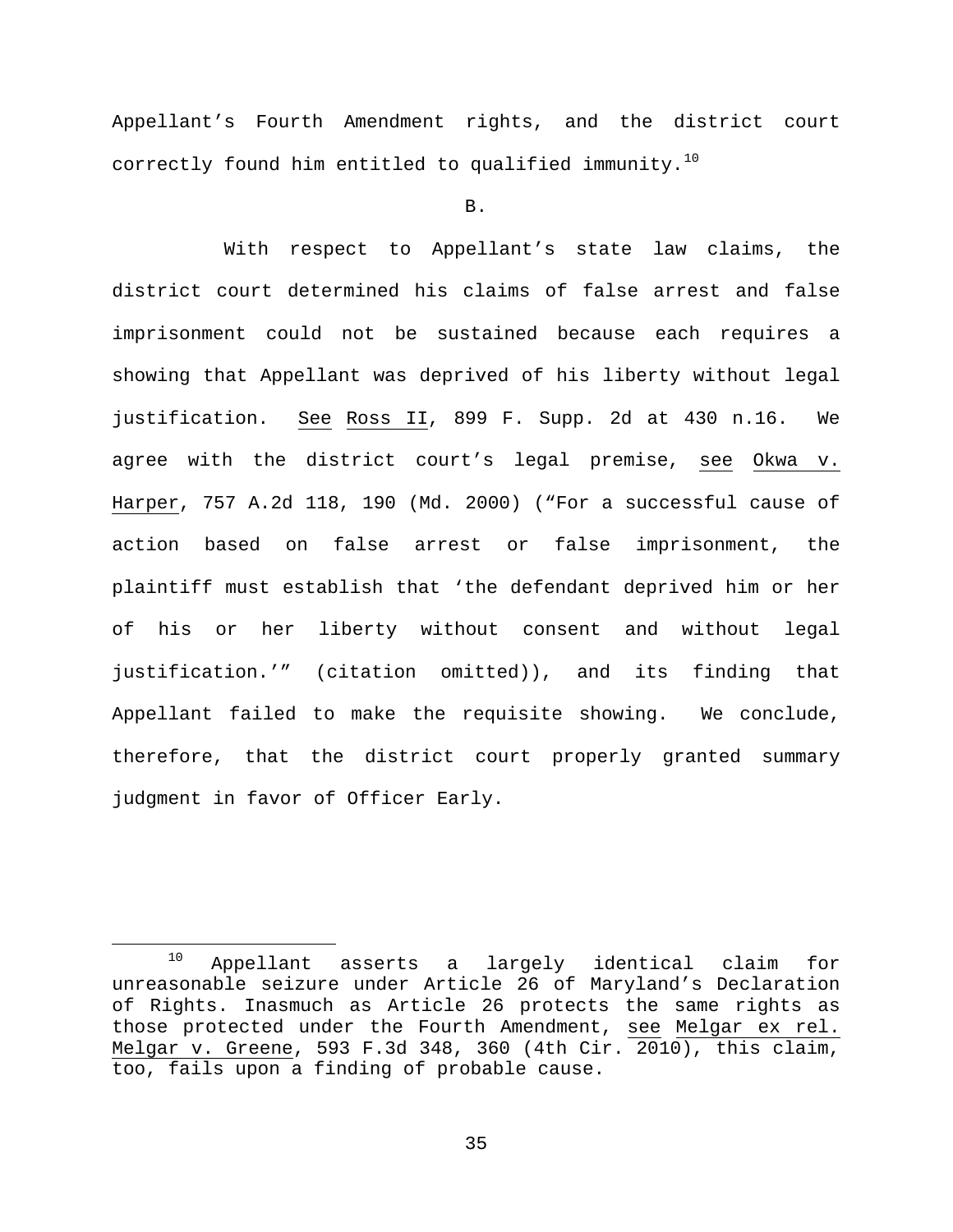For the foregoing reasons, the judgment of the district court is

V.

# AFFIRMED.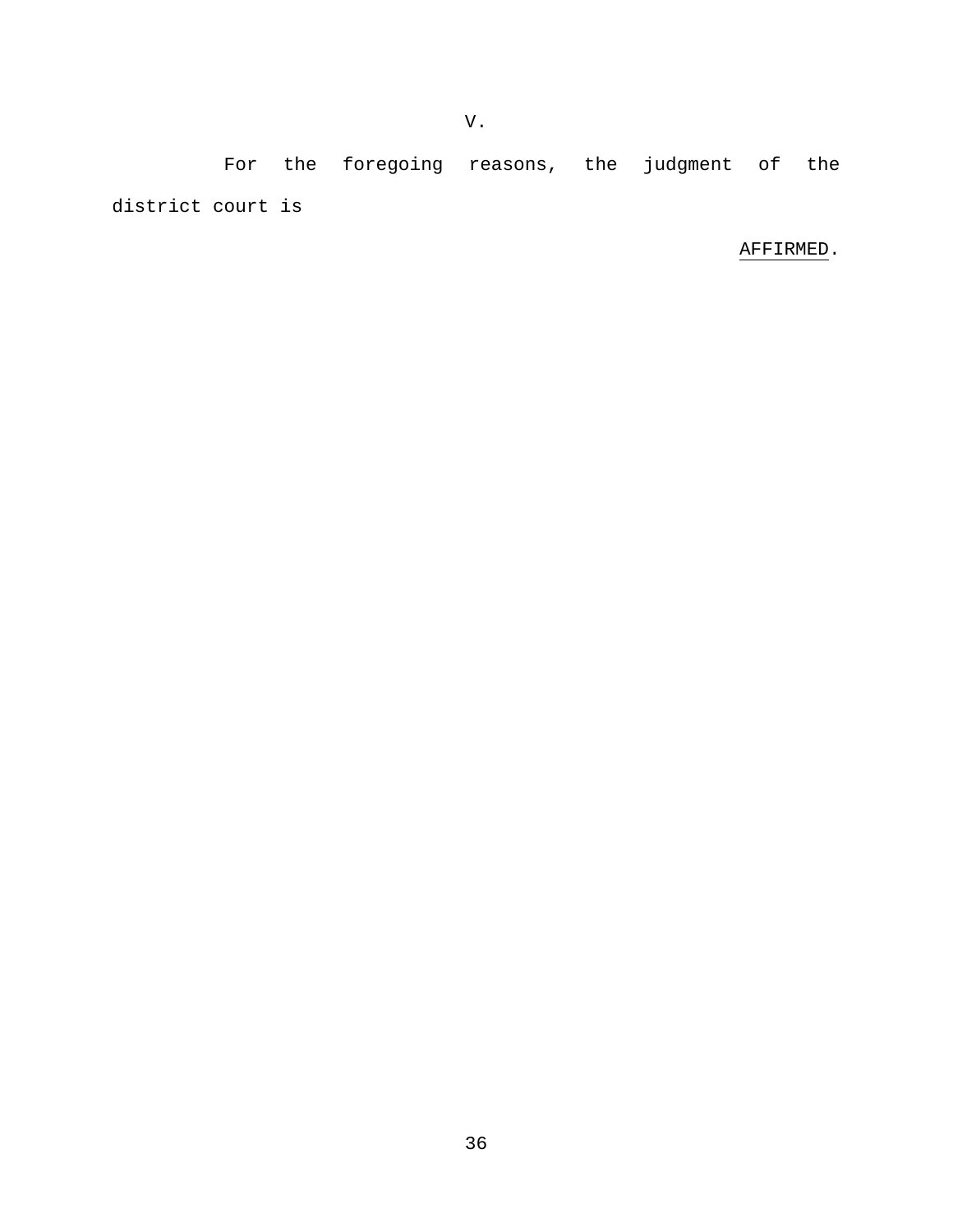WYNN, Circuit Judge, dissenting:

Appellant Aaron Ross was arrested in 2008 and again in 2009 after he refused to obey Officer Wayne Early's orders to stop leafleting in the middle of the sidewalk adjacent to Baltimore's First Mariner Arena, which was hosting the circus. On both occasions, Ross had sought to exercise his First Amendment right to protest the circus's treatment of animals by handing out leaflets to passersby, and on both occasions, Ross was conducting himself in a peaceful and unobtrusive manner. The sole basis for Early's order was that Ross was violating what the majority opinion refers to as Baltimore's "Policy" pertaining to where circus protestors could stand.

But that "Policy" constituted nothing more than an e-mail copied, pasted, and resent with minor modifications year after year—from Baltimore's city attorney to about a dozen members of the police department and city staff. It is undisputed that the staff attorney's e-mail that formed the only basis of what the majority characterizes as "Policy" was neither adopted by the Baltimore City Council nor disseminated to the public in any systematic manner. And there is little dispute, if any, that the only people who knew about the existence of the e-mail were the unelected city employees who developed and sought to enforce its restrictions.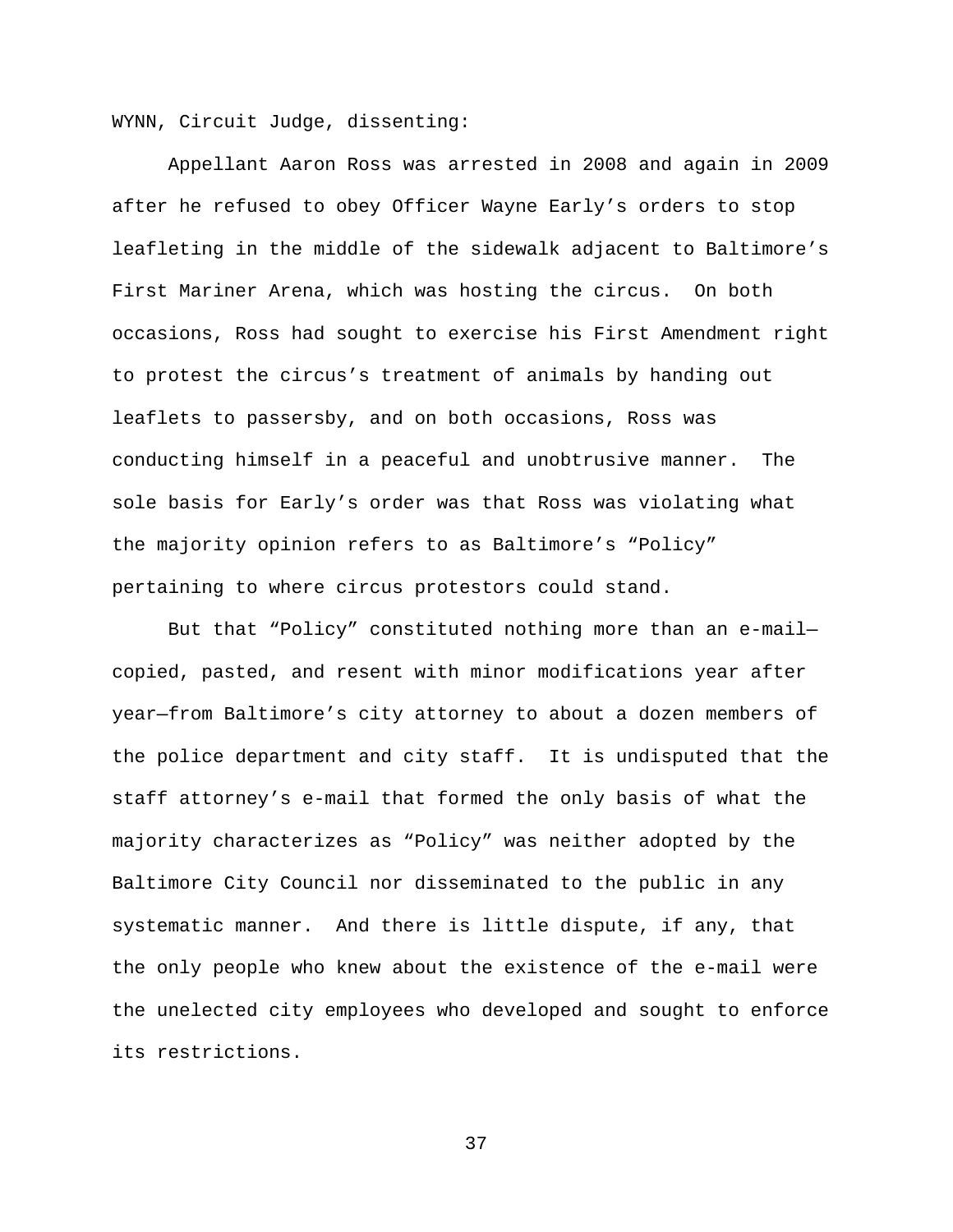Simply put, the staff attorney's e-mail does not constitute Baltimore's "Policy." Additionally, the secret nature of Baltimore's restrictions on First Amendment rights warrants the application of heightened scrutiny because of the potential for abuse and selective enforcement associated with the lack of notice and democratic accountability. But even if we were to allow the parties to agree that our review should be under a lower standard of scrutiny, Baltimore's restrictions fail the narrow-tailoring analysis.

It is axiomatic that our most basic notions of due process are jeopardized when speech restrictions are developed secretly in the back offices of city hall rather than publicly in the council chambers. It seems plausible to me that today's decision will encourage local governments to avoid the timeconsuming and politically costly exercise of adopting speechrestrictive ordinances in favor of developing speech-restrictive "Policies" at the staff level. Accordingly, I must respectfully dissent from the differing view of my fine colleagues in the majority. $^{\rm 1}$  $^{\rm 1}$  $^{\rm 1}$ 

<span id="page-37-0"></span> $1$  The majority and the district court concluded that Baltimore's "Policy" is content neutral and leaves open ample alternative channels of communication. Because I take issue only with (1) the level of scrutiny applied to the restrictions, and (2) the narrow-tailoring analysis that the district court and the majority conducted, I do not discuss either content (Continued)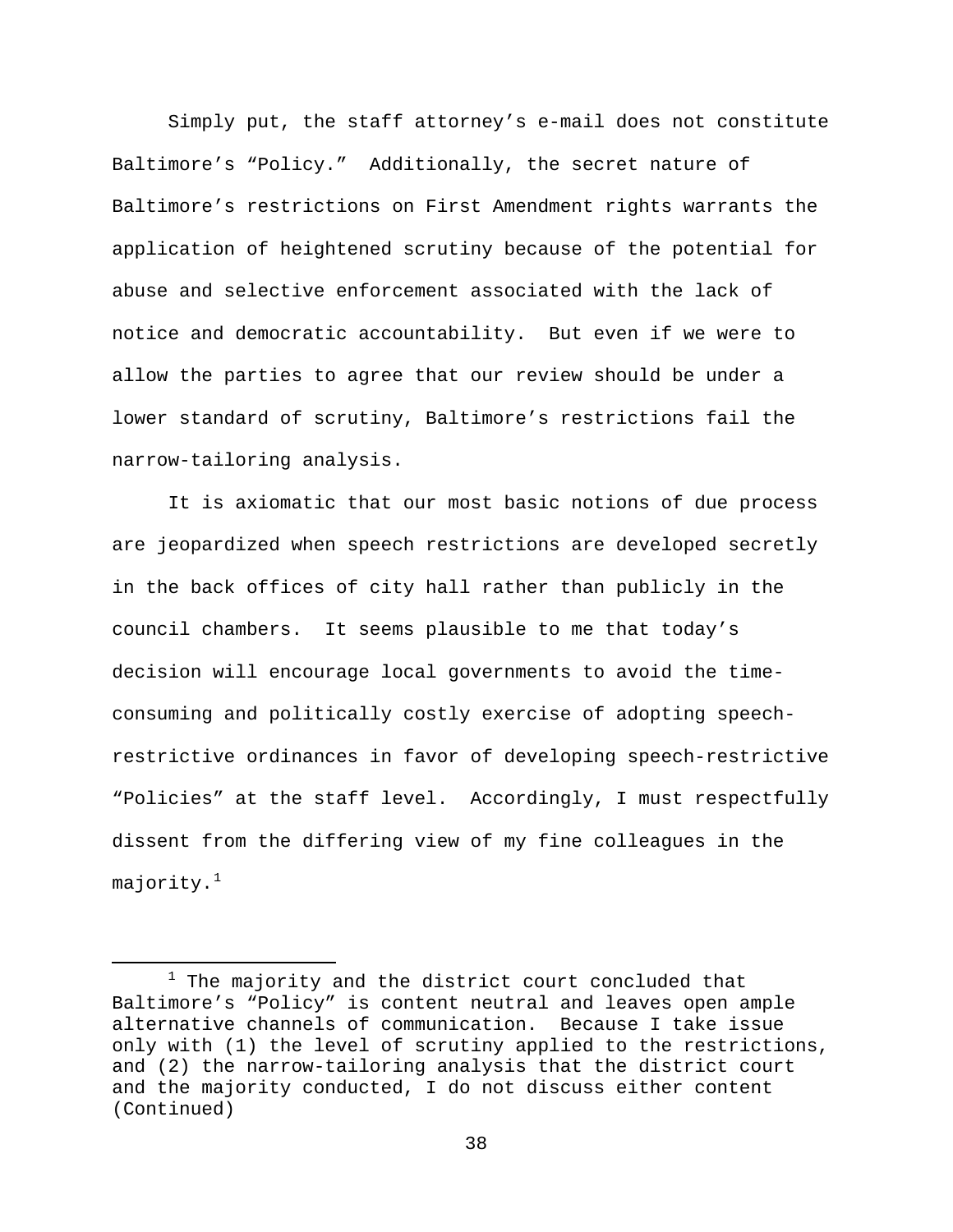Most of the salient facts in this case are covered in the majority opinion and the district court's two published opinions, Ross v. Early, 758 F. Supp. 2d 313 (D. Md. 2010) ("Ross I") and Ross v. Early, 899 F. Supp. 2d 415 (D. Md. 2012) ("Ross II"). A few critical points, however, warrant special emphasis.

First, Ross was arrested in 2008 and 2009 for failing to obey Early's orders, which were "aimed at enforcing the City's Protocol." Ross II, 899 F. Supp. 2d at 427. The district court explicitly stated that "[t]he record simply does not support" that Ross was threatening the public safety and that "Ross was in no way blocking or impeding the free flow of patrons attempting to enter or exit the building." Id. Moreover, when Early was asked during his deposition whether he "ultimately arrested Mr. Ross for violating a law and not for violating an e-mail[,]" Early answered, "No, it was both." J.A. 324. Thus, Early's decisions to order Ross to move and to place Ross under arrest were clearly based on Ross's failure to conform to the

Ĩ.

I.

neutrality or alternative channels of communication in this dissent.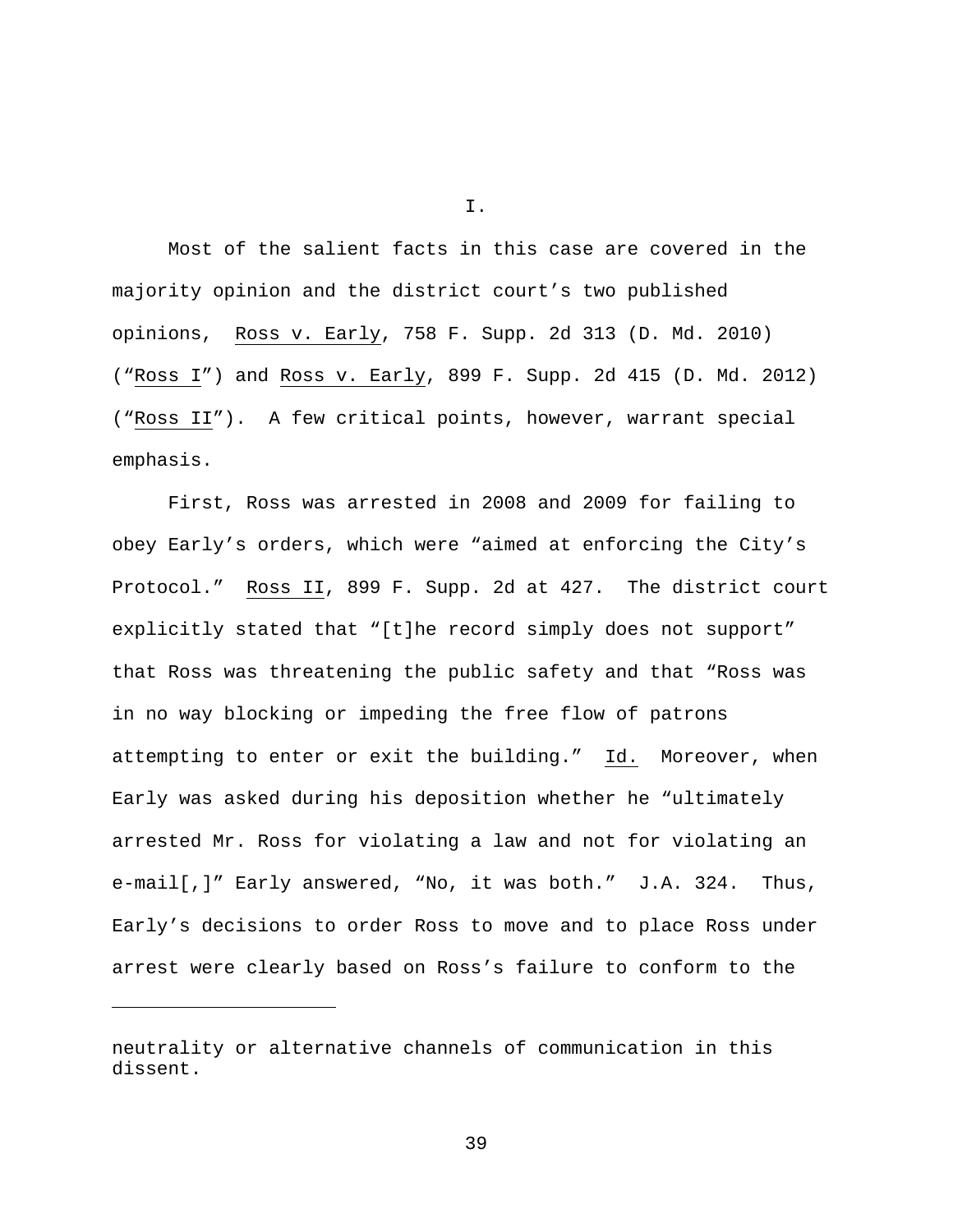restrictions in the e-mail and not on Ross's interference with pedestrian flow or public safety.

Second, the district court found that the significant government interests that the restrictions were designed to serve were the preservation of "freedom of movement on public streets and sidewalks[,]" Ross I, 758 F. Supp. 2d at 322, as well as "pedestrian safety," Ross II, 899 F. Supp. 2d at 425.

Third, when Ross was arrested in 2008 and 2009, the restrictions were in their fifth and sixth years of enforcement. Nonetheless, the restrictions had not been formally adopted, and there is no evidence that the City took measures to inform the public about them. Additionally, the district court noted in both of its opinions that the police officers' orders were somewhat vague and left the protestors confused. See Ross II, 899 F. Supp. 2d at 427–28 ("Further, at one point Ross is simply told 'red brick,' a reference to the bricked outer portion of the sidewalk, the Protocol's designated area for demonstrations."); Ross I, 758 F. Supp. 2d at 325 ("On the video showing [Ross's] arrest, demonstrators are seen repeatedly expressing confusion about the source of the restrictions and the interaction with their First Amendment rights. The police could not dispel this confusion because they were unable to direct demonstrators to a specific regulation or ordinance and could only instruct them to call the Law Department.").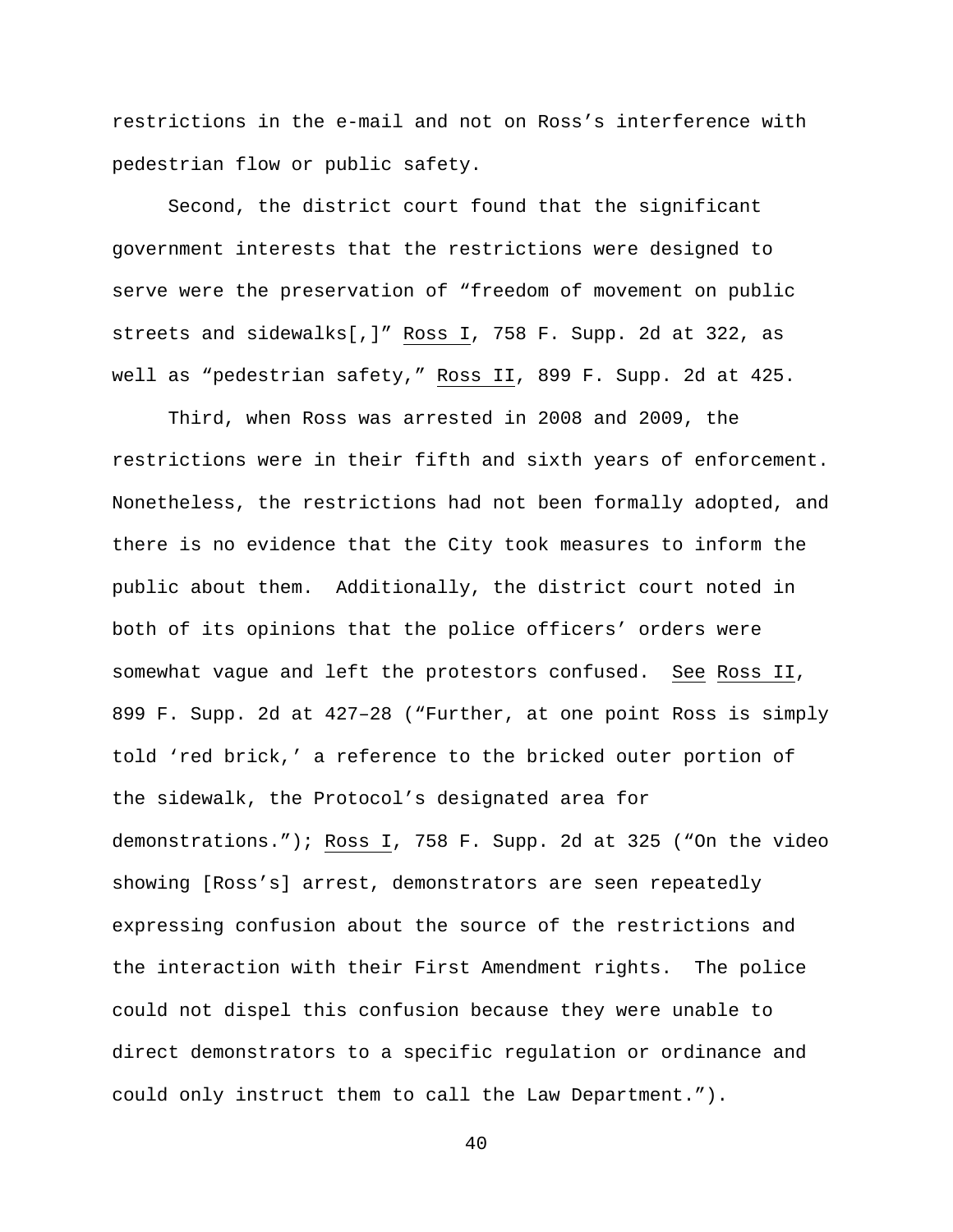Finally, in Ross II, the district court granted summary judgment to Early and the municipal defendants on all of Ross's claims, with the exception of Ross's Section 1983 claims against the City and the Baltimore City Police Department, which alleged that the speech restrictions were unconstitutional. Ross II, 899 F. Supp. 2d at 421, 432–33. The district court determined that the resolution of these claims turned on a disputed factual question, namely whether the restrictions were generally applicable or "targeted toward animal welfare demonstrators specifically[.]" Id. at 422. The district court held that if the restrictions were generally applicable, they would be constitutional by virtue of the more lenient standard of review that applies to ordinances and statutes. Id. at 421–22 (explaining that under intermediate scrutiny, "a time, place, and manner restriction on speech is narrowly tailored 'so long as the . . . regulation promotes a substantial government interest that would be achieved less effectively absent the regulation.'" (quoting Ward v. Rock Against Racism, 491 U.S. 781, 799 (1989))). The district court went on to explain that if, on the other hand, the restrictions were targeted toward the circus protestors, then they would be "more analogous to an injunction than a statute of general application, and failing to be sufficiently tailored under heightened scrutiny, would be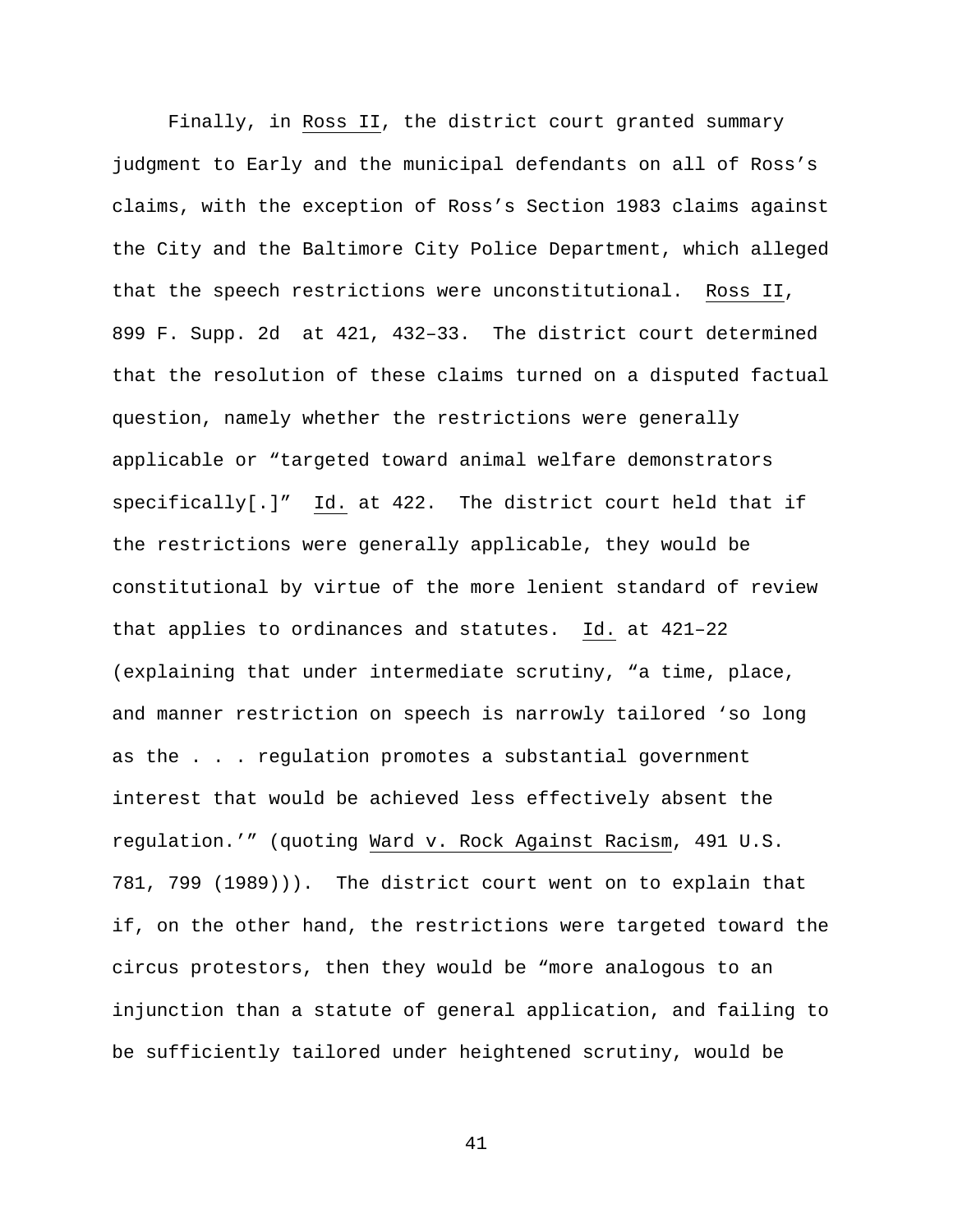struck down as unconstitutional." Id. The parties then stipulated that the restrictions were generally applicable.

II.

The First Amendment prohibits the government from "abridging the freedom of speech . . . or the right of the people peaceably to assemble[.]" U.S. Const. amend. I; see also Gitlow v. New York, 268 U.S. 652, 666 (1925) (incorporating the freedom of speech against the states) and DeJonge v. Oregon, 299 U.S. 353, 364–65 (1937) (incorporating the freedom of assembly against the states). "Leafletting and commenting on matters of public concern are classic forms of speech that lie at the heart of the First Amendment, and speech in public areas is at its most protected on public sidewalks, a prototypical example of a traditional public forum." Schenck v. Pro-Choice Network of W. N.Y., 519 U.S. 357, 377 (1997).

But our constitutional speech rights are not unlimited because the First Amendment "does not guarantee the right to communicate one's views at all times and places or in any manner that may be desired." Heffron v. Int'l Soc'y for Krishna Consciousness, Inc., 452 U.S. 640, 647 (1981). Thus, "even in a public forum the government may impose reasonable restrictions on the time, place, or manner of protected speech, provided the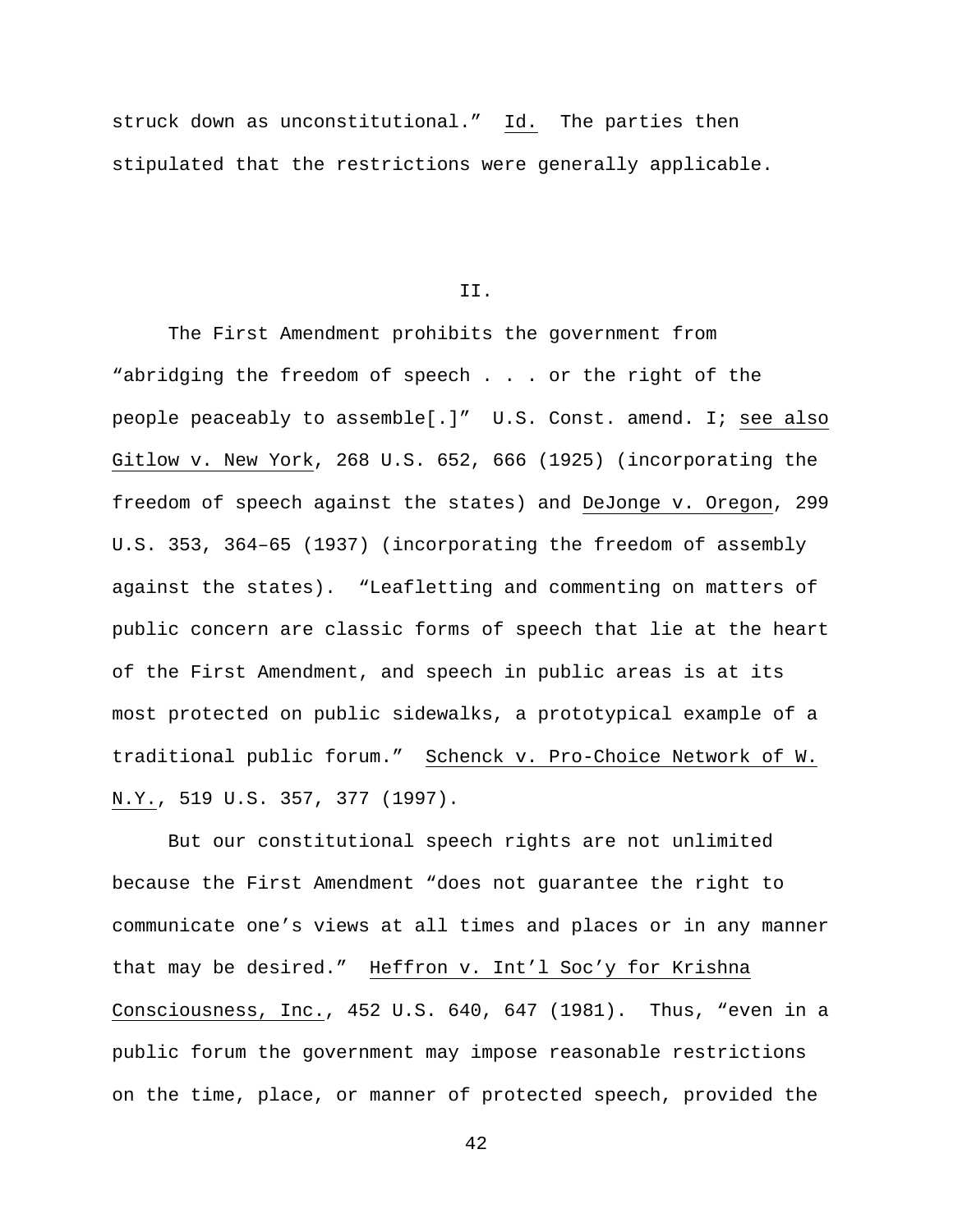restrictions 'are justified without reference to the content of the regulated speech, that they are narrowly tailored to serve a significant governmental interest, and that they leave open ample alternative channels for communication of the information.'" Ward v. Rock Against Racism, 491 U.S. 781, 791 (1989) (quoting Clark v. Community for Creative Non-Violence, 468 U.S. 288, 293 (1984)).

I agree with the majority opinion that Baltimore's "Policy" is content neutral and leaves open ample alternative channels of communication. Content-neutral speech restrictions are subject to one of two standards of scrutiny: heightened or intermediate. See Madsen v. Women's Health Center, Inc., 512 U.S. 753, 764–65 (1994). As discussed below, the main difference between the two standards is the rigor of the narrow-tailoring analysis. Before reaching the narrow-tailoring analysis, however, a court must first select the appropriate standard of scrutiny.

## A.

Under the first step of the analysis—selecting the appropriate standard of scrutiny—we are guided by two major Supreme Court decisions: Ward, 491 U.S. at 781, and Madsen, 512 U.S. at  $753.^2$  $753.^2$  When we review "a content-neutral, generally

<span id="page-42-0"></span> $2$  The majority notes that Ross "accepts intermediate scrutiny as the applicable standard of review and challenges only the district court's determination that, under that (Continued)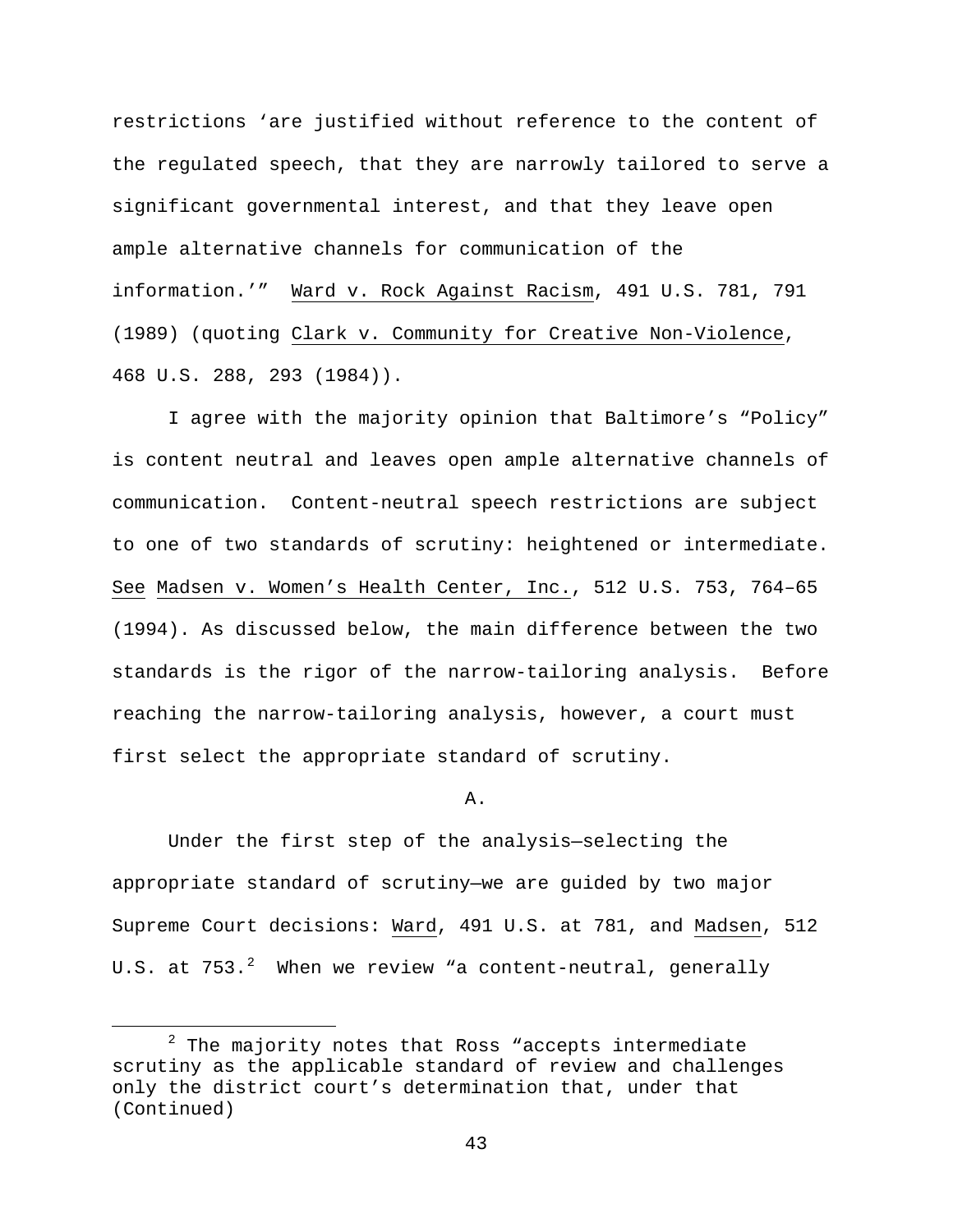applicable statute, instead of an injunctive order, its constitutionality [is] assessed under the standard set forth in Ward[.]" Madsen 512 U.S. at 764. Injunctive orders, by contrast, "require a somewhat more stringent application of general First Amendment principles . . . . " Id. at 765. Thus, in general, to determine whether the appropriate standard in a

Ĩ.

Additionally, although the majority states that "the parties have stipulated to a set of facts warranting the application of intermediate scrutiny," ante at 18, the parties' stipulations simply cannot convert the e-mails sent by an unelected city lawyer into an ordinance. Because there is neither an ordinance nor an injunction, this case does not fit<br>neatly into either the Ward or the Madsen analysis. It, neatly into either the Ward or the Madsen analysis. therefore, remains our duty to ensure that the appropriate level of scrutiny is applied. See Marbury v. Madison, 5 U.S. 137, 177 (1803) ("It is emphatically the province and duty of the judicial department to say what the law is."). Moreover, even if the parties attempted to stipulate to the standard of review, it should go without saying that "[w]e are not bound to accept, as controlling, stipulations as to questions of law." Sanford's Estate v. Comm'r Internal Revenue, 308 U.S. 39, 51 (1939). See also Swift & Co. v. Hocking Valley Ry. Co., 243 U.S. 281, 289–90 (1917) ("If the stipulation is to be treated as an agreement concerning the legal effect of admitted facts, it is obviously inoperative; since the court cannot be controlled by agreement of counsel on a subsidiary question of law.").

standard, the Policy is facially constitutional as a reasonable time, place, and manner restriction on speech." Ante at 10. But the district court's conclusions of law pertaining to the First Amendment claim at issue here are reviewable by this Court, regardless of whether Ross "accepts" those conclusions or not. See Kamen v. Kemper Fin. Servs., Inc., 500 U.S. 90, 99 (1991) ("When an issue or claim is properly before the court, the court is not limited to the particular legal theories advanced by the parties, but rather retains the independent power to identify and apply the proper construction of governing law.").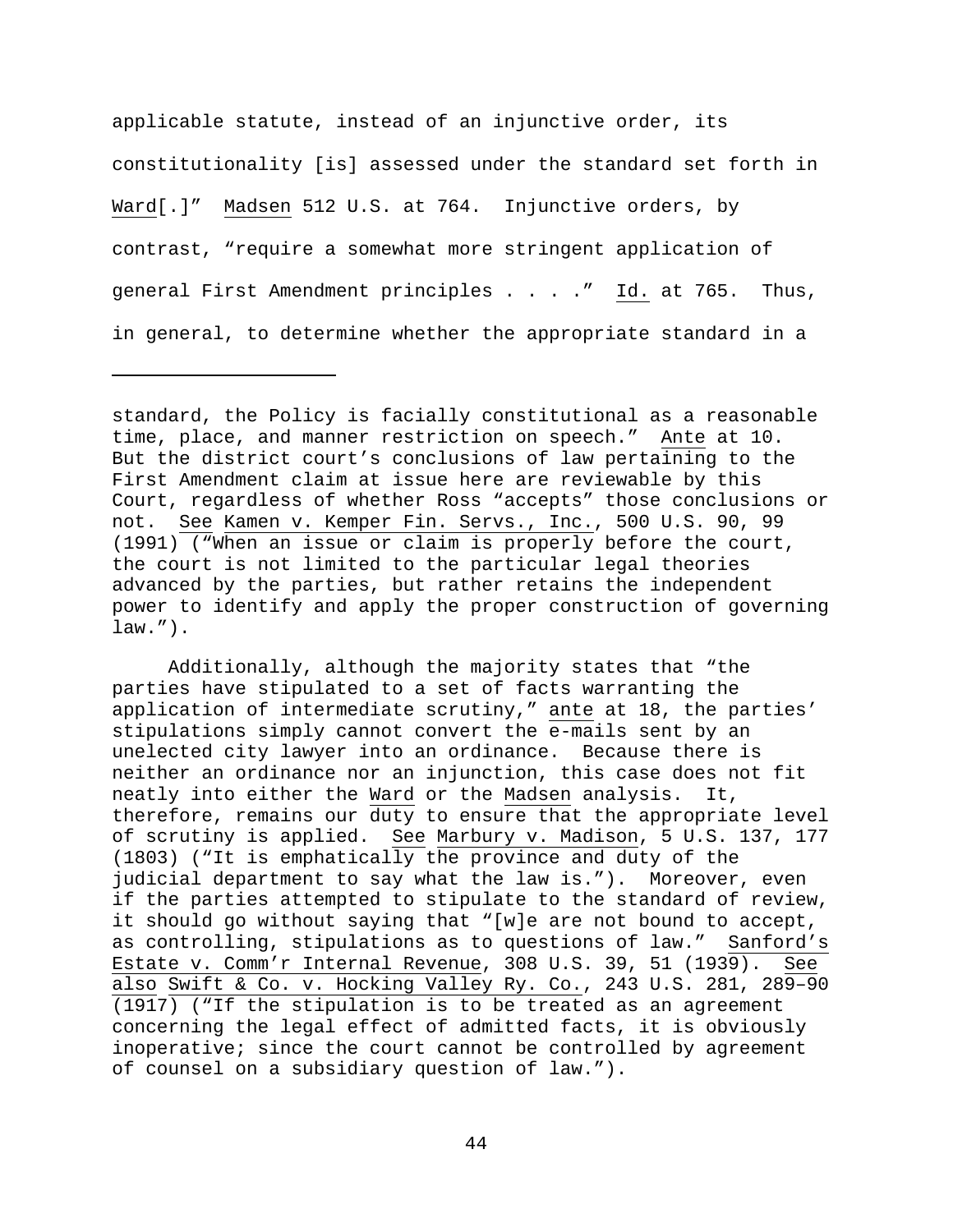case is heightened or intermediate scrutiny, courts must consider whether the restriction is an injunction or an ordinance. But as this case illustrates, not every speech restriction fits neatly into one category or the other. And when that happens, courts must conduct a fact-intensive inquiry to determine whether the restriction is more like an ordinance or more like an injunction.

Madsen's interpretation of Ward provides a description of the "obvious differences . . . between an injunction and a generally applicable ordinance." Madsen, 512 U.S. at 764. First, and perhaps most importantly, "[o]rdinances represent a legislative choice regarding the promotion of particular societal interests." Injunctions, "by contrast, are remedies imposed for violations (or threatened violations) of a legislative or judicial decree." Id. Second, injunctions "carry greater risks of censorship and discriminatory application than do general ordinances." Id. "'[T]here is no more effective practical guaranty against arbitrary and unreasonable government than to require that the principles of law which officials would impose upon a minority must be imposed generally." Id. (quoting Ry. Express Agency, Inc. v. New York, 336 U.S. 106, 112–13 (1949)). Third, injunctions "can be tailored by a trial judge to afford more precise relief than a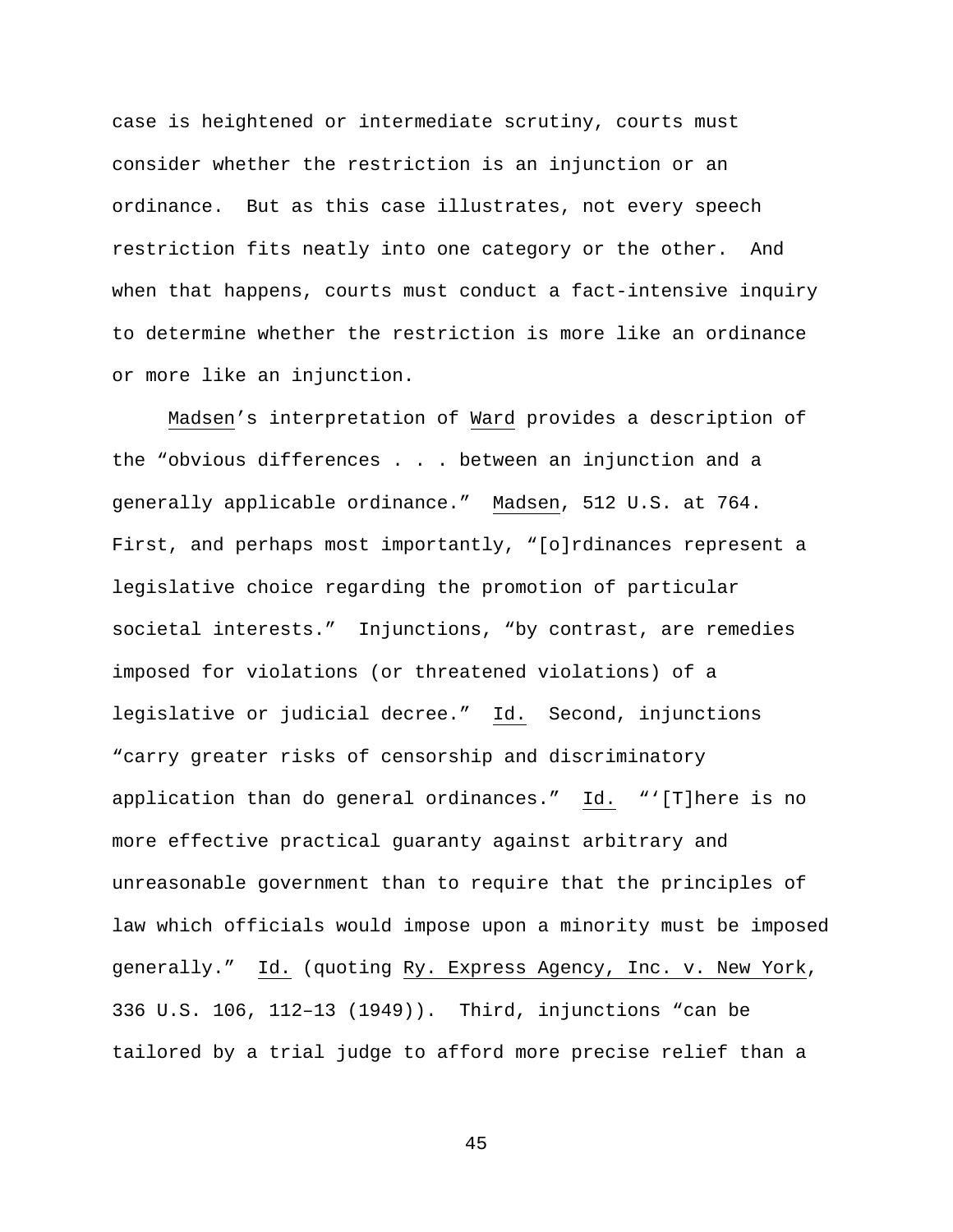statute where a violation of the law has already occurred." Id. at 765.

If our analysis of the restriction reveals that it is more like an ordinance, then we would apply the intermediate standard. But if our analysis reveals that the restriction is more like an injunction, then we would undertake a "somewhat more stringent application of general First Amendment principles[.]" Id. To put it simply, although speechrestrictive ordinances and injunctions all must be narrowly tailored, the fit between the speech restriction and the government's goals must be closer with an injunction than with an ordinance. The next section contains a more detailed description of the differences between Ward's intermediatescrutiny standard and Madsen's heightened-scrutiny standard.

B.

In Ward, a case involving sound-amplification guidelines that applied to all users of a bandshell in Central Park, the Court held that a "regulation of the time, place, or manner of protected speech must be narrowly tailored to serve the government's legitimate, content-neutral interests but that it need not be the least restrictive or least intrusive means of doing so." Ward, 491 U.S. at 798. The Court went on to explain that the narrow-tailoring requirement is satisfied "'so long as the . . . regulation promotes a substantial government interest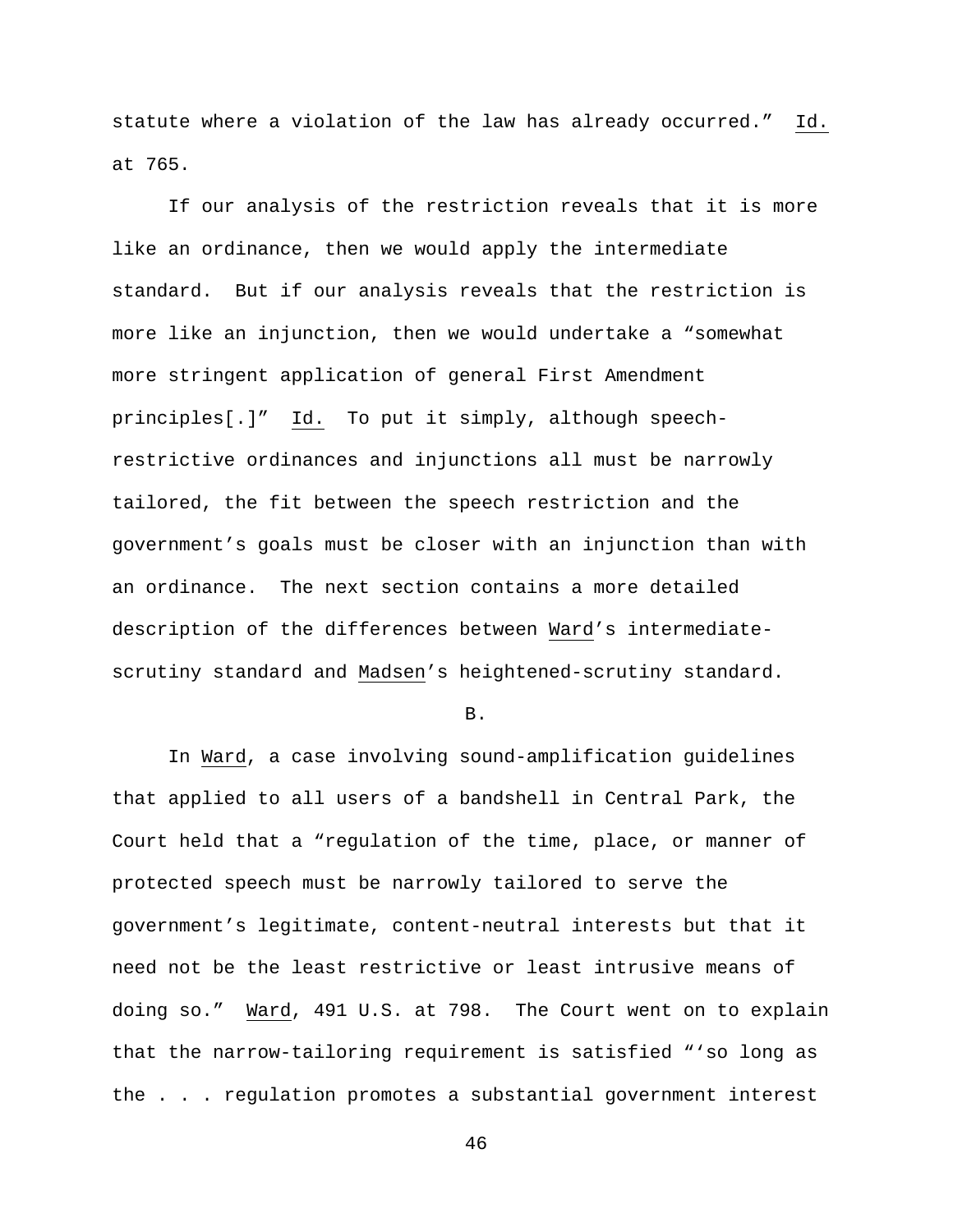that would be achieved less effectively absent the regulation." Id. at 799 (quoting United States v. Albertini, 472 U.S. 675, 689 (1985)). But the Supreme Court did not stop there. It continued: "To be sure, this standard does not mean that a time, place, or manner regulation may burden substantially more speech than is necessary to further the government's legitimate interests. Government may not regulate expression in such a manner that a substantial portion of the burden on speech does not serve to advance its goals." Id. at 799.

In Madsen, a case in which abortion protestors were enjoined from standing within certain "buffer zones" on public and private property, the Court explained that the "standard time, place, and manner analysis is not sufficiently rigorous." Madsen, 512 U.S. at 765. It held that the inquiry for an injunction is whether it burdens "no more speech than necessary to serve a significant government interest." Id. In other words, injunctions may not burden more speech than necessary to serve a significant government interest, whereas ordinances may not burden substantially more speech than necessary to serve a significant government interest. The difference between the Ward and Madsen standards is that Ward tolerates a degree of overinclusiveness whereas Madsen demands that a restriction burden no more speech than required.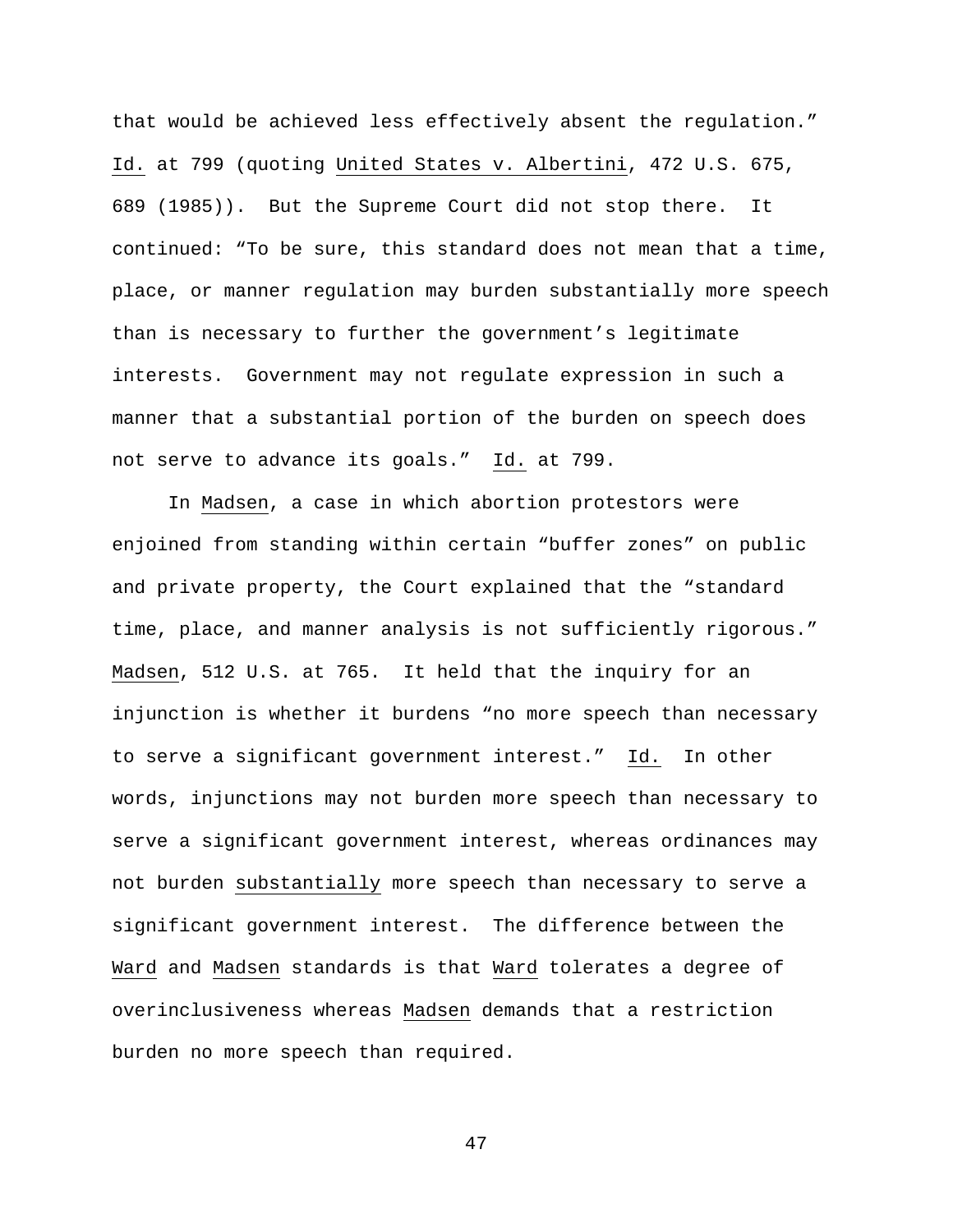Madsen did not, however, change the narrow-tailoring analysis that courts must conduct for ordinances. Even under the less rigorous intermediate scrutiny, "[g]overnment may not regulate expression in such a manner that a substantial portion of the burden on speech does not serve to advance its goals." Ward, 491 U.S. at 799. Put differently, an underinclusive speech restriction also violates the First Amendment, and in this respect, intermediate scrutiny and heightened scrutiny are the same. Thus, if a regulation burdens speech in such a way that it fails to advance the government's goals, the regulation violates the First Amendment because it is not narrowly tailored under either the Madsen standard for injunctions or the Ward standard for ordinances.

In sum, a properly conducted narrow-tailoring analysis examines both whether the restriction is over- or underinclusive. The test for overinclusiveness is more stringent for an injunction than it is for an ordinance, but the test for underinclusiveness is identical for both types of speech restrictions. I turn now to an analysis of the facts of the case to explain why I would apply heightened scrutiny and why, even under intermediate scrutiny, Baltimore's restrictions would fail a properly conducted narrow-tailoring analysis.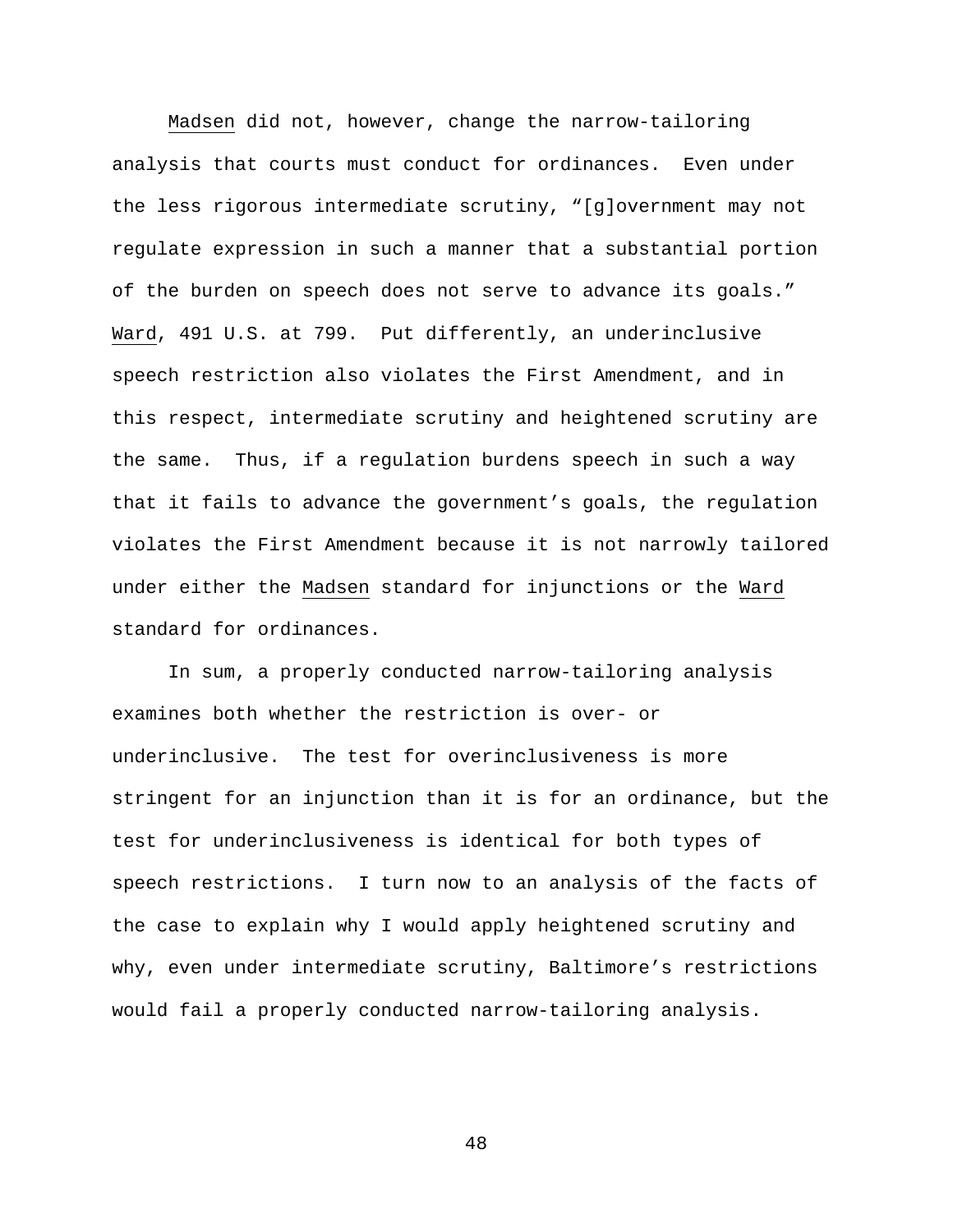III.

A.

Baltimore's restrictions were imposed neither via an injunction nor via an ordinance. However, it is clear to me that the City's unadopted and secret speech restrictions more resemble an injunction than an ordinance.

In deciding to apply the less-stringent intermediate standard, both the district court and the majority found the generally applicable nature of the restrictions to be dispositive. This was error because general applicability is only one characteristic of ordinances. And nothing suggests that it is somehow a dispositive one. As the Supreme Court noted in Madsen, and as the majority opinion recognizes here, ordinances "represent a legislative choice" and carry fewer "risks of censorship and discriminatory application" than do injunctions. Madsen, 512 U.S. at 764; ante at 12-13.

By stark contrast, Baltimore's restrictions involved absolutely no legislative choice regarding the promotion of societal interests. Instead, they were simply made up by an unelected city lawyer. That unelected city employee wrote the restrictions without notice to the public and without the opportunity for public input that is generally required for ordinances passed pursuant to Maryland state law and pursuant to the Charter for the City of Baltimore. See Md. Code Ann., Local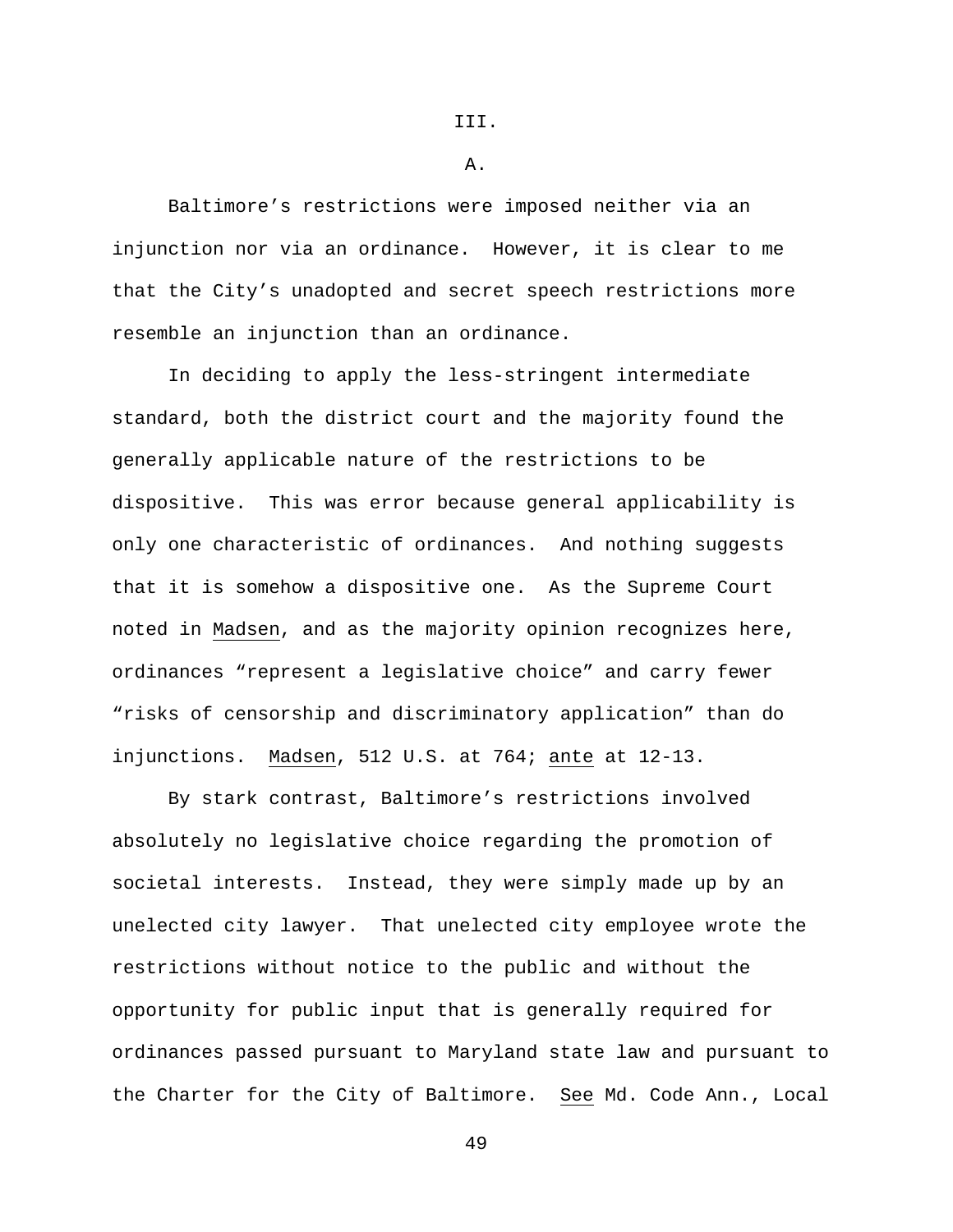Gov't § 9-105 (precluding Maryland counties from adopting acts, ordinances, or resolutions until ten days after a public hearing and requiring the publication of advance notice of the hearing and a summary of the proposed enactment in a newspaper of general circulation once each week for two successive weeks); Charter of Baltimore City art. III, § 14 (requiring legislative acts to "be by ordinance or resolution" and precluding ordinances from taking effect until after three separate readings). The fact that the public never knew—or even could have known—about the existence of the restrictions poses risks of censorship and discriminatory application that are even greater than those risks with injunctions. After all, when a court issues an injunction, it is clear who is bound and what conduct is proscribed. Moreover, the enjoined party's ability to appeal provides an avenue of relief that is not available with a secret regulation.

The majority cites several cases in which other circuits have applied intermediate scrutiny to generally applicable, but unadopted, restrictions on speech. Obviously, this Court is not bound by the decisions of other circuits. But to the extent that the cited cases are offered to guide our analysis, they are easily distinguishable from the facts here because they involve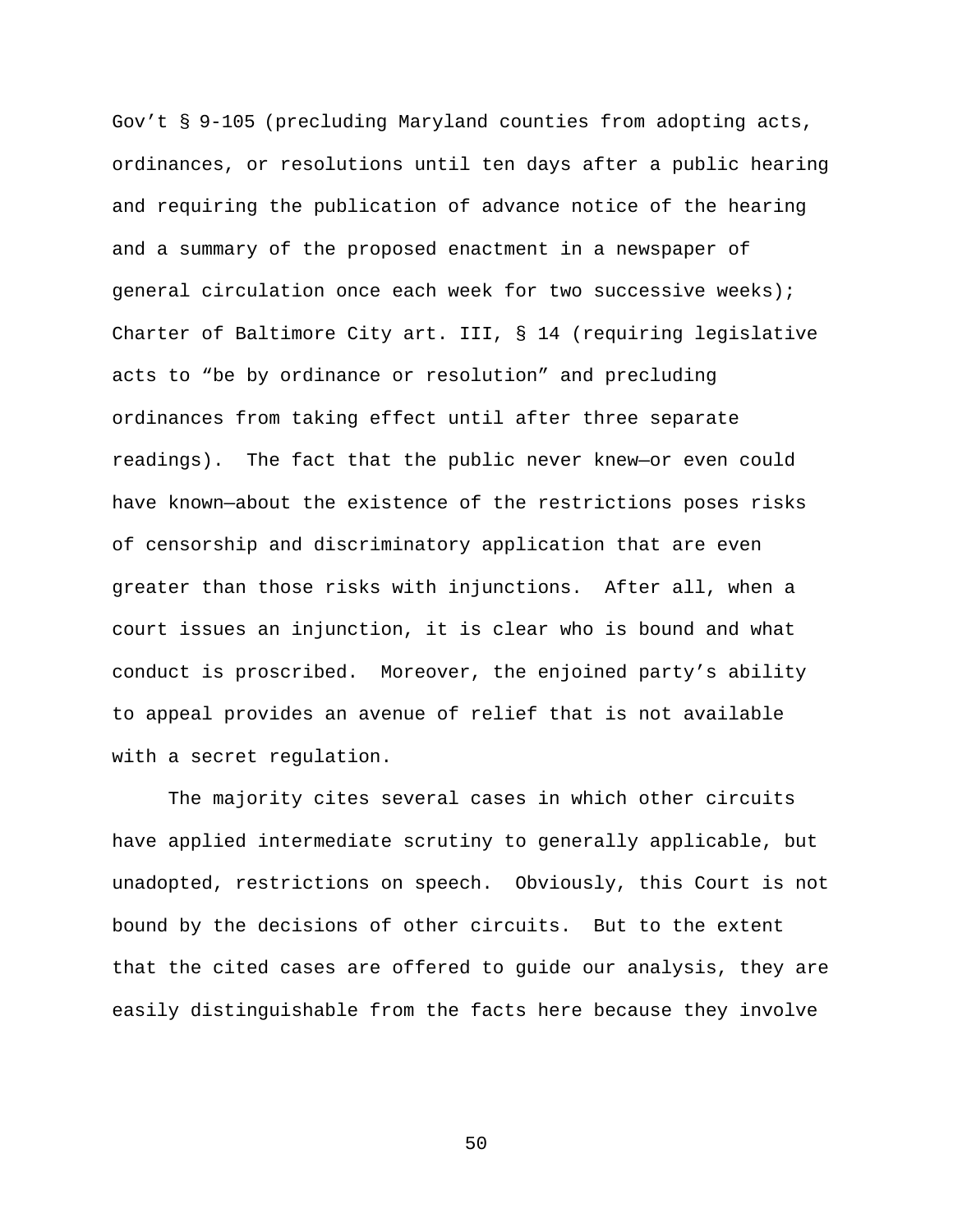a legislative delegation of policymaking authority,  $3$  a one-of-akind security situation,  $4$  or obvious actual notice of the speech restriction.[5](#page-50-2)

Here, by contrast, Ross had no idea of the existence of the restrictions until he deposed Early while taking discovery in this lawsuit—a full six months after his second arrest, and a year-and-a-half after his first arrest. Indeed, no evidence suggests that anyone beyond the drafter and a dozen or so recipients of the e-mail containing the restrictions—all of whom were people responsible for enforcing the restrictions—had any knowledge of their existence. There is also no evidence that

<span id="page-50-1"></span> $4$  Marcavage v. City of N.Y., 689 F.3d 98, 105 (2d Cir. 2012) (involving the City of New York's demonstration policy that pertained to the Republican National Convention at Madison Square Garden, which presented "extraordinary" security challenges in the wake of the 2001 terrorist attacks). The demonstrators in Marcavage also had actual notice of the restrictions.

<span id="page-50-2"></span><sup>5</sup> Faustin v. City and County of Denver, Colo., 423 F.3d 1192 (10th Cir. 2005) (involving an unwritten total ban on signs and banners on highway overpasses); Int'l Caucus of Labor Comms. v. City of Montgomery, 111 F.3d 1548 (11th Cir. 1997) (involving Montgomery's ban on the placement of information tables on city sidewalks and landscaping strips); Potts v. City of Lafayette, Ind., 121 F.3d 1106 (7th Cir. 1997) (involving the posted prohibition against entering a KKK rally with any item that could be used as a weapon).

<span id="page-50-0"></span> $3$  Saieg v. City of Dearborn, 641 F.3d 727, 730 (6th Cir. 2011) (involving a no-leafleting policy at the Arab International Festival that was developed by the Dearborn police department pursuant to a resolution passed by the City Council that subjected the Festival to "the rules and regulations of the Police Department").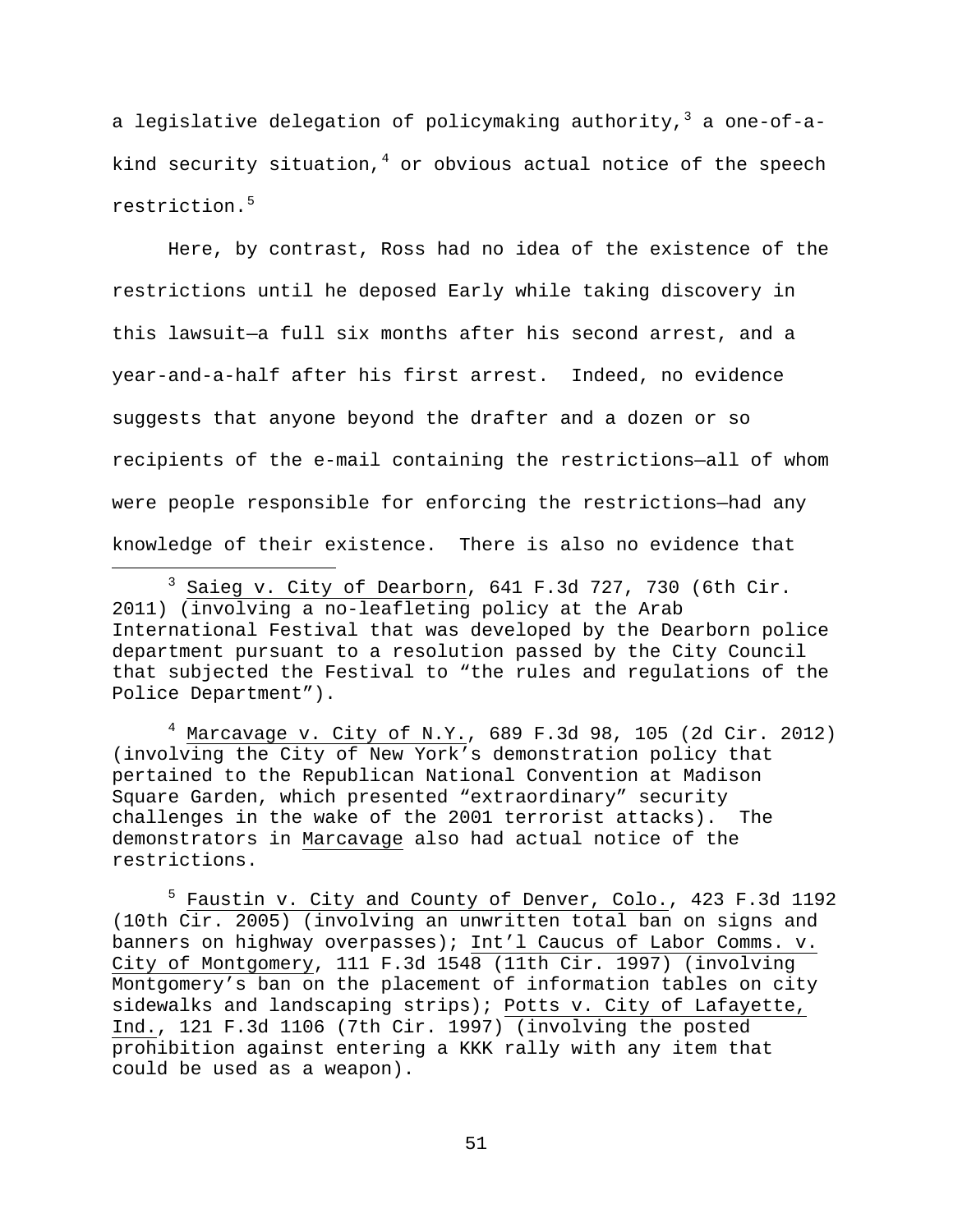the restrictions were enforced only in emergency or otherwise unique security situations. Moreover, even if it could be argued that there was no time to officially adopt the restrictions initially, the City certainly had time to adopt and publicize the restrictions at some point during the five years between their creation and Ross's first arrest.

Today's ruling has troubling implications. After today, generally applicable, albeit secret, speech restrictions are afforded the same level of scrutiny in the Fourth Circuit as duly adopted ordinances. The potential for abuse is great.

Local governments will be able to develop and enforce speech-restrictive "Policies" without having to provide even a whisper of advance notice regarding the existence or content of the restrictions. In the event that the public becomes aware of the secret speech restrictions, there will be no electoral accountability for the unelected employees who developed the restrictions. And, perhaps most troubling, judicial relief will be more difficult to obtain for the person whose speech is restricted via enforcement of a secret "Policy" than it would be for a person whose speech is restricted via the enforcement of an injunction entered against him. The irony, of course, is that the person restricted by the injunction knows exactly what speech or conduct is proscribed, whereas the person restricted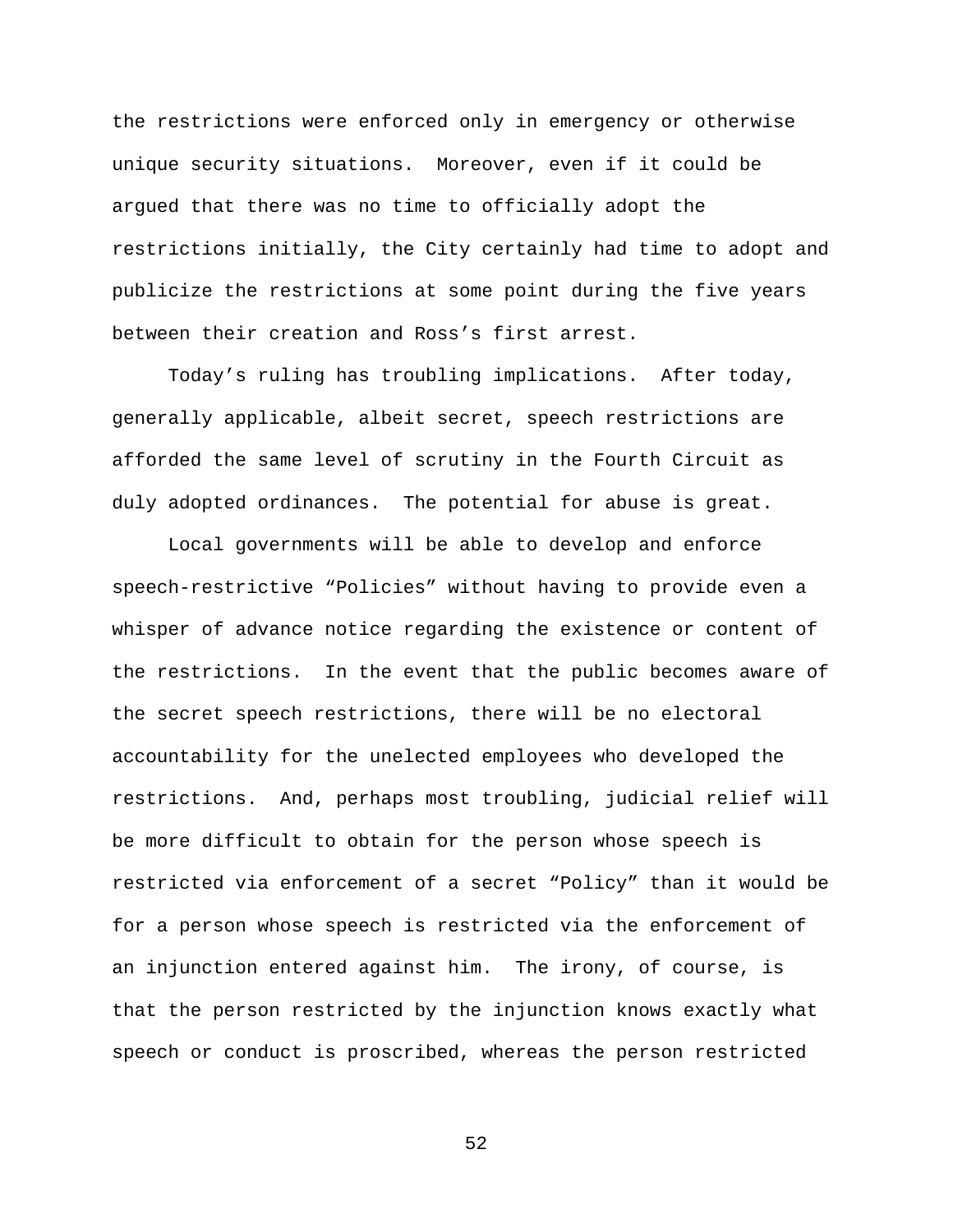by the secret "Policy" does not—and cannot—know the same until it is too late.

For the foregoing reasons, I would apply the more rigorous narrow-tailoring analysis described in Madsen to Baltimore's unadopted, speech restrictions in this case. I turn now to an explanation of why, even under intermediate scrutiny, I would hold that Baltimore's restrictions are not narrowly tailored and, thus, fail.

B.

Though I believe that heightened scrutiny is the correct standard to apply in this case, even under the lower intermediate scrutiny standard applied by the majority, Baltimore's restrictions fail the narrow-tailoring analysis. As I described above, a properly conducted analysis of a statute or ordinance under intermediate scrutiny requires courts to analyze, at a minimum, both (1) whether the restriction burdens substantially more speech than necessary; and (2) whether the restriction operates "in such a manner that a substantial portion of the burden on speech does not serve to advance [the government's] goals." Ward, 491 U.S. at 799. If the restriction is overinclusive, it fails the first part of the narrow-tailoring analysis. If the restriction is underinclusive, it fails the second part of the narrow-tailoring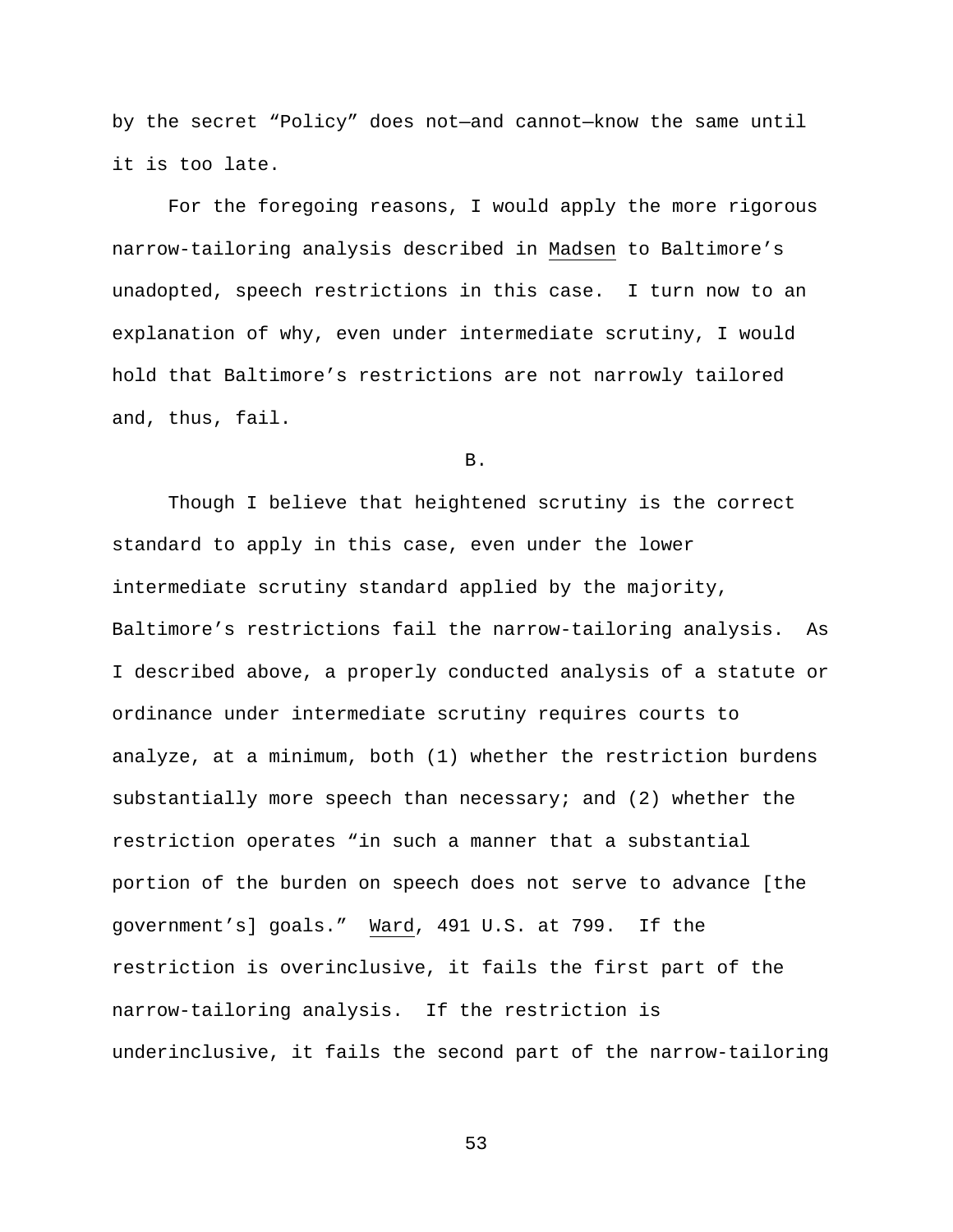analysis.<sup>[6](#page-53-0)</sup> <u>See City of Ladue v. Gilleo</u>, 512 U.S. 43, 51 (1994) (discussing underinclusiveness in the context of content neutrality and noting that "[w]hile surprising at first glance, the notion that a regulation of speech may be impermissibly underinclusive is firmly grounded in basic First Amendment principles." (emphasis in original)).

Here, Baltimore's goals are simple and legitimate; they are to ensure "freedom of movement on public streets and sidewalks[,]" Ross I, 758 F. Supp. 2d at 322, and to ensure "pedestrian safety[,]" Ross II, 899 F. Supp. 2d at 425. The record contains ample evidence regarding the congestion on the sidewalks as circus-goers queue up to enter First Mariner Arena. Additionally, the restrictions do not ban leafleting altogether. Rather, they require leafleters to stand in specified locations, all of which are on the same block as the Arena. Therefore, I take no issue with the majority's and district court's conclusion that under Ward, the restrictions do not burden substantially more speech than necessary and are not overinclusive.

However, it seems plain to me that the restrictions are underinclusive because they "regulate expression in such a

<span id="page-53-0"></span> $6$  The majority and the district court simply fail to undertake this second part of the narrow-tailoring analysis.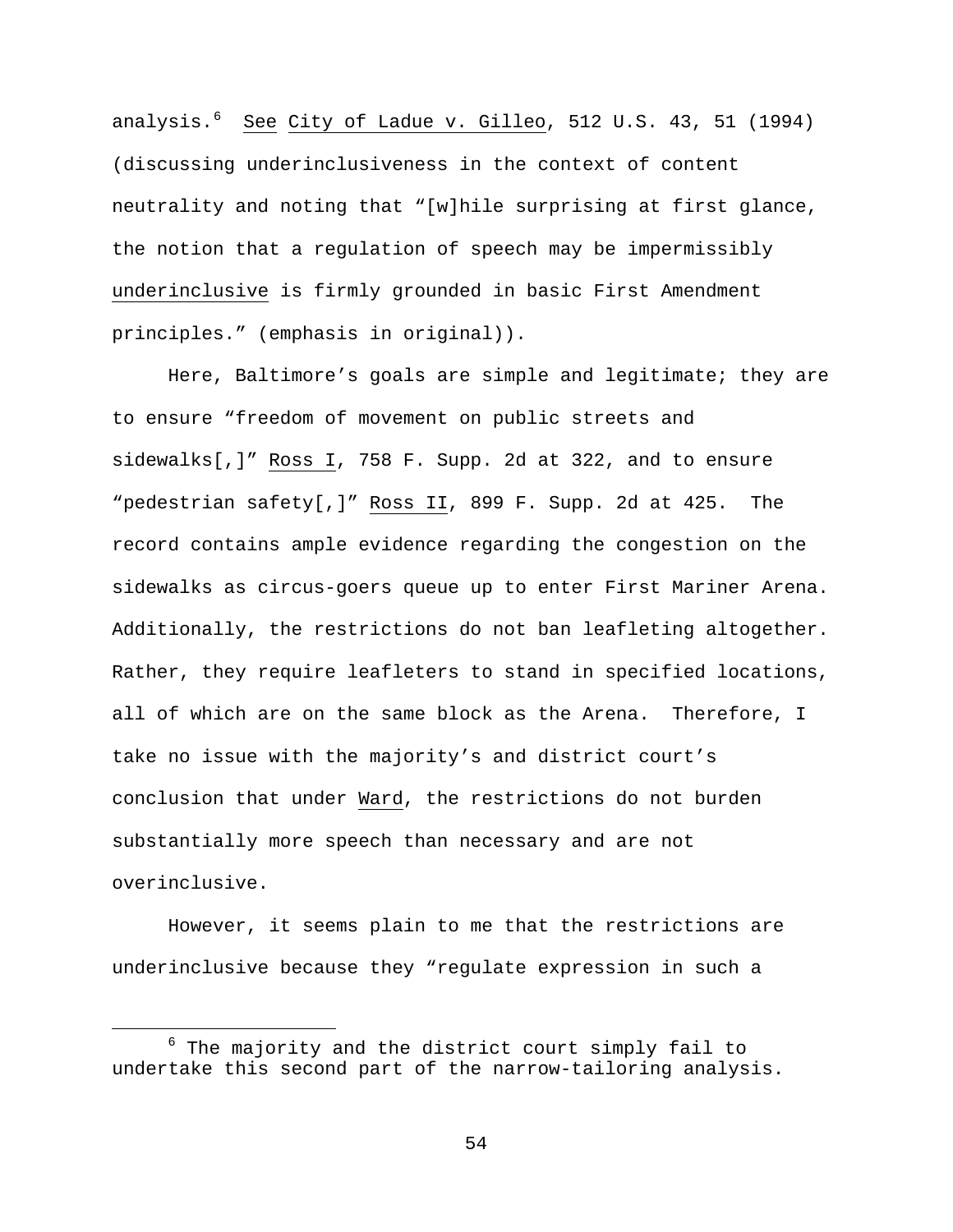manner that a substantial portion of the burden on speech does not serve to advance [the government's] goals." Ward, 491 U.S. at 799. It bears repeating both the burden imposed by the restrictions as well as Baltimore's goals: the burden on speech is the prohibition against leafleting on the sidewalks adjacent to First Mariner Arena, and the goals are to maintain pedestrian flow and safety. The apparent mismatch between the burden on speech and Baltimore's goals is caused by the secret nature of the restrictions.

The record contains still images and videos of Ross's 2008 and 2009 arrests. It is evident that, as the district court found, Ross posed no threat to public safety and did not impede pedestrians while distributing leaflets. Ross II 899 F. Supp. 2d at 427. It is equally evident that the police caused pedestrian congestion while they attempted to explain the restrictions to the (understandably) confused protestors. The protestors' reluctance to stop engaging in peacefully conducted protected speech is understandable because they had neither actual nor constructive knowledge of the restrictions on their First Amendment rights. Indeed, an arrest video shows one protestor calling her lawyer to ask whether the First Amendment protected her right to distribute leaflets on the public sidewalk. Unfortunately for that protestor, not even the world's best First Amendment lawyer could have given a client